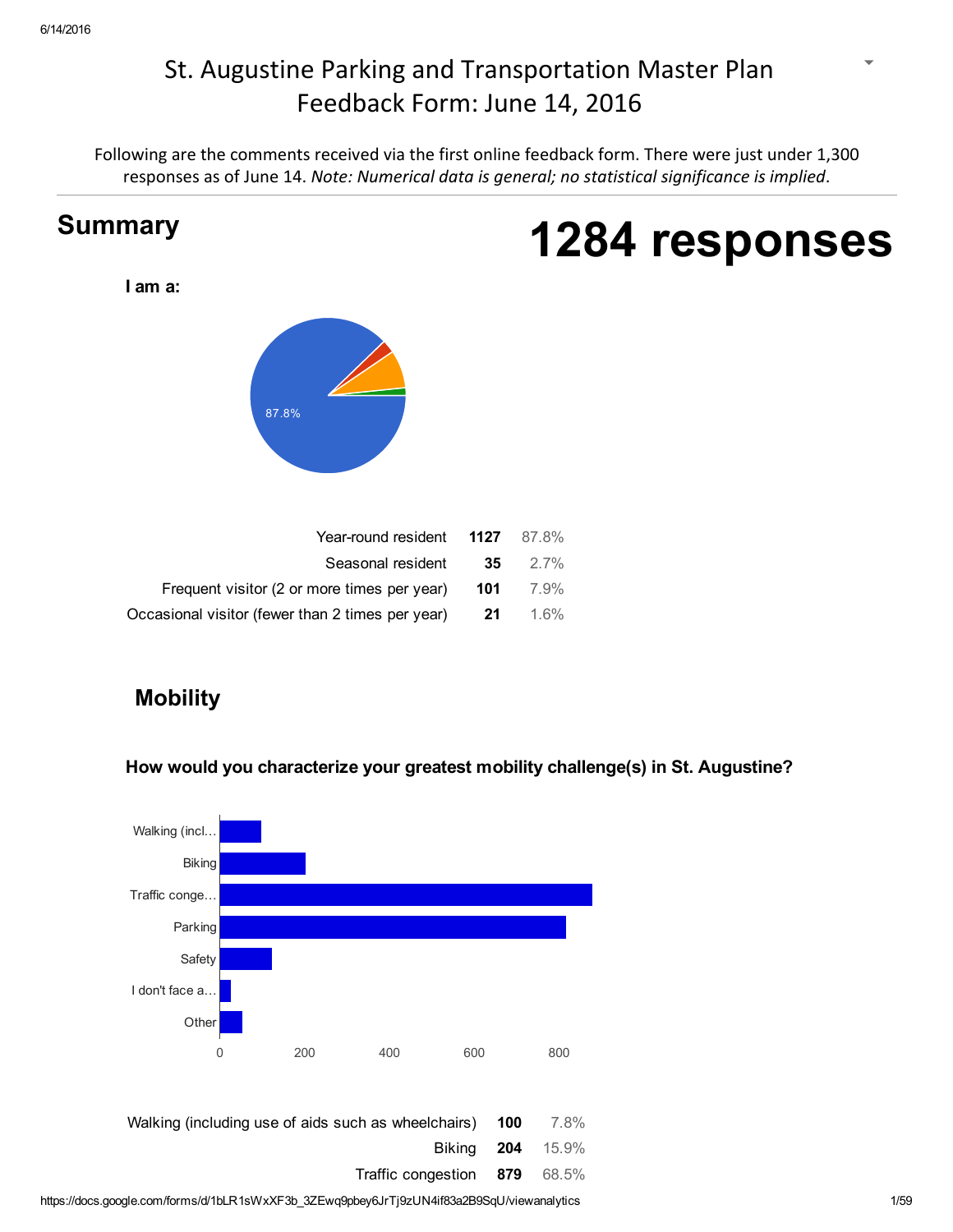| <b>Parking 819</b> 63.8%    |      |         |
|-----------------------------|------|---------|
| Safety 125                  |      | $9.7\%$ |
| I don't face any challenges | - 28 | $2.2\%$ |
| Other                       | 54   | $4.2\%$ |

## What does a city with good mobility look like and feel like? (Feel free to describe another city you've lived in or visited.)

Savannah

Savannah

Boston

Portland

Public transportation

Washington DC

San Francisco

Pedestrians have safe crosswalks. Easy access to parking for cars.

N/A

I live in the Uptown neighborhood. My opinion is...A comfort level with biking around- right now I feel like I take my life into my hands when I bike down San Marco/Avenida Menendez. And I certainly would NEVER bike around here with my kids along. I also think the residents are being overlooked in favor of tourists. I think that parking and congestion issues really affect us and make it difficult for us to get into Downtown and also to get out of our homes.

Better placing of traffic lights and assistance from police during rush hours at lights,

Jacksonville does this in high congestion areas and it makes a huge difference

Look at how old European cities have adapted traffic needs in historic areas. Look to Savannah and Charleston, too. Heck, even Williamsburg does it better than us.

Denver

Paris

Seattle

Unsure

x

Portland

**Toronto** 

St. Augustine

Adequate parking

A clear traffic flow and parking. Williamsburg makes St Augustine look bad,even with their atrocious parking and traffic.

Orlando

San Diego

Walkable, inviting, safe, diverse food and entertainment options.

Traffic lights that are coordinating so there is smooth flow.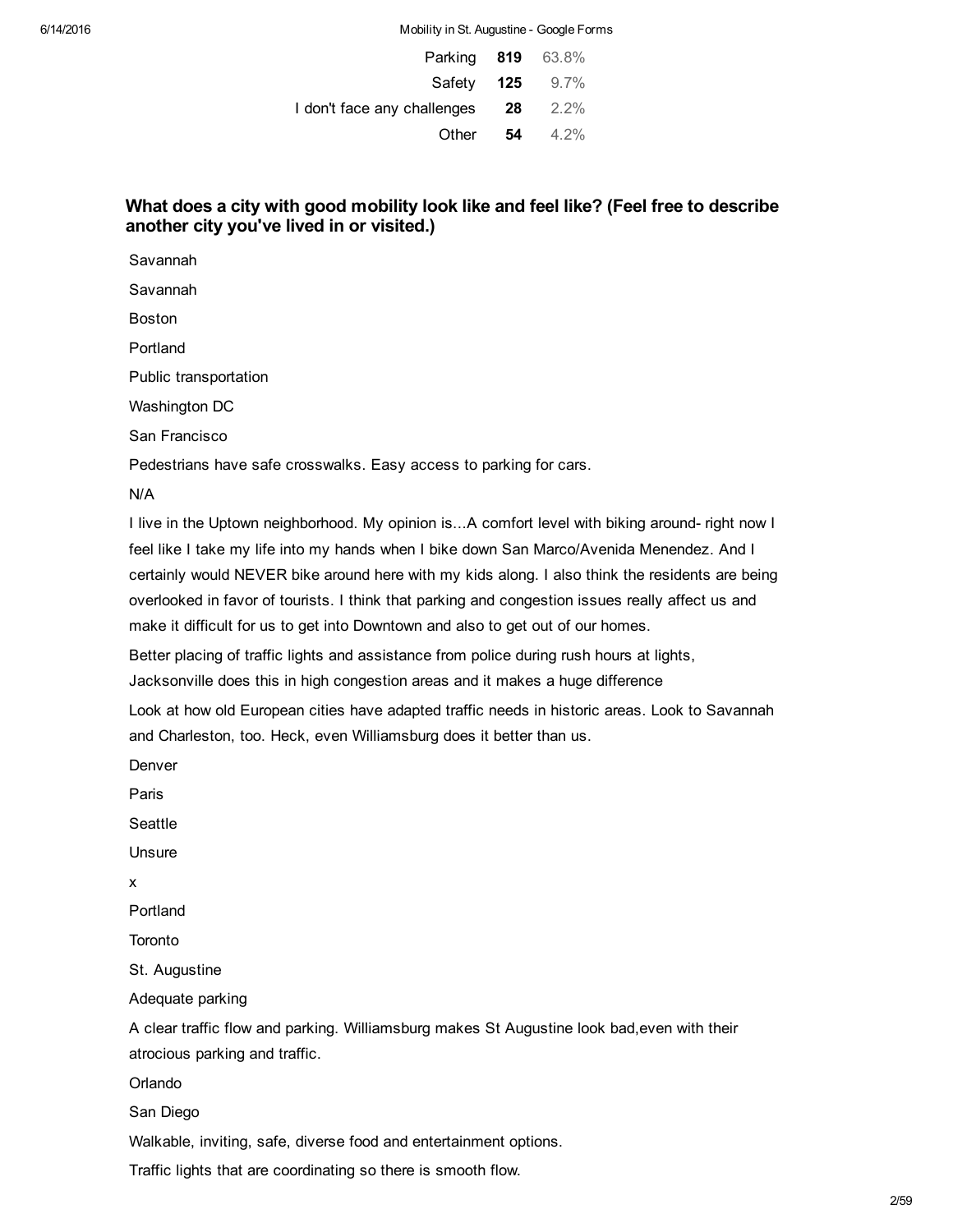Easy access to parking

## na

Easy parking for locals to get to restaurants

More parking

Well thought out and placed parking. Mass transit optionsctgat vtaje cars off the streets. More areas reserved for pedestrians.

Adequate parking

More options for transportation for locals

savannah ga

Xcxxxxxc

More parking

Good parking options or good city transportation like über

Roads with multiple lanes with ample parking

Lots of walking, beautiful spaces, diverse spaces for restaurant, museums and retail

safe and constant

a

Move in traffic without facing created hazards ie bicycle, motorcycle, skateboard, golf carts and other obstacles in traffic which violate traffic rules.

city

Safe and accessible

Our city has great mobility, once you've found a place to park.

A city with plenty of parking for tourists and public transportation to move them around which in turn allows for local residents to travel through without getting stuck in constant traffic.

Roundabouts with continual traffic movement

## MOOSE WYOMING

Better public transportation options. More people walking and less people stuck in traffic.

Finding a parking space. Moving traffic without extensive back ups.

Outside parking and pedestrianized

Mass transportation, ample parking, few sightseeing transportation vehicles, emphasis on residents not tourists, better use of police enforcing traffic, parking & jay walking laws....to name a few.

Liveable and not really congested with traffic, all types, while being safe to walk, bike, skateboard, etc. Parking available.

Free or inexpensive public transportation, ie trolleys that locals will use. Parking garages or lots OUTSIDE of the historic district with trolleys providing transportation to the sites. consistency with the pedestrian signs- some say cars must stop, some don't, tourists assume they will at all and step out in front of you. Also FDOT needs to make the walk symbol not light up when drivers have an arrow if possible.

Two places recently visited have made an impression. In Mydtic, CT., parking takes precedence over adding venues. What good does it do the city or the tourists if there's all these great things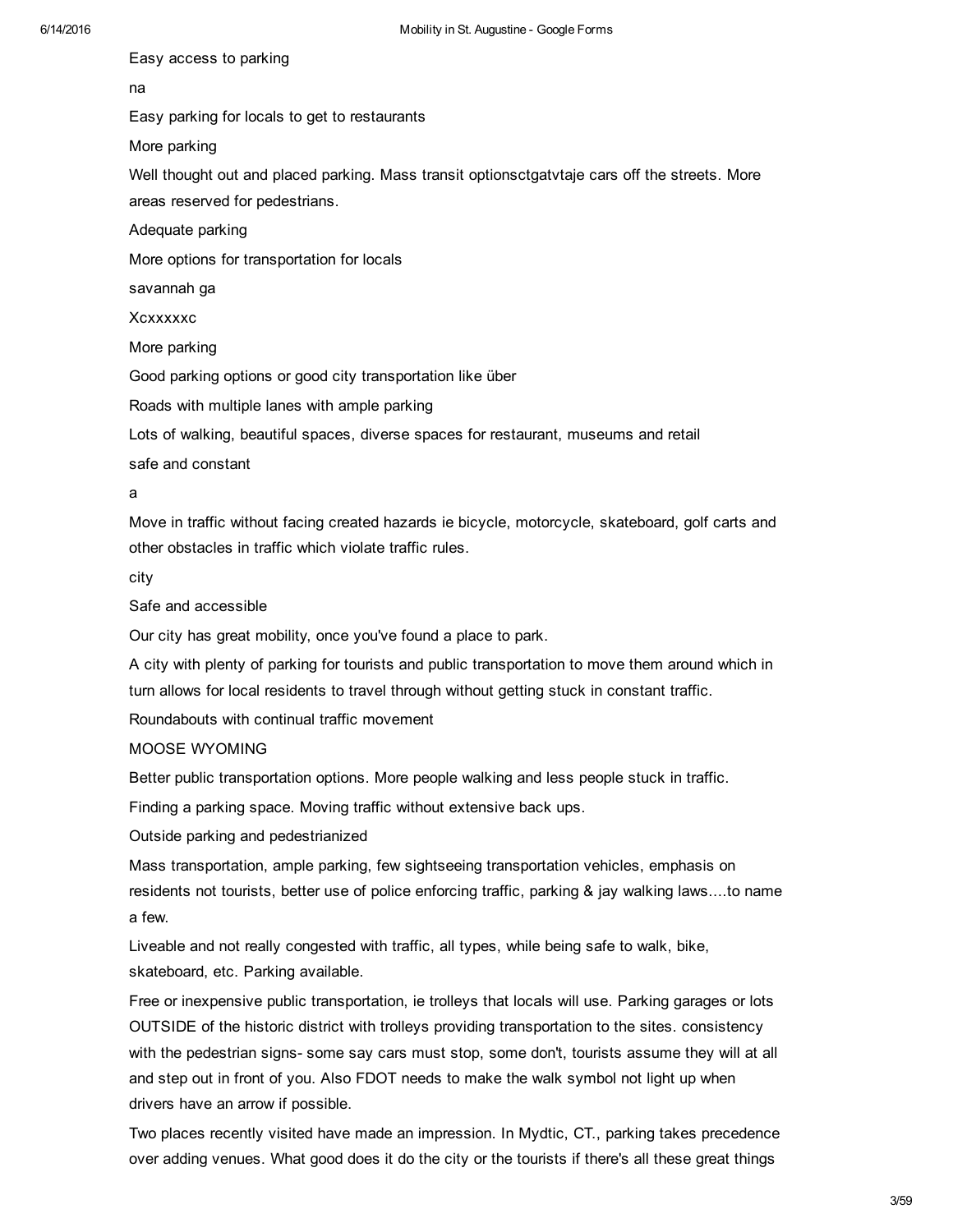to do but you're angry over parking before you're even out of the car. In Woods Hole, MA., there are "Employee Only" parking lots at no cost. The closest thing that St. Augustine has to either of these philosophies is The Fountainof Youth and Old Town Trolleys. Whites, who doesn't appear to be hurting for business, just recently started charging employees to park - why? St. Augustine Historical Society's "Olest House" parking lot is another example of parking made available to guests but I don't know if the same can be said for employees.

Portland, OR: safe excellent bike lanes and public transportation cut down on car traffic, the city is not inundated with tourists

Savannah, GA

One with lots of parking options and public transportation.

Transit options that are safe and interconnected. I have never been to a city where I was expected to find a parking spot at the destination. Additionally creating desirable ways to walk and bike are key elements.

Dublin, Ireland, London, England, NYC, Columbus, Ohio

more pedestrian only space downtown, satellite parking, more public transit....

A place where locals can enjoy .....we don't bother going in town and we can walk there because it's too crowded. 2 hours to wait to eat .....not worth it.

Affordable, reliable, frequent public transportation from outlying parking areas and handicap accessible parking/ drop off/pick up close to area hot spots

Not sure

Free flowing traffic w/ traffic lights, not Bridge of Lions opening/closing every 1/2 hour! Parking lots

Not really sure. This is a small town with lots of visitors and people moving in all the time.

Palm Coast is an excellent example of an area that has really worked on designing bike trails and bike lanes that offer both ease of mobility and safety. When I want to go for a long ride I will often drive out of St. Johns County and into Flagler County to ride bikes because it feels so much safer.

the ability to park AWAY from the center of all the action with shuttle service into the heart - like at a ski resort town. Park at the base of the mountain, shuttle takes you up to the ski village, then back to your car at the end of the day.

Safe multi-modal/ Transit oriented development/ Complete Streets

They provide reasonably priced parking nearer the center of town.

Savannah GA

Drivers of motor vehicles driving within the speed limit and always being courteous to pedestrians, bicyclists, skate boarders, etc.

Ability to have safe, accessible roads for pedestrians, bikers and vehicles. Public transportation (which I think St.A has gotten much better at).

Vancouver, British Columbia

Bike lanes. Accessable public transit that isn't cost prohibitive.

Kutztown PA had many shortcuts for drivers. It also had one Main Street, but cars could detour through smaller streets. So, I guess we need more side streets or another exit to US1 besides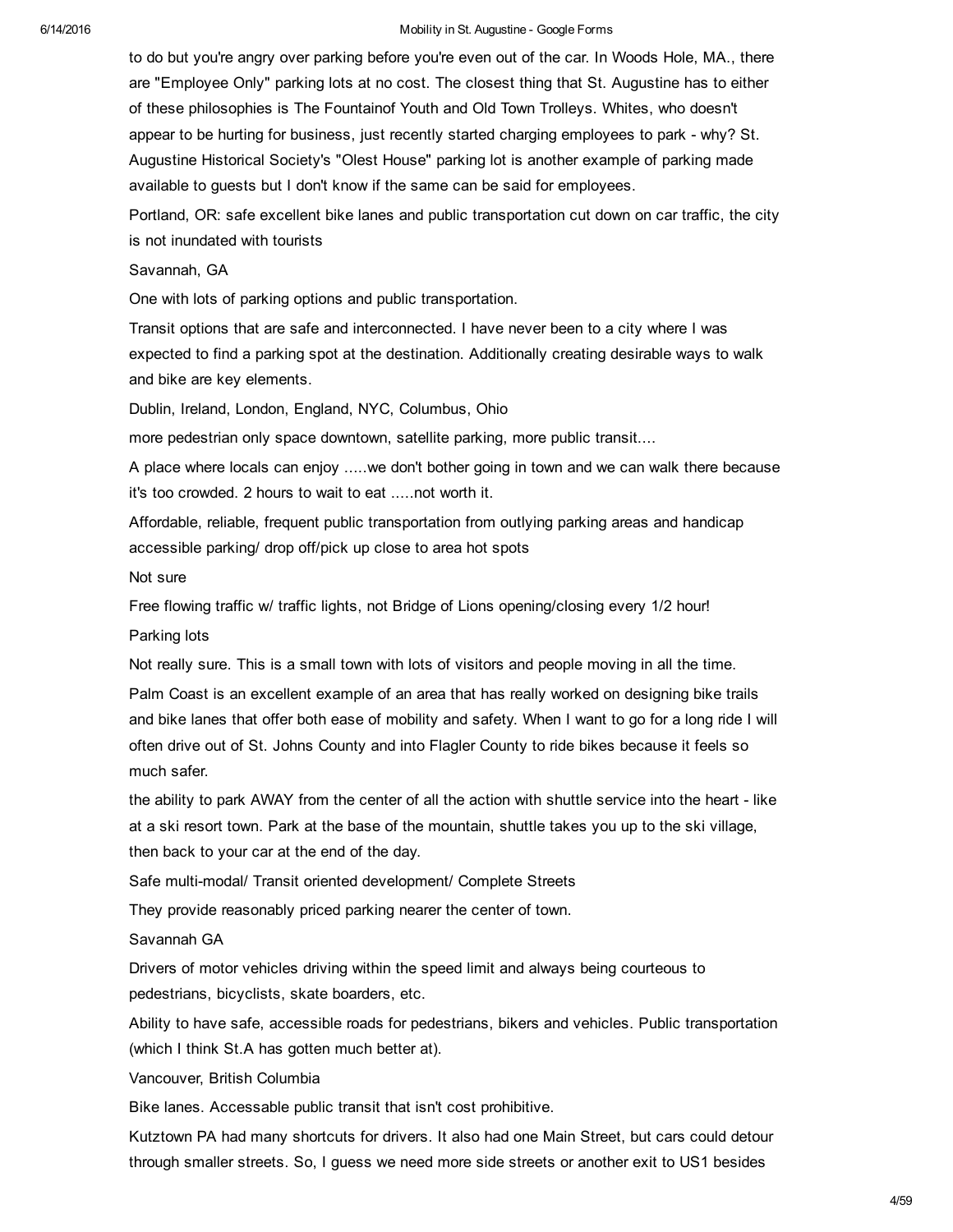King and Riberia.

The ability to access town in a timely manner without unnecessary delays or inconvenience. The ability to move about as a pedestrian without worrying about being run over or having to run and dash between cars that are lost, absorbed in the sights which are unfamiliar to them, and have no idea where they are going. The ability to step back in time and absorb our history, preserved and accessible without the rigors of modern times.

## Sidewalks EVERYWHERE

Good public transportation. Good flow of traffic except for "rush hours." Parking garages closer to your intended destination.

Bike lanes, good flow of traffic

Off-site parking lots for those visitors going into the downtown area. Keep the tourists/visitors out of the congested downtown area and provide shuttle services in to town. Provide downtown parking for local residents that would like to support downtown businesses. Synchronize traffic lights to allow for better traffic flow.

I like downtowns that have a lot of bike racks and marked crosswalks - we're doing well on that front. There should be clear directional signs for oneway streets, turn lanes, public parking and the like so that visitors don't have to drive 3 mph trying to figure out where they are. The parking meters are CLEARLY MARKED when they stop collecting, and that is a pet peeve here. The '8 5, free on Sundays' is not clear and we spend a lot of time stopping visitors from paying needlessly. PLEASE get upgraded training for the bridge tenders - each evolution at the drawbridge can take up to a minute or two longer than necessary and adds to the backup of traffic. Thank you for adding traffic control officers at Hypolita & St. George during Nights of Lights; we need one at Cathedral & Charlotte for people crossing from the Plaza.

Good main arteries on the outside....golfcarts, bikes and pedestrians in the inside. The golf carts tranporting people around is a great idea.

Hilton head

ability to limit traffic - offer alternatives - respect tax paying neighborhoods from ever increasing traffic

Well designate bike lanes that protect from distracted drivers. With all the festivities just create a parking area and bus people into the city and access by vehicle is by permit. A lot safer for pedestrians and the like not having to compete for the limited space. I have watched over the years as the amount pedestrians and traffic has increased ten fold. I avoid the city during peak times and the holidays. Not worth the frustration.

Minimal congestion. Plenty of parking. Free shuttles from parking areas with stops through out downtown.

Designated bike lanes, lighted pedestrian crossings frequent enough to discourage Jay walking Plenty of parking. Easy access to downtown area. Correct timed traffic lights. Special events spaced out. Not all in same weekend!! Turn lanes for large retail stores to elevate traffic buildup!!

Ease of movement. Our traffic signals are poorly timed!

Inner points are free for cars, ample public transport and easy park facilities so you can get into the centre. Share bike solution freely available. Increased inner city parking charges and toll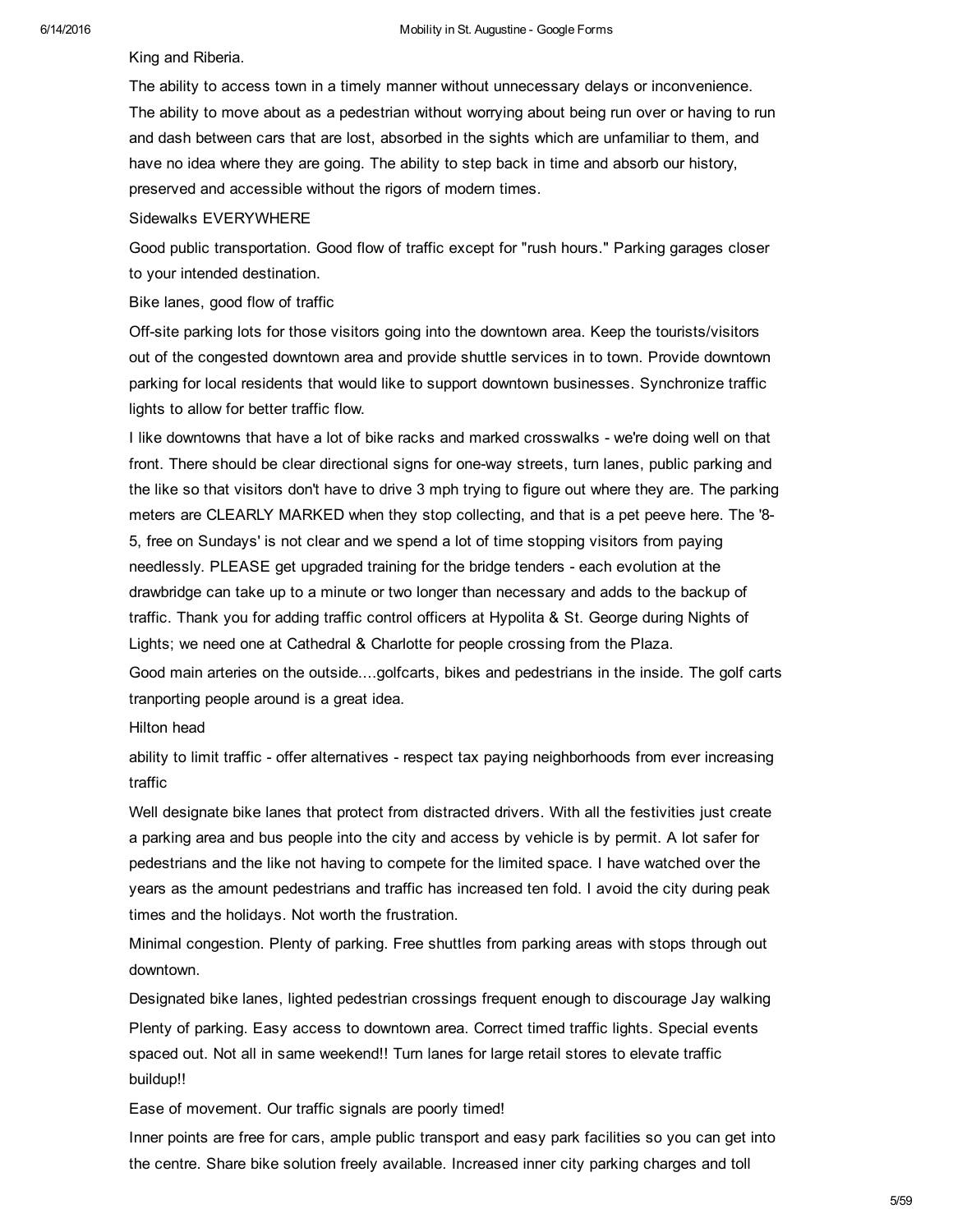systems to encourage use of share/public transport from the perimeter lines. Parking permits for residents inside the "no car" area Less pollution and a safer hub. Oslo, Copenhagen and even London have understood this. It should be difficult and expensive to use a car - St. Aug can divert all traffic via US1 and over the 312 to the Island. Save the downtown area for tourist cruising

A city with designated bike lanes or paths is a city with good mobility! I want to feel safe when I ride my bike and I hate feeling like I put bicyclists in danger when I drive my car.

new york city presented a parking challenge when i visited from the burbs. visiting by bus was a breeze.

Not so many yankees living there

more walking streets like st, george cars rerouted from bay front around town park on edge of town

Fernandina beach

## Na

Downtown should have more streets that are closed off to cars. More pedestrian/foot traffic on side streets similar to Williamsburg VA restored area. Parking Garage outside of town that shuttles folks downtown-somewhere along  $r + 16$  or  $r + 1$  would work. On the island, The numbered/lettered streets could have brick crossways at the more popular streets to visually show pedestrians where to cross (perhaps low speed humps if speed becomes an issue like on Mickler/A street). On the street lamps they could add historic looking laps at about 12-14ft high, so from FA's to maybe the mini-golf place, you are visually telling people that this is the strip that you can walk, shop, eat, drink. I think some folks are just driving around adding to the traffic b/c they are just looking where they could be walking, same concept as a boardwalk--it tells you "here's where to walk, shop, eat, drink" Now...I enjoy driving and am the president of the Volkswagen club here in St.Aug so i also drive old cars. Some of the frustration is that everyone is using the Road and not the sidewalks. Joggers running in the street parallel to a perfect, unused sidewalk, the bicyclist whom we already give 4ft to when driving now have to go around the jogger, causing the car to cross the yellow lines. Perhaps remove the grass strip between the curb and existing sidewalk and widen the sidewalks, making it more like a promenade (like cape may. Mickler from A to Pope) so folks are "directed" to use that to limit the distractions for drivers. A parking garage on the island might also help as well a "Drunk Bus" as many beach towns have (Rehoboth). You can ride it all day and takes you from restaurants to bars, (which pay to have it stop at their business). This reduces the number of cars (traffic) as well as gets the intoxicated driver off the road and makes it safer for everyone.

Less stopped traffic; forward movement of traffic on streets (Savannah)

Safe bike paths to get from downtown to the beach, Traffic lights for pedestrians crossing Anastasia Blvd., Bridge traffic reduced using traffic officer to direct at busy times.

A lot of parking options, especially for tourists. Less congestion. More parking decks!

San Antonio, TX

A city with good mobility has several options to get from one place to another. Safe bike routes, public transportation, park and ride options, are all part of creating a mobile-friendly city. Safe bike lanes, barriers to protect pedestrian areas, better coordination of streets for car traffic,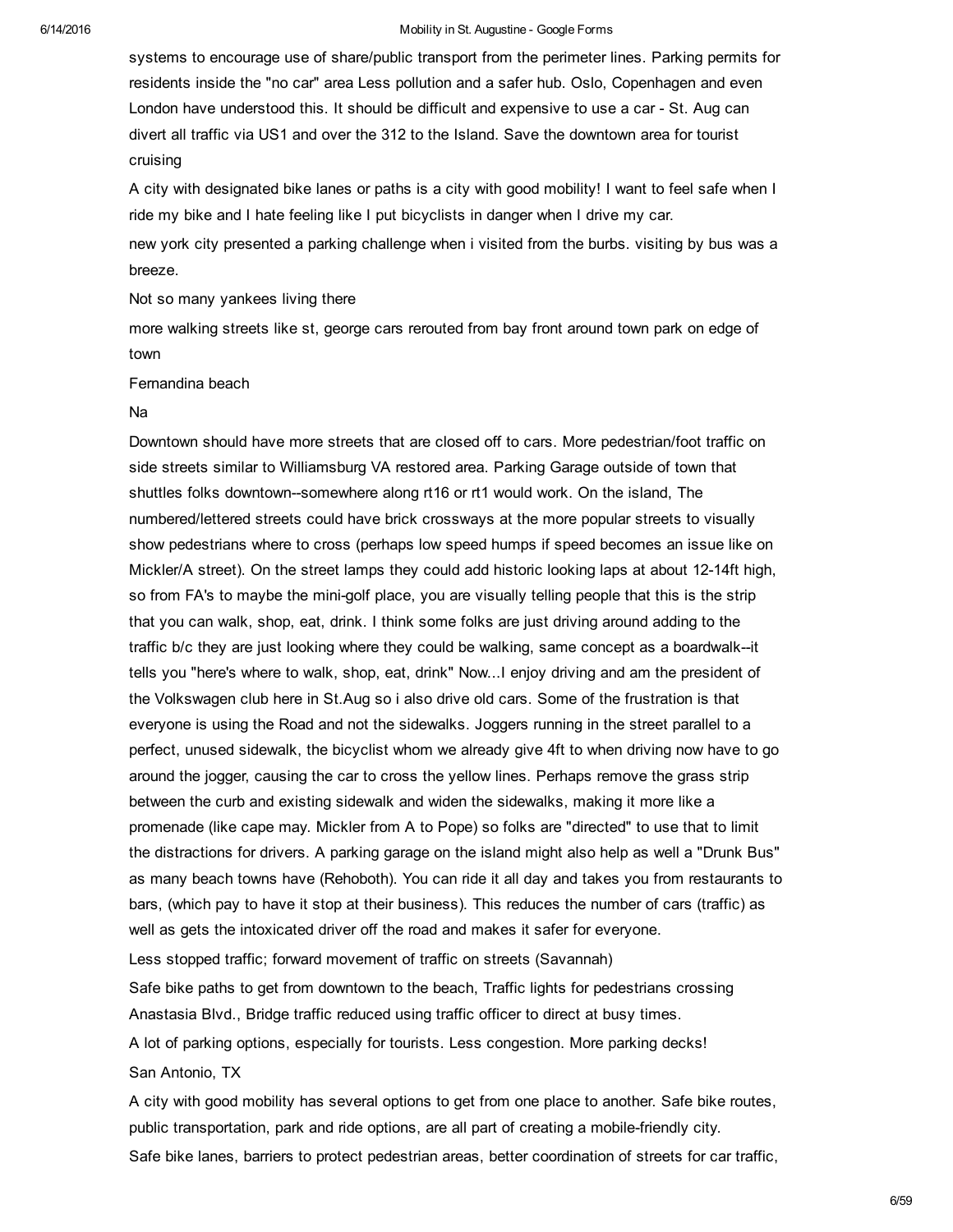directionality.

## Less cars

The ski towns of Colorado. The hotels and city provide convenient free public transportation.

Charleston or savannah

Eliminate long backups and dangerous crossing situations. Allow free flow.

Public transportation, easy and safe bike accessibility and plentiful parking

Savannah easier to get around and safer.

## Copenhagen

A city with good mobility has plenty of parking options. Either with garages or ground lots. One of the main issues I have is when there is parades the LEO's do not know how to direct the flow of cars and block off the correct side streets.

We live 5+ miles south of the city off route 1. We would love to walk or bike from home into the city or across the 206 bridge to the beach, but we don't feel safe doing that. If we had walking/bike paths that connected us to the city from the south, we would have less need to bring cars into the very congested city, or onto the beautiful beaches. I envision that people would be able to bike a loop from the city, down the west side of route 1, across the 206 bridge and up A1A. Walking/bike paths along US1 would need to be buffered by a strip of grass and not directly on the road shoulder. The speed limit is too high and there are too many cars frequently changing lanes.

More crosswalks, public transport

Plenty of parking lots that are open to the public. Ex. The school board lot could be used on weekends and after school hours

Sat augustine 10 years ago

St. Augustine 20 years ago. The streets were so much less congested and there was room to share the road in the downtown. I don't mind parking a distance from my destination and walking, but trying to navigate downtown on bicycle has become increasingly dangerous. Shady areas for respite when walking is essential for our hot climate.

X

Safe bike lanes, better prior planning.

Clear places for walking, driving traffic

More bike lanes and sidwalks

Ability to park without it taking up to an hour. Traffic is fluid and moves.

Portland, San Diego

Parking lots are out of the center of the town with shuttles available and plentiful. Public transportation is readily available. lanes wide enough to handle cars and bikes

Hilton Head, S.C.

Bike friendly

St Petersburg has used a number of solutions including elevated pedestrian crossovers, pedestrian activated crosswalk traffic lights, etc. They still have issues with parking though. Multiple places to park and areas designated solely for walking/biking.

The ability to go about daily life with workarounds for tourist congestion. Additionally, better and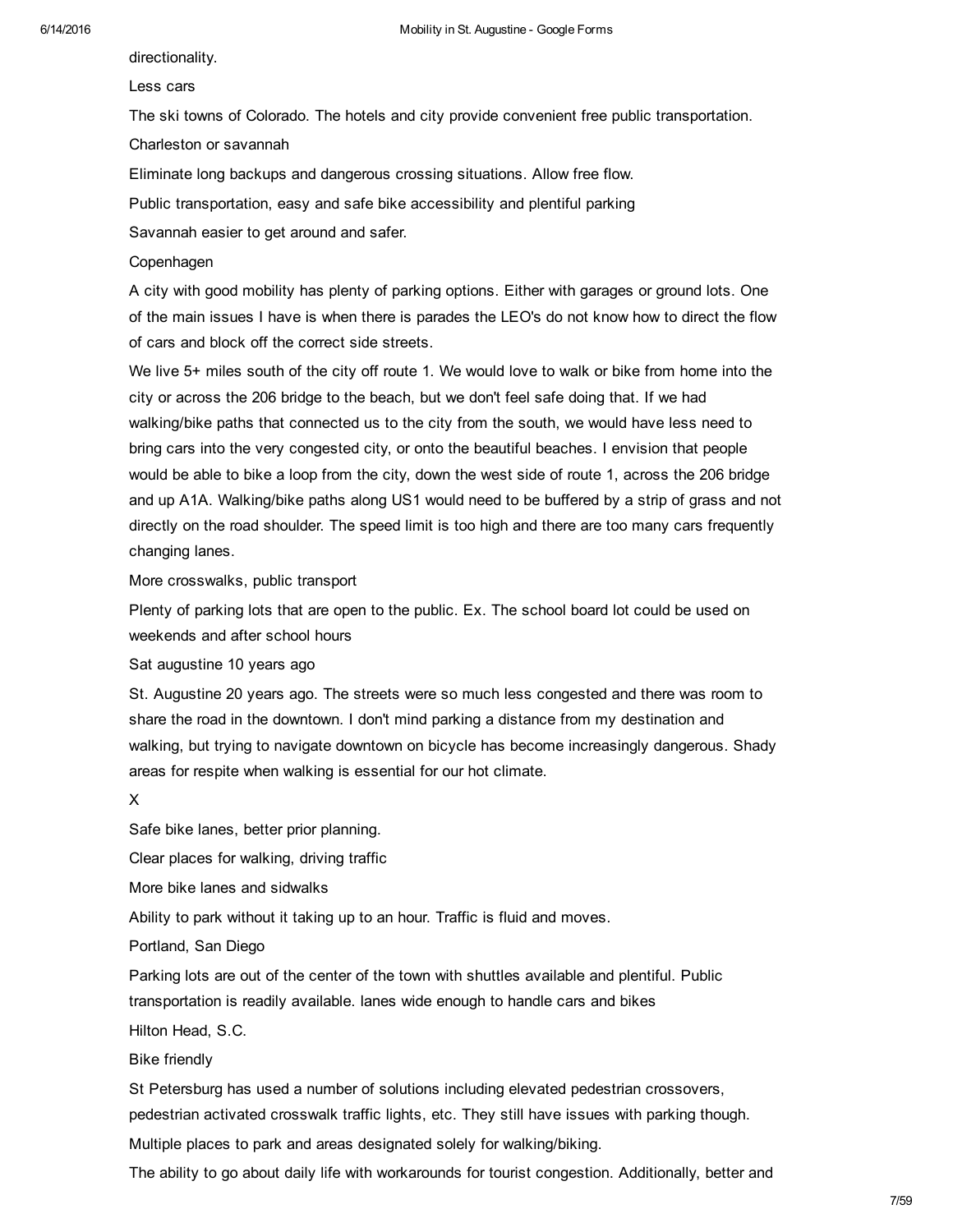clearer forms of communication regarding speed limits for those visiting, especially for those sightseeing and traveling significantly slower than posted speeds.

Free flow of traffic....less trailer trains.there used to be a couple and now they're everywhere! better amenities for walkers.....such as more benches along walking areas....so people can enjoy the vistas or just take a break.....

Clear inner streets of cars downtown. Make them walking

Pedestrians have right of way in all circumstances even when they are breaking the rules and car drivers know it. Here cars don't stop even when pedestrians are in marked cross walks with no pedestrian crossing signal and where cars are supposed to stop to let them cross.

Bridge is like being in nyc

Traffic flows freely with an abundance of free parking to encourage people to shop and enjoy restaurants and museums.

Traffic -- pedestrian and vehicular -- moves safely and efficiently during all times of the day. Enforcement of traffic laws is strictly enforced. The presence patrol officers is evident to ensure personal safety.

Siting through no more than one red light at a stoplight.

## Pedestrians zones

Traffic flows relatively free. There is always plenty of cheap or free parking. There are always options to avoid slow and obstructed traffic (two lanes in both directions).

One that has good sidewalks that are uniform and accessible for walkers and handicapped, W/C and hoverchairs. One has has good pedestrian crossings that are night are lighted by lights that light up when people are using them (University of Florida has them on their crosswalks on campus. People stop because they flash while they are in use for walkers, bicycles, etc. Mobility pet peeves: FIX THE TRAFFIC SIGNAL at the curve of Avenida Menendez and the Castillo parking lot. The TRAFFIC SIGNAL coming out of the parking lot is for pedestrians only and yet cars use it to cross onto Avenida, and to turn north right into pedestrians walking. It's an accident waiting to happen regardless of what FDOT says. FIX the turn lane going east on King so that TRAFFIC really must turn left onto Avenida, and not use it to jump into the BRIDGE OF LIONS traffic. PUT A NO TURN SIGN on that lane's access to the BRIDGE at Cathedral Place, too. FIX MEDIAN HEDGES on Anastasia Boulevard on the south side of the median as they are too high and bulky. Traffic trying to turn on Menendez Road is at risk as is the traffic on the next median north of that one. You cannot see eastbound cars in the inside lane at all until you are about to turn yourself. Bad planning. All of these issues are mobility issues too for everyone not just walkers and disabled. Thanks for asking!

Very walkable and with shuttle services (not tourist trains) to get around for farther distances. Good public transit. Bus, ride share options lime.Uber are great at helping aleiviate these issues. Not sitting in hours of traffic to go 1-3 miles, especially to go grocery shopping. Knoxville TN-they have lots of public parking garages parking near but outside the city center, walkable central business district Protected bike lanes, free shuttles from parking lots outside the cbd. adequate parking to be able to shop and enjoy downtown. Ridgefield, Ct.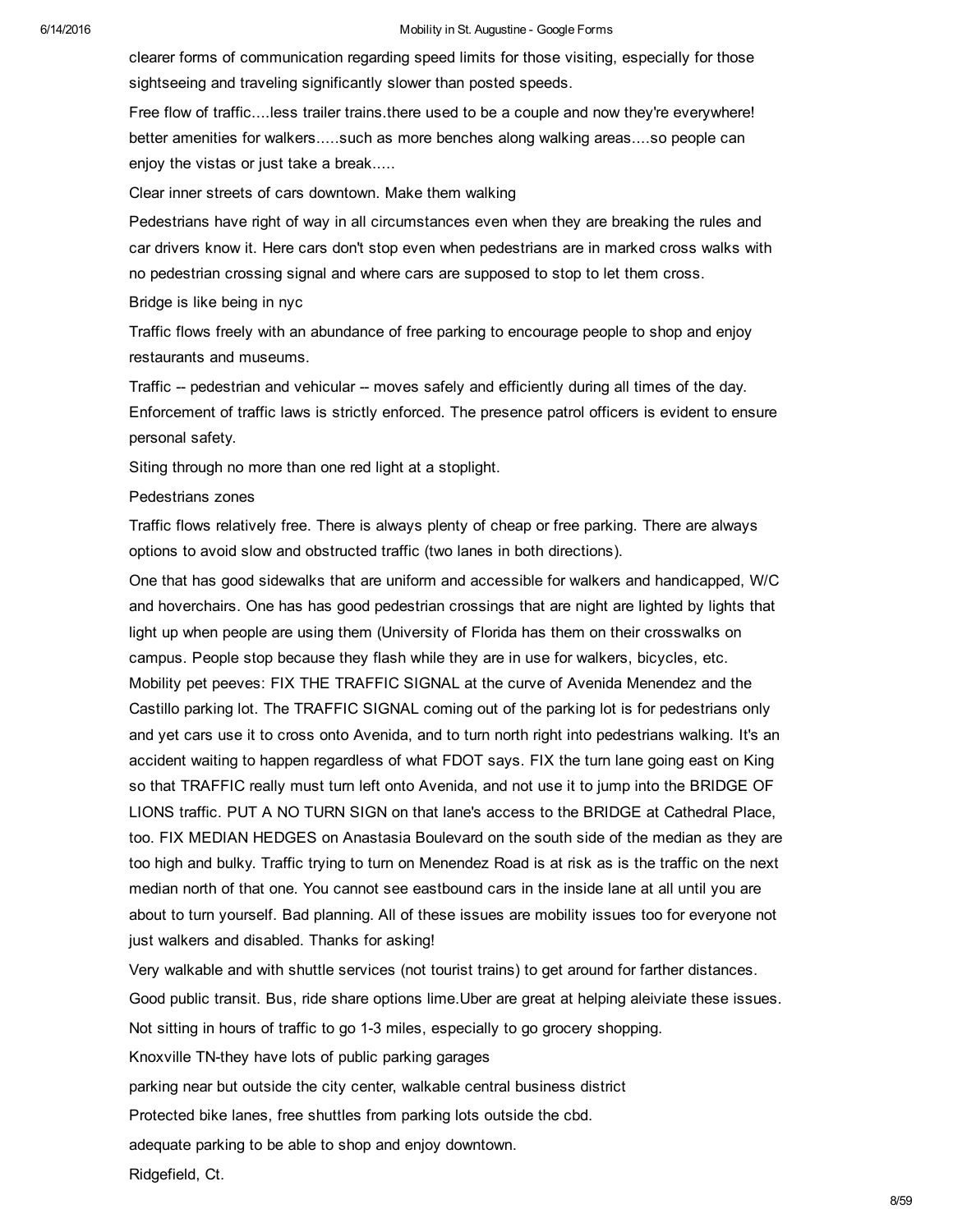#### 6/14/2016 **Mobility in St. Augustine - Google Forms** Mobility in St. Augustine - Google Forms

Plenty of off and on street parking both free and pay. Certain areas would benefit to have restricted use for tour trolleys and horse & buggys.

organized flow of traffic

Traffic flows smoothly with lights timed correctly and all vehicles moving at or near the speed limit, so they aren't impeding traffic - i.e. trolley trains going 10 mph causing traffic backups. This happens often on Bridge, Riberia, and near the winery during peak times when employees are leaving work.

Savannah, georgia

good parking and walkability- bike lanes and pedestrian friendly areas

Bike lanes , pedestrian lanes,

Easy to enter, park, and move about from there via walking, bus, trolley, subway, etc. Prefer lots of opportunity for walking safely about once parked.

City wide transportation via a tram, trolley, etc. Parking on the outskirts of the downtown area and plenty of areas for pedestrian and bikes to maneuver safely around the town

Some cities have pedestrian crosswalks that prevent turning traffic from nearly running you over and screaming at you after you got a signal to walk

Traffic flows because people know where they are going.

A place where the CITIZEN'S needs come first.

More accessibility and better traffic direction

Effortless and seamless - easy-to-follow map kiosks, intuitive locations, parking is convenient and shuttle service is understood. Think Disney World's attention to details for moving people not that we should be like Disney, but the attention paid to the entire experience is smooth and not at all burdensome. Parking is part of the experience, but shuttle service is provided at no additional (visible) cost.

We need other 'main road' options to get from the north end of town to the south end, such as Holmes Rd and Old Moultrie. Those roads need to be able to handle more traffic than they can now so the locals can avoid US1 which is usually congested with visitor traffic.

No huge backups on major arteries such as King, San Marco and AIA at the bridge. Reserved on street parking in downtown residential neighborhoods. Reduction in cut-through traffic in downtown neighborhoods.

Safe for pedestrians and bikes , while maintaining traffic flow

A city with good mobility has a variety of means of getting places including walking, biking, driving and mass transit.

More parking, and someone to direct traffic.

Dc

For a city of St. Augustine's size and layout, central parking is the key. The existing parking decks are OK but expensive and not necessarily in the best location.

Looks open with many lanes, separate lanes for turning, and feels open

little congestion, manage number of visitors and events.

More than one parking facility located in various locations

Peaceful, calm.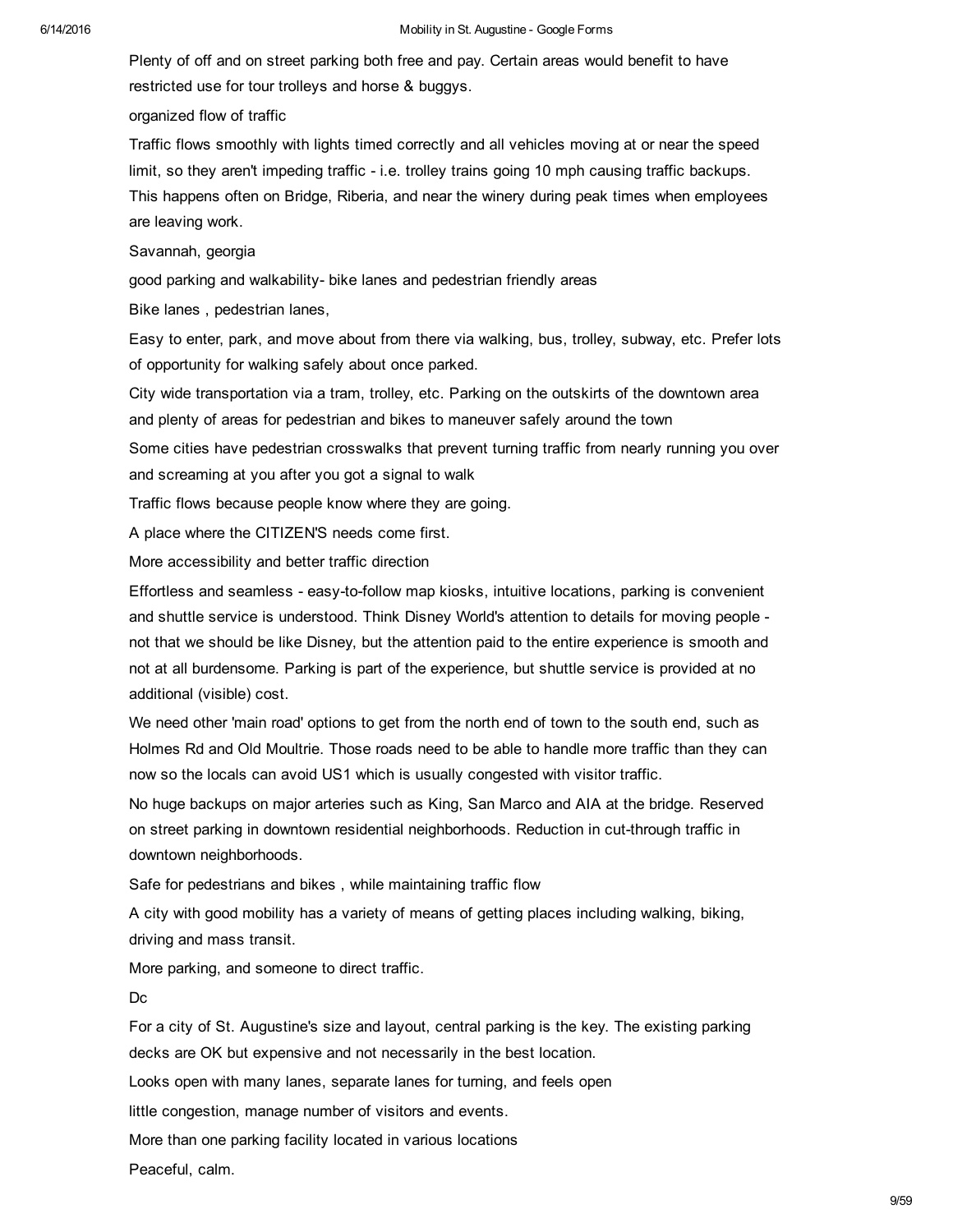Public Transit (moving many people with one vehicle). Smooth , LEVEL and wide sidewalks. (where possible) CLEAR SIGNAGE more than just DOT signs with Hwy Names. (Let's discuss the Parking Meter signs which confuse tourists and locals even...FREE on SUNDAY should be in LARGE LETTERS.)

Tallahassee, FL

More crosswalks

I like that in Charleston, SC horse drawn carriages move over for vehicular traffic.

No Yankees (Savannah GA.)

Wheelchair, power chair and walker access of residents and visitors: to include ramps at corners of course but also a sidewalk wide area of macadam or concrete along brick roads where tourists are most likely to travel or to provide more access for disabled residents to attend city functions. Perhaps similar to the new curb less flat surfaces on Hypolita etc.

Bar Harbor Maine is a huge tourist destination, yet it is spotless and never congested Room for pedestrians, bikes and cars. Too many special events. Extreme Traffic in north city through uptown where I reside is now the normal. Not just on San Marco but US1 as well. John Reardon has a good idea using old DMV property just inside city gates for satalite parking. First, I think a city that has a plan that works is SUPPORTED by it's residents. Management has to get our residents to agree and work with the City Manager and Commission. Honestly, people with agendas need to be put in their place. I feel anything at this point will be a failure due to an US vs. THEM mentality from the residents. Fussing about too many tourist is ridiculous! It's their money that really keeps this city going and growing. I sincerely hope and pray your plan is accepted and works exactly as you planned it.

Flree fowing traffic

It doesn't have trolleys and carriages slowing traffic, rather designated lanes and hours of operations that avoid peak traffic hours

Any city where you don't have to drive if your destination is less than a few miles. Focus needs to be on bike lanes and walking to alleviate the congestion.

Being able to actually drive your car downtown OR to the beach, find parking and enjoy the place where you live.

it would be a city that respects multiple types of community transportation incl; bikes, walkers, golf carts (etc), as well as automobiles

I city with not much going on.

No traffic in the main area.Parking outside the city with free shuttles.

Ormond Beach

Portland, Oregon and Chicago

More public transportation, more pedestrian areas, limited delivery truck times, more parking garages (they don't have to be as grand as the Garage Mahal). And maybe the tourist trains could expand their service to be more like a bus service.

Celebration, Fl

I always remember what an amazing job we did for the Gentleman of the Road concert downtown. Every single hotel was filled, and yet there was zero traffic congestion downtown.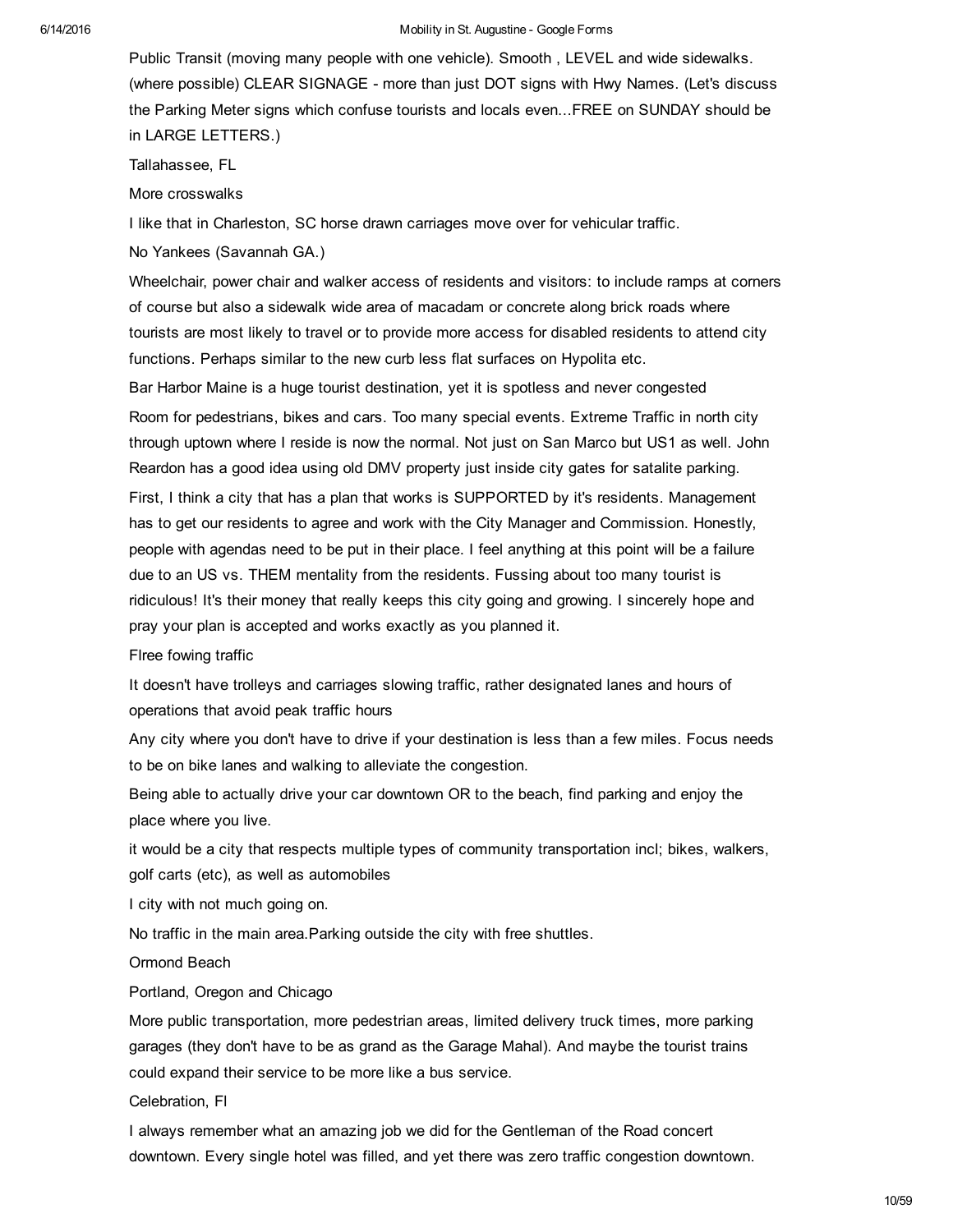Why can't that happen all the time?

If you live in or near the city, you should be able to arrive in or near a city destination by vehicle in 10 minutes or less. We should live in a city/county where we are not Number 1 in bicycle deaths. We should not have to be exposed to traffic congestion that causes 45 minutes to 2 hour delays during heavy traffic time periods, especially during holidays and special events. Eliminate/reduce distracted drivers by enforcing traffic laws. We need satellite parking for our tourists which will allow them to use reliable mass transportation to visit our great city. Mass transportation should be able to move quicker in the city and not be part of the traffic congestion. You should be able to pull out onto a main road (San Marco Avenue, U.S. 1, May Street, Anastasia Blvd, etc.) in a timely fashion and not worry about being run over. Drivers are going too fast.

An additional lane, wider roads, less stop lights

Bike lanes that are set off from traffic, not teetering on the edge of it. Also avoidance of bottlenecks created by funneling all traffic through one intersection.

Vero Beach has a very well run free transit service with short frequent bus runs through a common hub so you can access the entire city quickly and easily. Would love to see that here to get people out of their cars and off the streets.

One that there are many different routes into and out of the city, so that when one is clogged, you have other main avenues to travel down, not just residential streets.

Encourages locals and visitors to shop, eat and play

Multiple transport options. Biking, public transportation, off site park and go, water ferry, safe walking, etc. These in conjunction with effective enforcement of pedal and motor violators. Perhaps a SAPD ped/traffic division for entry level LEO to start in and then advance through the ranks via testing/promotion process.

Safe & efficient movement between areas

## Tell us a little bit more ...

## Do you travel in a mode other than a personal automobile (Sunshine Bus, trolley, carriage, bicycle, Uber, etc.)? Why or why not?

No

Bike no bicycle Bicycle Walk No. No No.

Bicycle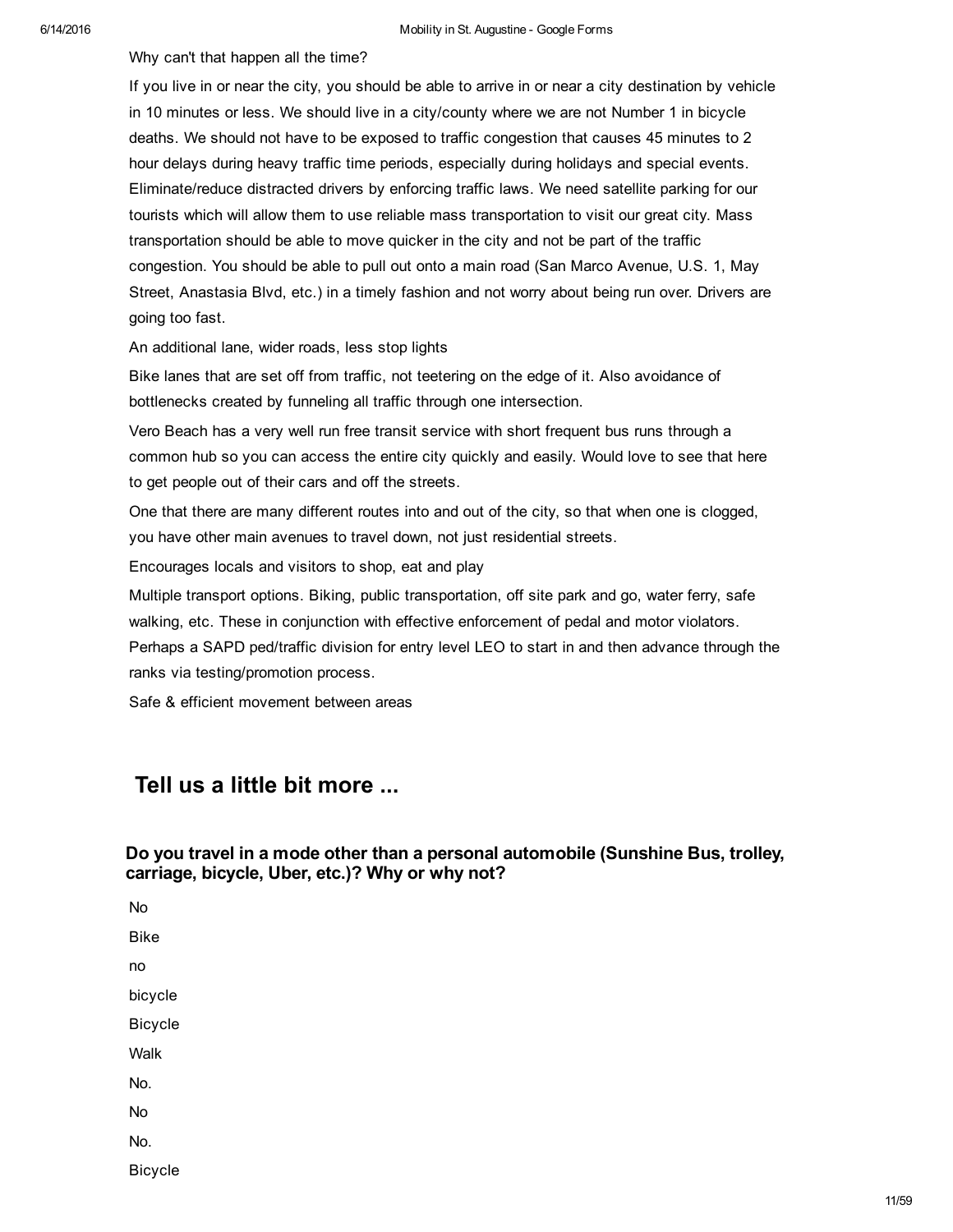Bike

Walking

**Trolley** 

bike

Car

Occasionally. Once we are downtown we walk.

walk

Uber

I bike sometimes but don't feel very safe doing so unless I stay in the neighborhoods and don't go into city center.

When I lived in st aug I traveled by bike sometimes but stopped because I almost got hit by cars on multiple occasions. Uber is a nice alternative at night

Yes -- When possible, I walk in downtown St. Augustine leaving my car in my garage.

Yes

NO

No.

Bicycle, uber

Car,sunshine bus is a joke when it comes to reliability and trolleys are outrageous for locals.

Greater st. Augustine is so lacking in sidewalks and covered bus stops that alternative transportation is not a realistic option for a family.

No because I have kids so not easy to do

I walk as much as I can. I bike to the beach sometimes. I use taxis occasionlyb

Shuttle when available

walking

No, personal choice

Uber or walk

walk, Bus takes too long, its too congested for bicycle, not enough room

No. Not as convenient

a

Yes, walk, ride pedicab. It's easier.

Convenience and distance is the reason we drive

Yes by bicycle but that has it's own safety issues when the roads are crowded.

Walk because biking downtown is dangerous with so much traffic

NO

No. I would take the Sunshine Bus, but it's terribly inefficient and doesn't run after 5:00 so is worthless to go downtown for dinner, for example. My son has taken it, and gets very frustrated with waiting/the estimated stop times are so approximate. I think of the trolley as a tourist attraction; I might ride if I have company in town. But once I'm uptown or downtown, I can walk to everything I need to. They're fun for First Friday Art Walk and Nights of Lights.

No....age and health prevent it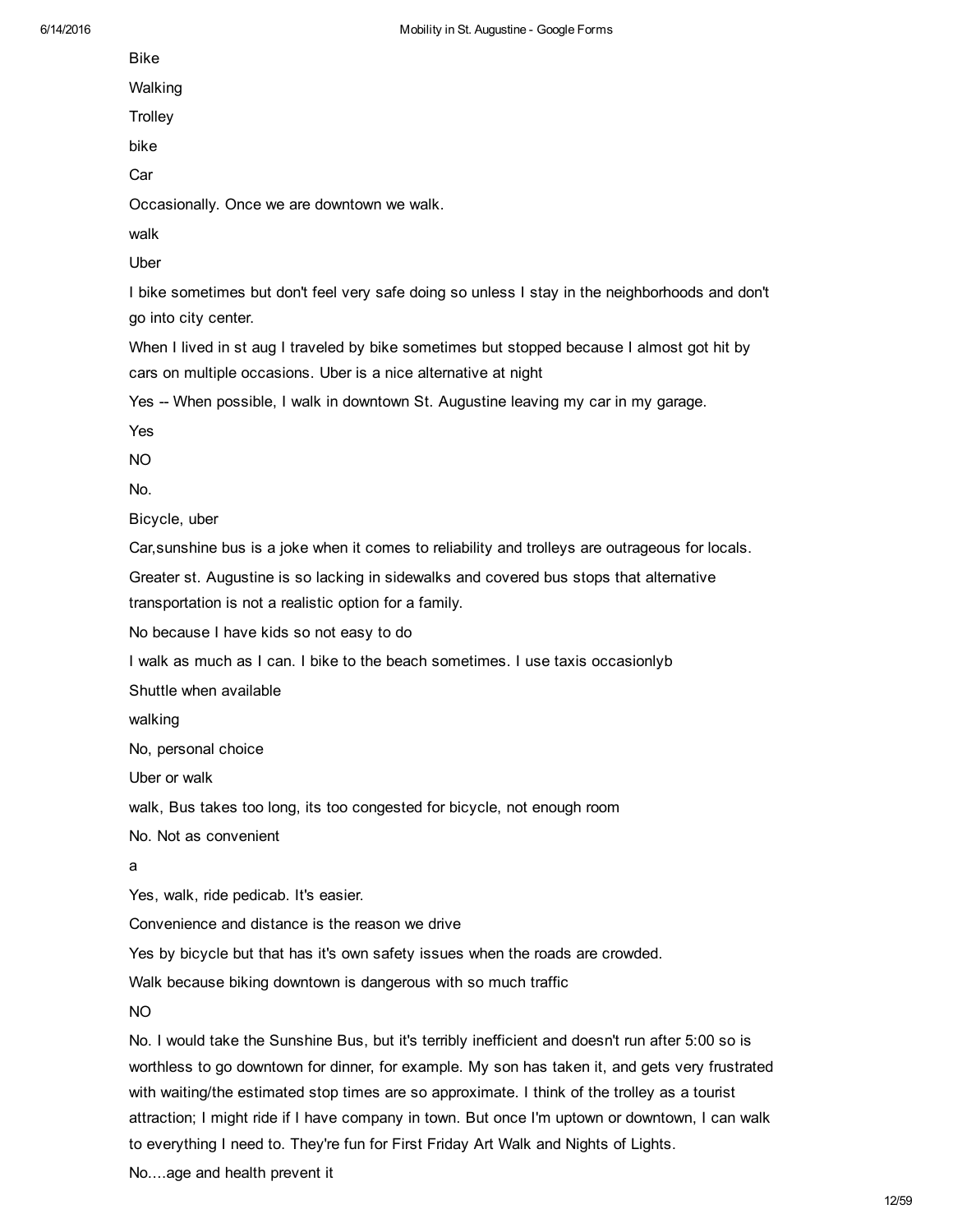Yes, we walk, bike, and use our street legal golf cart.

bicycle. Sorry to say but The sunshine bus seems to carry a less desirable crowd.

I live on Anastasia Island and have a physical handicap, so riding a bike downtown is not an option. Being disabled, I take advantage of the city's generos offee of free parking. If that ever changes I'll probably have to stop going downtown.

When traveling to downtown, we try to always Uber or Taxi to avoid the traffic congestion and parking issues.

Yes, bicycle and walk although I find myself when I have my child especially, getting in a car specifically if I need to go to Anastasis Island and the Anastasia Boulevard area and neighborhoods. The speeds are just to high with lack of proper width sidewalks.

I ride my bike frequently but never downtown. Traveling downtown by car or cab is as frustrating as anything! Keep the bridge DOWN but once an hour and most problems go away.

Yes==combination of car, scooter and bike

Bike sometimes.

Not convenient, most are overpriced and touristy, as opposed to being actual transportation

No I have a car

Cab

Bicycle, walking

walk or bike when I go into town, other than for work.

I like to walk because I live close to town and enjoy the beauty and people of the city more this way.

Bicycle. Walking. Occasional car pooling with friends.

Bike from the island to downtown, avoid parking and traffic, plus it's too pretty not to enjoy riding!

Biking is scary and dangerous in St. Augustine. Sunshine bus is: expensive for the service, does not service enough area, is not fast enough to get to your destination.

No. Because they need more buses and longer hours. Also, sunshine needs shorter more direct routes to destinations.

I have used the bus, trolley and pedestrian methods throughout the city. I don't bicycle mostly because of the hazards involved. There is too much congestion to allow bicycle in the mix not to mention the rude behavior of the majority of bicyclists I have encountered. Most give the impression they are entitled and demand the right to pass whether they are on a sidewalk, ignoring traffic patterns, and signals.

No. I've tried the Sunshine Bus but their routes are too few and wait time became too long. would love to take the bus, but there are not enough routes to do my daily errands. Longer hours of operation would be handy, too. I used to ride my bike, but now the roads are too crowded with cars & sidewalks are too full of tourists.

Bicycle and walking; cab when necessary.

Golf carts...easy and quick to get around while still being social.

used to enjoy bicycling downtown. It is really to congested and unsafe now to navigate a bicycle enjoyably thru town. We mainly walk to town now. We miss biking into town!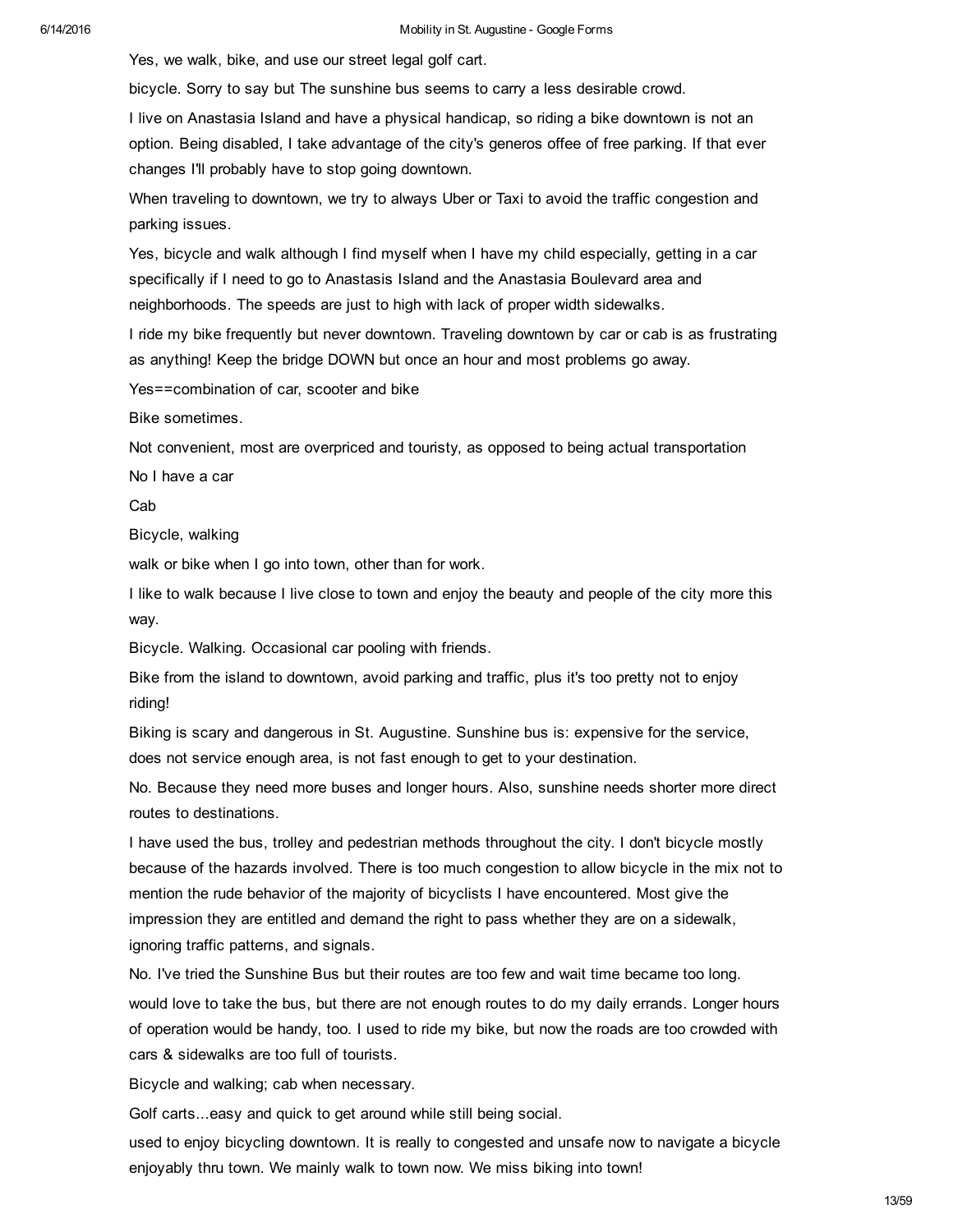Bicycle easier to get around, but dangerous because in attentive drivers.

Bicycle and walking--to avoid parking

Bike and walk

Bicycle, but rarely because I feel unsafe.

No,got my own car

Other than walking, no. Family of 4 so we generally drive. We live on the island but rarely drive downtown due to traffic/parking.

No. On foot

Yes, I bike and walk when I can, but I do not feel safe crossing Anastasia Blvd. I will drive 5 blocks for take out because I'm afraid to cross the Blvd.

No, I live downtown so can walk most places.

Use a motor scooter with my husband. Sometimes use a bike, but not a good solution when the streets are congested and traffic is not moving.

No - I don't feel safe riding a bike with no bike lane.

I walk a lot. Too much traffic to bike.

Walk and bike.

Yes because traffic downtown is to hard to get through and a headache. It's easier to get dropped and get picked up .

bike but not far because it is so dangerous with the vehicle traffic and no safe lanes.

Only car, not available or convenient

No. Driving to work usually.

Most of the time I walk downtown so I can avoid paying for parking. Sunshine bus is unreliable and needs better updated equipment.

We drive into the city by car. We have used the Sunshine bus occasionally also when it was just one or two of us. Riding bikes into the city or to the beach is not safe from our home.

No. I don't feel safe biking (I have a beach cruiser and cannot get fast enough to really go with traffic)

No. I have 3 young children

No I live out in Elkton

Bicycle. I live downtown, so walk or bike if I can.

Would like to ride bike more but too dangerous.

Bicycle or scooter. Parking

Bicycle from time to time or walking because it's less hassle

Bicycle-because there's too many tourists on the roads congestion traffic. They contribute to safety issues because they don't pay attention, are unfamiliar with the roads, and in general drive like they don't care about locals.

bike and walk

Enjoy evening carriage rides

Bike. Easiest to get around and park.

walking, I live so close to downtown it's often easier to walk than look for parking.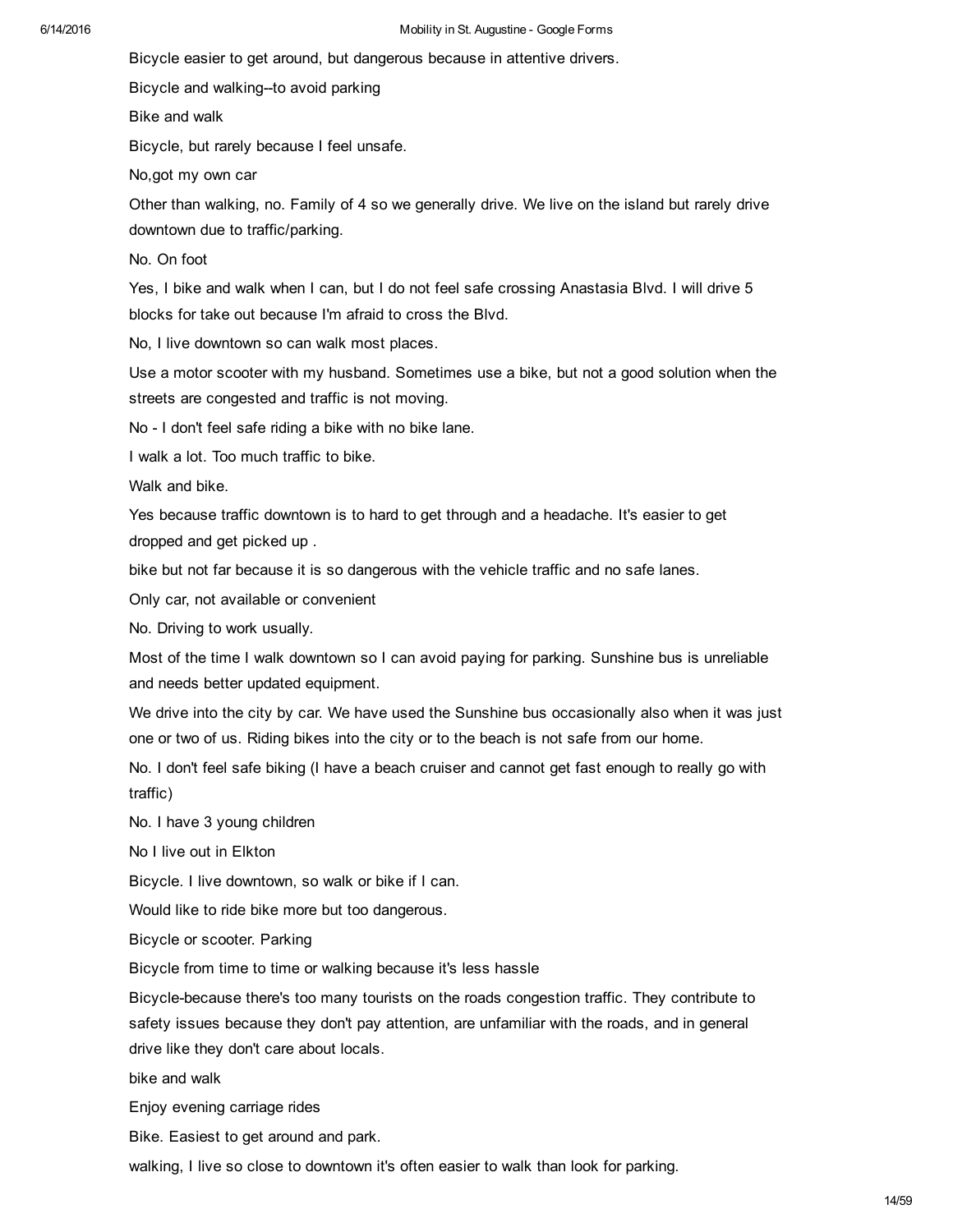I use to bike prior to people being hit by careless drivers. Now, I don't bike at all, as it appears completely unsafe. I grew up here, so I remember a time when people actually watched the road, not their cellphones. I drive my car.

walk, Sunshine Bus

Taxi, no parking for locals

Much too unsafe to ride a bicycle in the city.

No. Where I live (Vilano Beach), makes getting into town and St. Augustine Beach a logistical problem except by car.

Walk

Bike / walk

No. Not practical

I generally drive to the parking garage and walk, walk, walk. Sometimes, it's too daunting to even try. Holidays I don't even bother.

I'm an uber driver. I do my part to cut down on traffic for the city.

Bike-it's easy to park

yes because I don't like parking

Bike. It's easy, but dangerous.

it is not safe to bicycle with traffic and distracted drivers

Do not need to so far.

Once a parking spot is found we walk!

I walk, but do not use any other mode. Personally feel trolleys and carriages cause congestion and traffic delays.

I have to get where I am going in a short time

bicycle and walking are primary modes of transport when not in automobile

I work when I come to town and need my van to haul gear

Other than walk I take the trolley - easy to get around and enjoyable as I travel - part of the experience of visiting St. Augustine. The carriages look lovely but I feel bad for the animals so will not take them.

I'm the late '90s/early 2000s, I rode my bike everywhere for recreation and to run errands. Now, I will only haul my bike out to Marineland area and use the big sidewalks with much less traffic Not much. The city is very spread out and difficult to navigate outside of a vehicle. Sunshine bus is scary and looks dirty.

No, inconvenient

Not convenient and not safe

Yes. Walking

Trying the shuttle from CPS parking lot for church now. Choose not to bike downtown because too dangerous.

walk and bicycle

Bicycle , for traffic and parking issues.

No. The Sunshine bus has too limited a schedule and hours. The trolleys and carriages are not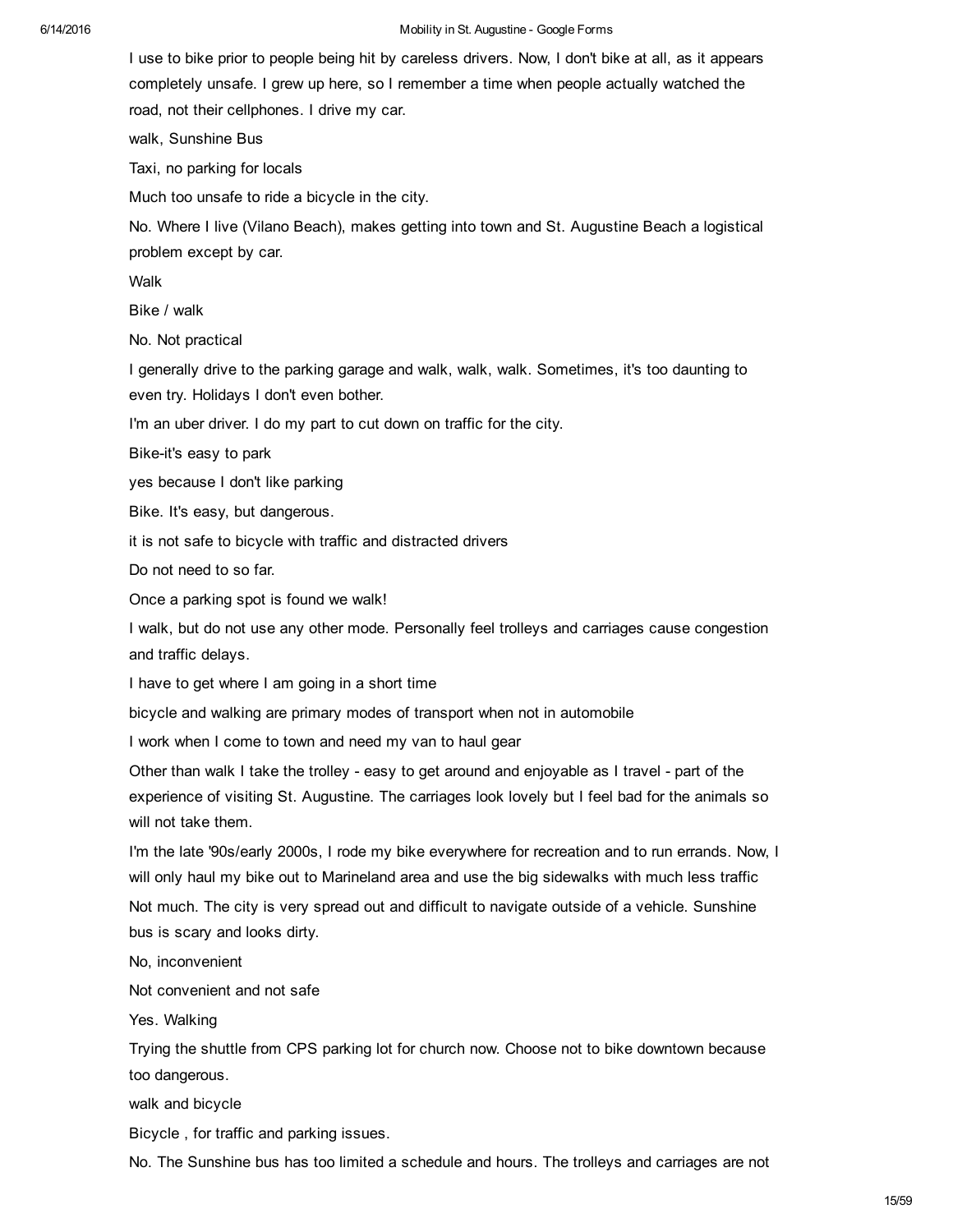for locals except as a tourist attraction and are more point of congestion that a mobility solution. Bicycling would be an option if one didn't face death crossing the Bridge of Lions. We do take taxis on occasion.

No, I drive a good distance to get to St. Augustine, and then the other transportation options are entirely too expensive.

Trolley when touring

No, with our family, automobile is the only option.

Bike, quicker getting downtown during events

walk, bike

Too dangerous to ride a bicycle, use my own vehicle or walk.

I would use the Sunshine Bus if I thought about it more. I live on Anastasia Island and would use it for going downtown if it ran frequently.

Bike, motorcycle

Sometimes I ride my bike if downtown if traffic is too bad

I do use a bicycle from time to time.

Would love COA to run on werkends

I work on the edge of downtown, I walk some. Some days it's faster to walk and its good exercise plus fresh air. Too many trolley running wild, they need a specific route that's flexible. Bikes, the city needs more police officers to aid in getting bicyclist to comply with the law. Carriages, I love them, but in this day and time, they cause an awful lot of congestion. Maybe shorten their routes to just right downtown. Rental bikes, rental scooters and pedicabs are not conducive to our downtown area. Maybe a plan to move and keep cars from the downtown area, period. By permit only. It would certainly be safer.

I do not need this

Bicycles and walking, both are much better way to really see the town

bicycle and I would do a lot more if I felt it was safer----carriage occasionally, car speeds are too fast in the corridors especially the East corridor of Anastasia Island, boat....the city makes this unattractive by charging for dinghy's and small craft (16' or less); other waterfront cities like Charleston, Annapolis etc encourage locals and visiting boats to come ashore by dinghy. We have a waterfront community that could have city designated dinghy areas where locals from the north and south could pull up and spend an afternoon in the city....this is NOT encouraged, but it would keep additional cars off the roads. at the end of many downtown east/west street, small dinghy docks could be put in for easy access.

Walking and biking. I enjoy the activity and the scenery.

not usually.

bike, but not frequently due to pedestrian traffic and speeding drivers

No. I've tried biking but St. Augustine is not bike friendly

No, downtown resident

No. It's not convenient. The schedules are wonky and the stops are far away.

Not usually. Will park and walk though

Bicycle or walk whenever possible to keep my car off the road, especially for special events or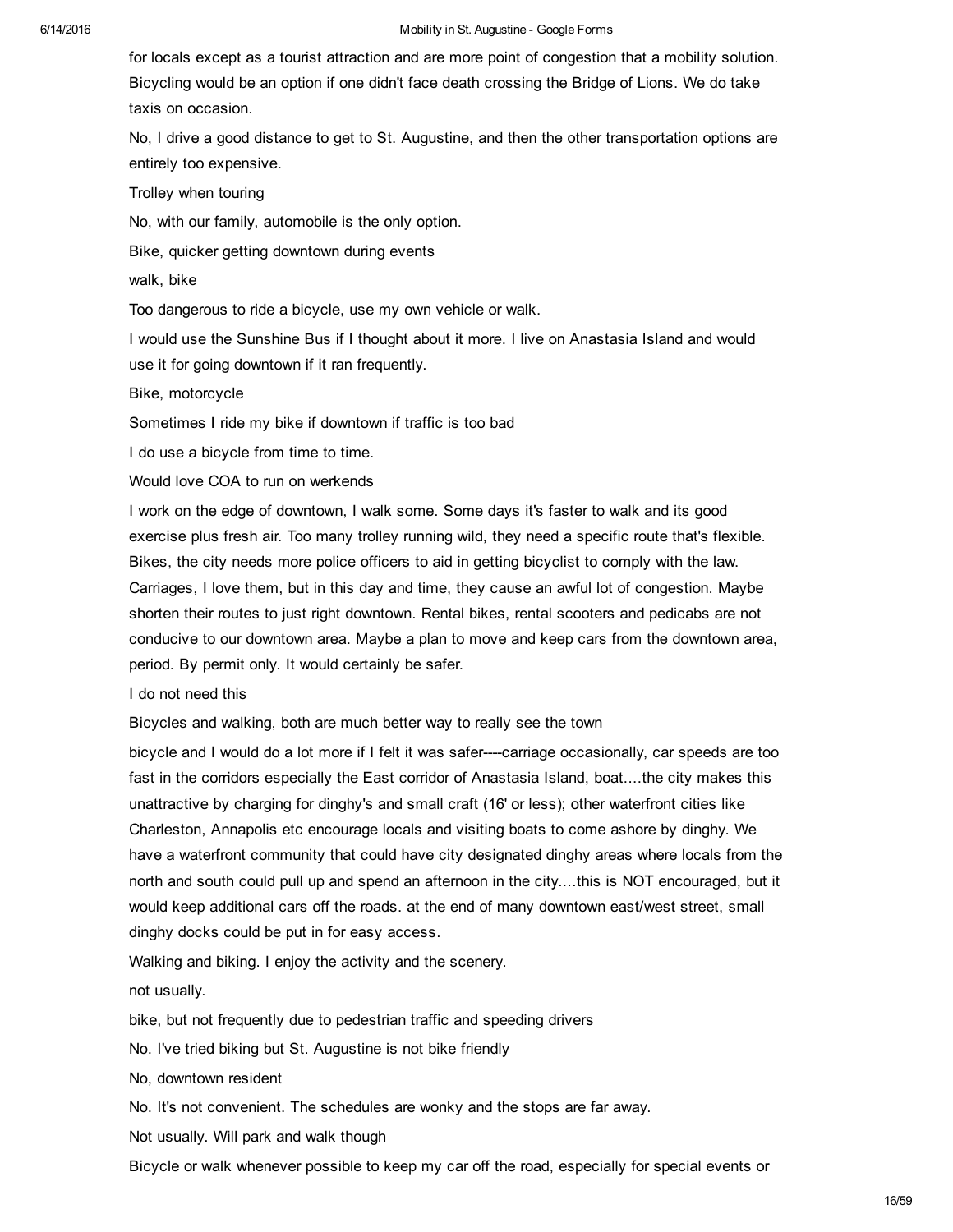holidays.

Bicycle- for pleasure and convenience

I walk and use my car but would love to ride my bike. After coming close to losing my life every time I've tried it in the past few years, even wearing neon green and with a high flag and a reflective left armband, I've given that up.

Tried sunshine bus but it takes too long. We walk and bicycle when we don't use the car.

I walk when I can, which is fine for inside the city, but when I have to go to a grocery store or somewhere else, I have to take my car. It's too far to walk.

Yes Bike

Bike and walk from my house on Menendez to downtown. I choose this mainly because I enjoy it but now it is the most effective mode of transportation. My concern is that it is becoming increasingly dangerous to not be in a vehicle with a seat belt and airbag

Bike only in my neighborhood. Too dangerous to ride over the bridge to downtown. But I ride all over the boulevard!

Walking only.

I walk or take a personal car. (The Susnshine bus is not predictable or frequent enough for most of my needs; With narrow streets, bicycling is not appealing except as a form of meandering/enjoyment)

Bicycle when I am traveling close to home on the beach

walk and ride bike most places

Bicycle- good exercise, often a faster way to get into town

My husband often bicycles to work from Davis shores to St. Augustine HS. We frequently ride bikes downtown or walk. There are very few safe places to cross on Anastasia Blvd.

I bike or walk whenever possible but the traffic prevents me from doing so more frequently.

Do not feel safe on bike. Takes more time for public transportation.

Yes. Bike and Uber. To avoid parking.

To dangerous to travel by bike downtown because of parked cars around the square. Not allowing the two lanes of parking and replacing with one for the trollers, buses, delivery trucks, etc and another for bikes would free up the congestion and allow us to enjoy the beauty instead of parked vehicles.

No. I have my own car and perfer to use it. I also have arthritis, which makes things such as a bicycle troublesome, especially on cobblestone streets. The carriages are nice for sightseeing, though, and I enjoy that.

No, I'm afraid to ride my bike on the roads around St. Augustine - too many bikers killed.

bicycle - exercise and ease of parking

As a resident, I don't want to pay for bus, trolley, carriage, etc. And, as none of that is near my home, I would have to drive to one of them anyway. If I am going to have to drive anyway, I may as well just drive to my destination. I would bicycle but it is too dangerous.

bike - but extremely dangerous in St Augustine and terrible or lack of bike paths (space next to the driving lane is not a bike path)

Walking is to downtown from our home on Dolphin Drive is often much faster than driving.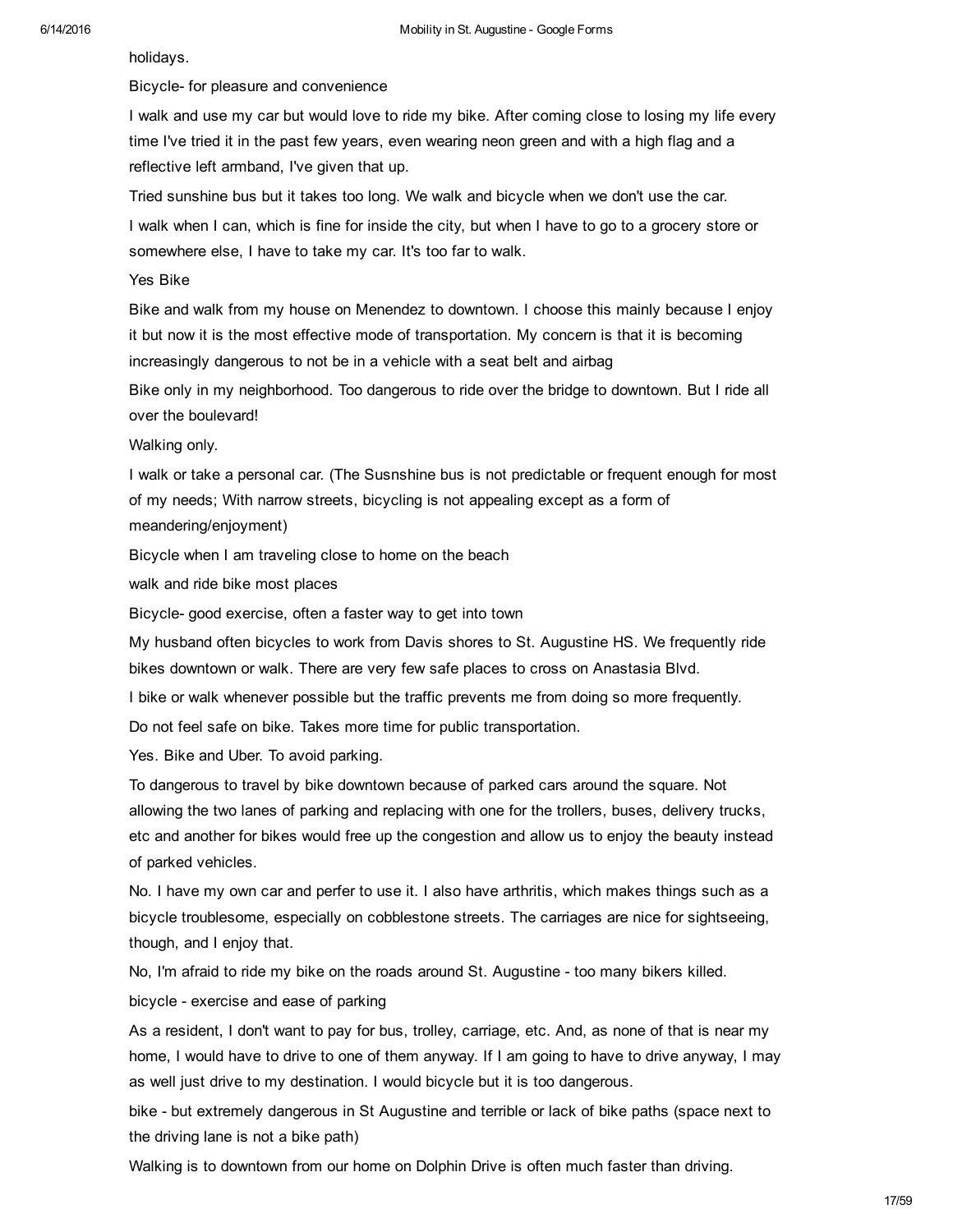Yes; it is often easier to get around on a bike or walking because of the volume of vehicular traffic on our narrow city streets.

Bicycle & on foot

no, I live on the St Johns River

Bus schedules not convenient, biking not safe on our streets

I would like to bike around St. Augustine, and enjoy walking there too, but the cars, "tourist trains", racket from the "trains" loudspeakers, etc. have killed a lot of the former pleasure. My beautiful St. Augustine was a traffic-congested, sound-polluted mess when last I was there (a Thursday in May of this year). And yet it was still beautiful!

No live too far out. Not convenient

No, efficiency

Walk (we live downtown)

I walk & occasionally bike around the City

Take taxicabs downtown on weekends to go somewhere because of traffic and parking both.

For the most part only personal car with the occasional pedicab or Uber when not wanting to deal with downtown parking or worry about drinking. Other methods just don't work for my family Walk and ride a bike. Prefer not to use gasoline. Sometimes I must drive, though, since traffic is life-threatening.

No. I have my own POV. Of course one I get downtown I walk everywhere.

Bike and Sunshine Bus

I would use the Sunshine bus, but live too far from San Marco or Ponce Boulevard

No, I live outside of city limits and own business in city limits.

I would love to use bus but routes are not convenient and not enough buses

I ride my bicycle, especially when the traffic is grid locked to go downtown for an event.

I walk a lot. I'm from New York City, where people walk more than Floridians, so if it's under a mile, I usually walk it.

I walk when I can. It's not worth it to fight for parking.

We sometimes bring our bicycles when we visit but it's not always easy to get around with them.

No, it doesn't fit into how I get to StAugustine

Use car only; too far to walk, don't bike, and there is no bus service in our development.

Bike and scooter

Bicycle. I live downtown and it's the best way to get around. I also ride a scooter too.

It's too dangerous to bike but would love to.

No, time and convenience. Although, if there were shuttle buses from the island, where we live, for special events downtown....First Friday....concerts in the park, 4th of July....Blessing of the fleet, etc. etc., we would be happy to pay a small fee to take advantage of them.

## If a friend or relative were visiting St. Augustine, what advice would you give on getting around? Why?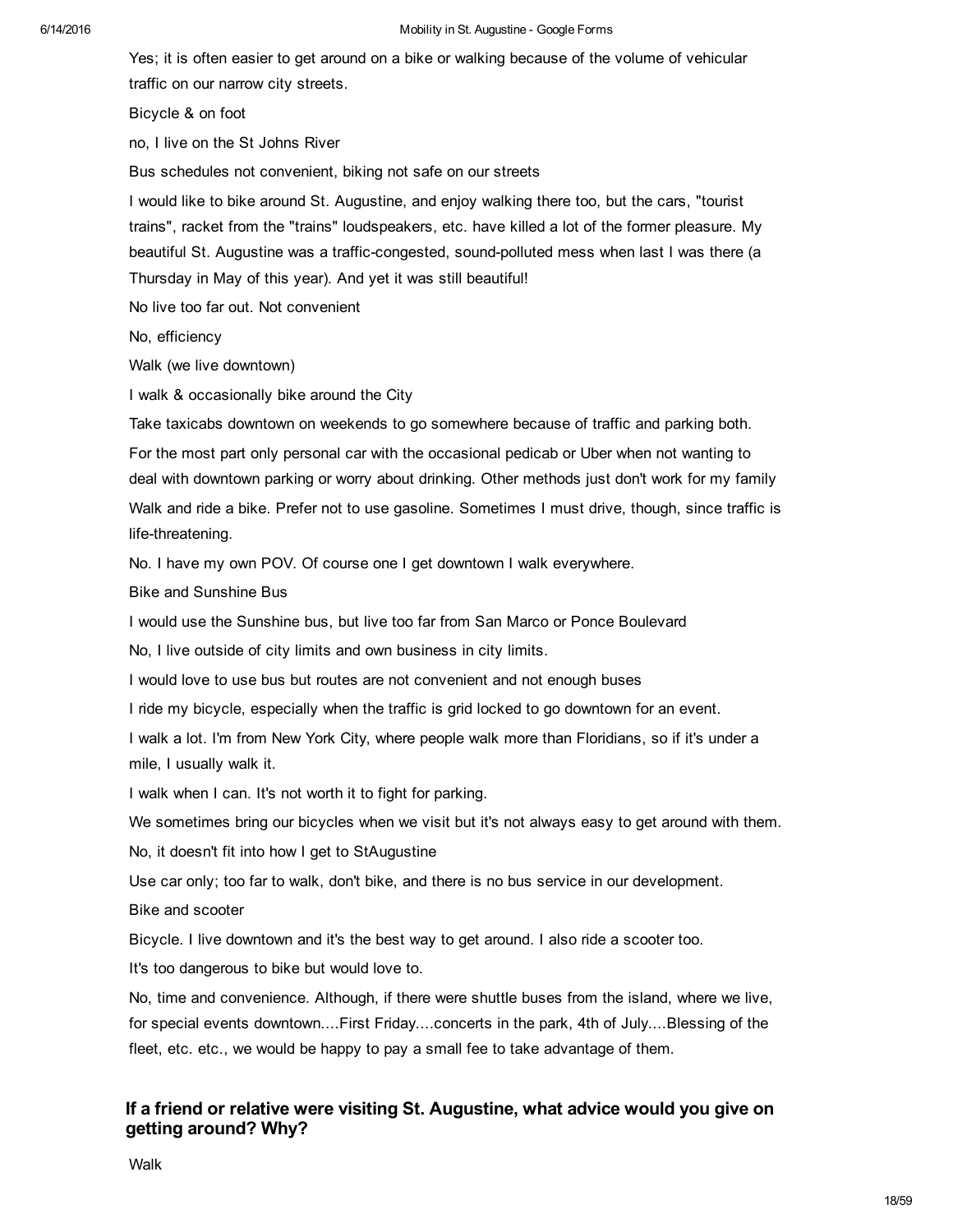Park and walk Park and walk. Taxi Stay downtown and walk Avoid downtown walk Car Walk Take the red train Park in the garage and walk park and walk Park in the parking garage and then walk. Other than special events it is easy to get to. The only problem is that it is at the north end of town. Park in one of the neighborhoods and walk! It's way too hard to find parking in city center and the parking garage fills up pretty quickly on busy days. Drive yourself because other modes of transportation aren't as reliable Find a parking spot and keep it for the day! Drive Go early Get downtown early Park your car and walk Walk or bike, especially during peak times. Go after 5pm to downtown and pray for parking. I would advise them to go early or late and check the lots behind the lightner or episcopal church first and if unavailable go to the parking garage. I find these lots most accesible without the large fee of the garage. **Trolly** Go early! Beat the traffic **Carpool** Park your car at my place and walk. Walk because the traffic is horrible Take a taxi **Trolley** Walking Arrive early.....bring a roll of quarters. Walk because parking is a hassle to find and expensive park in the garage and walk, use the taxi Plan your trip to avoid known problem times

a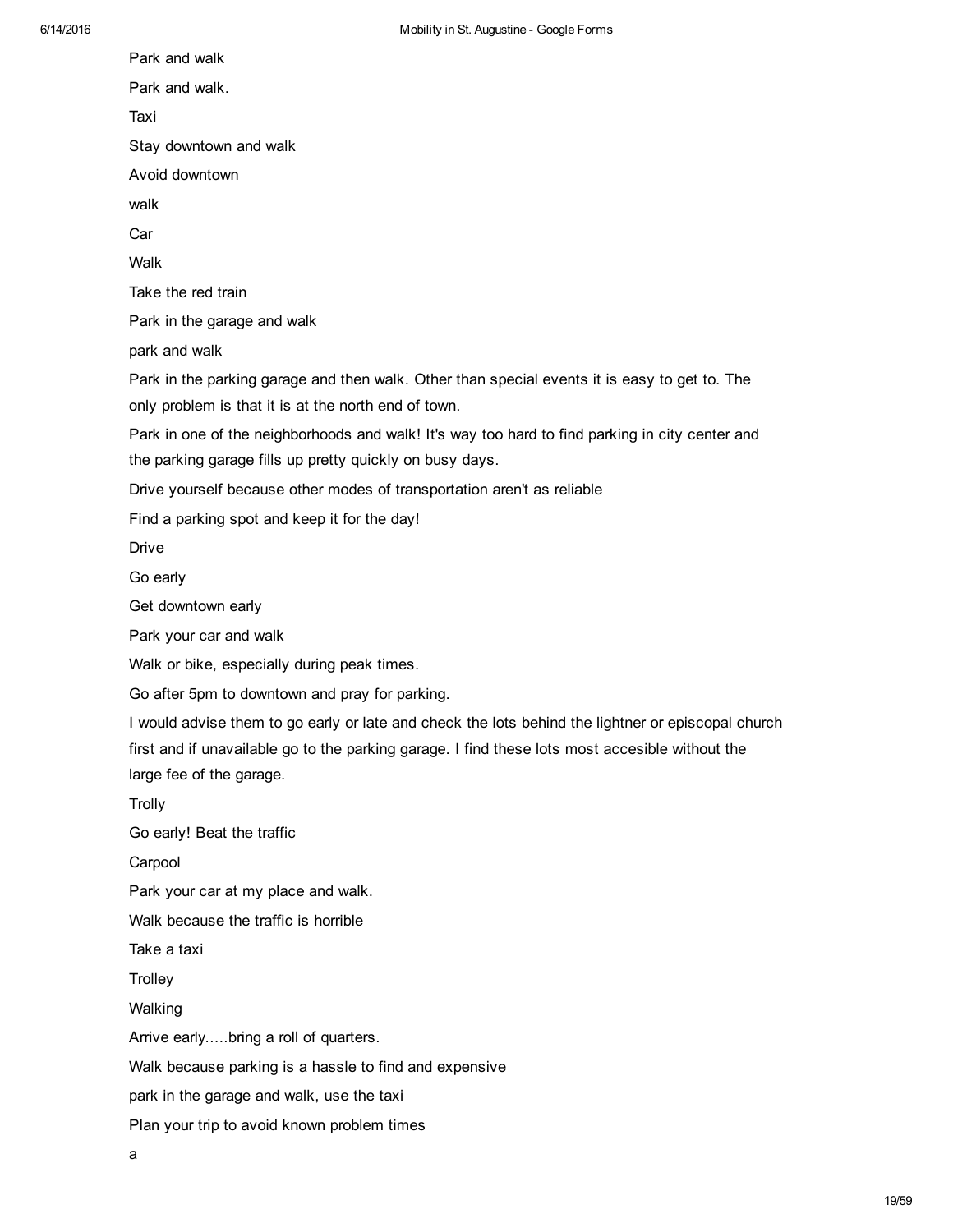Stay out of town. The congestion is not worth the wait to eat oe see anything historic.

Pedicab

Try the parking garage

Park on the outskirts and take the trolley. Best way to get around town and also learn about the history.

Walk due to traffic congestion

I DROP THEM OFF IN TOWN AND GO HOME IT'S A SHAME BUT, PARKING IS SUCH A NIGHTMARE.

Allow plenty of time for traffic and to search for parking. Take a cab or bicycle if you can. Try not to get frustrated and try not to hit anyone! Why: because traffic is crazy, parking is scarce (and expensive), and people are darting around unpredictably.

Walk, there is no parking left

Stay away weekends

Stay close to town and walk

Park in a lot or not downtown and walk in.

Park somewhere and leave your car for the entire stay

I always take advantage of the opportunity to play tour guide. I love this town!

park on the city outskirts and walk in or use the parking garage

Find a parking spot and walk for your time

Taxi or Uber

If coming before 10AM, you can park and do whatever you want. If it's after 11, bring a bike, rent a bike, get a trolley ticket and park outside the historic district. You spend 45 minutes looking for a spot that will also likely be difficult to leave from. SPend your time enjoying all of St. Augustine.

Never, ever try to get downtown after 3pm

as a tourist I would say trolley trains. As a resident, I would encourage biking and scooters.

Stay away

Get ready to walk and watch the price of parking as some places overcharge. I would suggest parking for free on the island side streets and walking over the bridge to downtown or having lunch at the Columbia then walking the city to have your parking comped

Go early so you can actually find parking.

Trolley or walk! Do NOT drive!!

Park at the hotel and walk.

Just be patient. It's worth it.

I would encourage them to get a place near where they want to go and stick with walking. Parking is a pain and bicycling in St Augustine is not safe.

arrive early and park at parking garage. if they can't get here early, "good luck" there are no decent "alternatives" to offer or suggest.

I would tell them to go straight to park their car in the city garage and walk around town because they will waste time looking for a place to park and because the garage is safe (its monitored)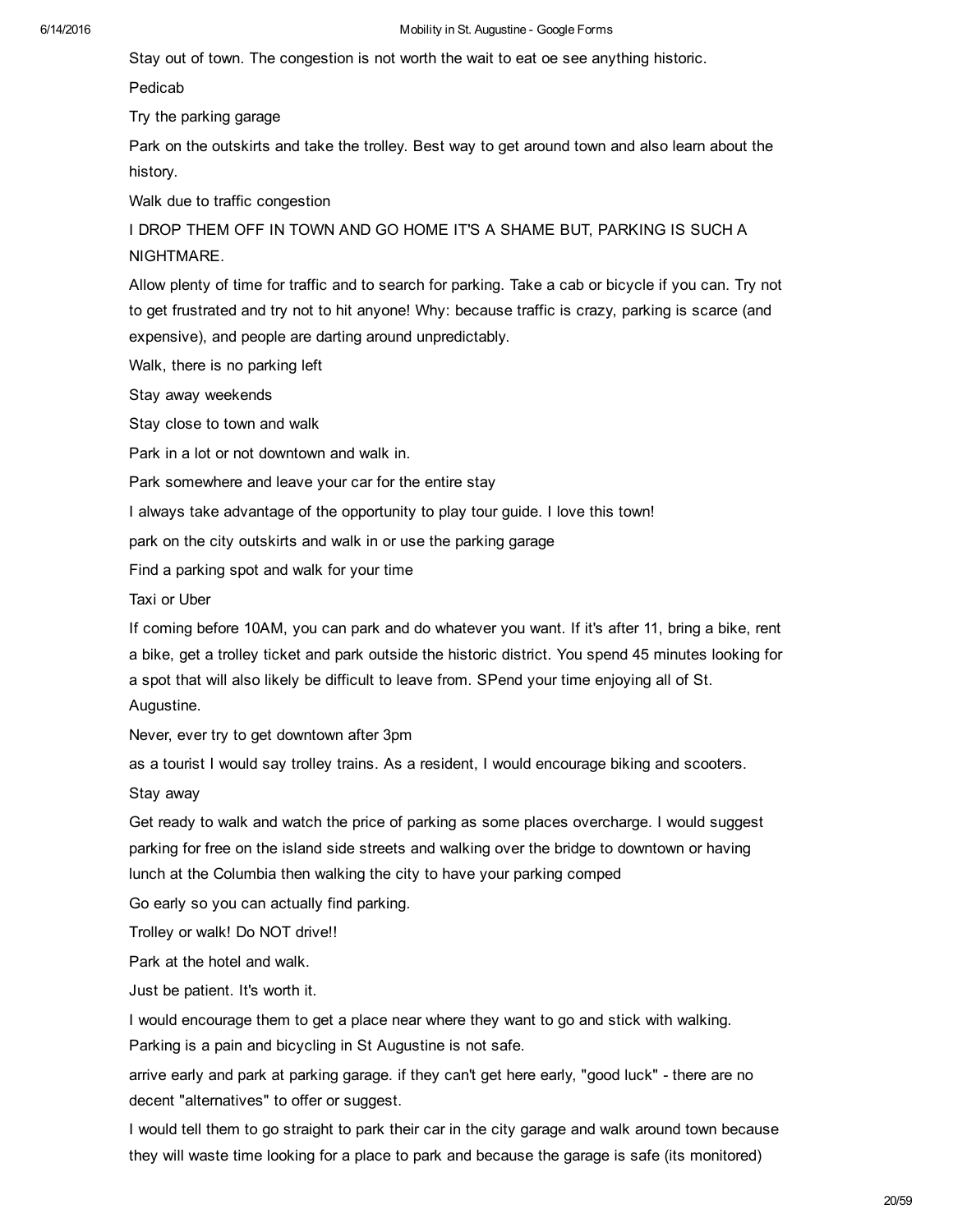the price is always the same (as opposed to that charge depending on the day of week).

Have someone else drive and get dropped off at the shop/restaurant that is their destination

Stay as from downtown. Parking is horrible

Walk or ride a bicycle. You see more and don't need to find parking.

Trolley, walk and park at the parking garage

Park across the bridge of lions and walk downtown.

Stay in a hotel near the area they want to visit, I.e. downtown and try to walk everywhere. Traffic is congested and parking is non existent in tourist areas.

I'd tell them stay downtown and walk everywhere because parking is hard and the traffic is time consuming.

Lets walk

Go to the old town Early to avoid hoards of tourists

Drive! (Other options are less favorable due to their age.)

Come early, find good parking first, take the trolie for easy tour experience

Take a cab downtown and walk, since there are no parking places.

I would tell them the secret parking spots that we never tell anyone; give them my ParkNow card to borrow and tell them to avoid US 1 and 312 at all costs.

Take 312 to get aound...park at the garage and ride the good carts.

come during the week and as slow a time as possible to park and enjoy the downtown area.

Get there very early to get parking and have a good set of walking shoes. Do not use a pov to get around. Use the trolley or walk.

Bike to avoid parking

Good luck

Take a car - because the systems are not in place to cater for easy movement

Walk when you are downtown. Be a defensive driver. Don't assume cars, pedestrians or bicyclists will follow the law.

i live in the shores so i would advise them to visit the city at specific times when parking would be easier - or i would drop them off with my car and pick them up when they wanted to come back here.

Leave early,because of the idiots out there

park on edge of town

Park in garage and walk

Stay downtown so you can walk everywhere and not drive. When you come to the beach, park at our place and walk up.

Avoid driving through downtown

Stay at a hotel outside of the historical district; take free shuttle downtown; use trains/trolleys to get around

Park in Davis Shores and walk into town. There is usually plenty of spaces on residential streets to park and then walk over the bridge, beautiful experience!

Park at my house and stay with us so you don't have to deal with the ridiculous amount of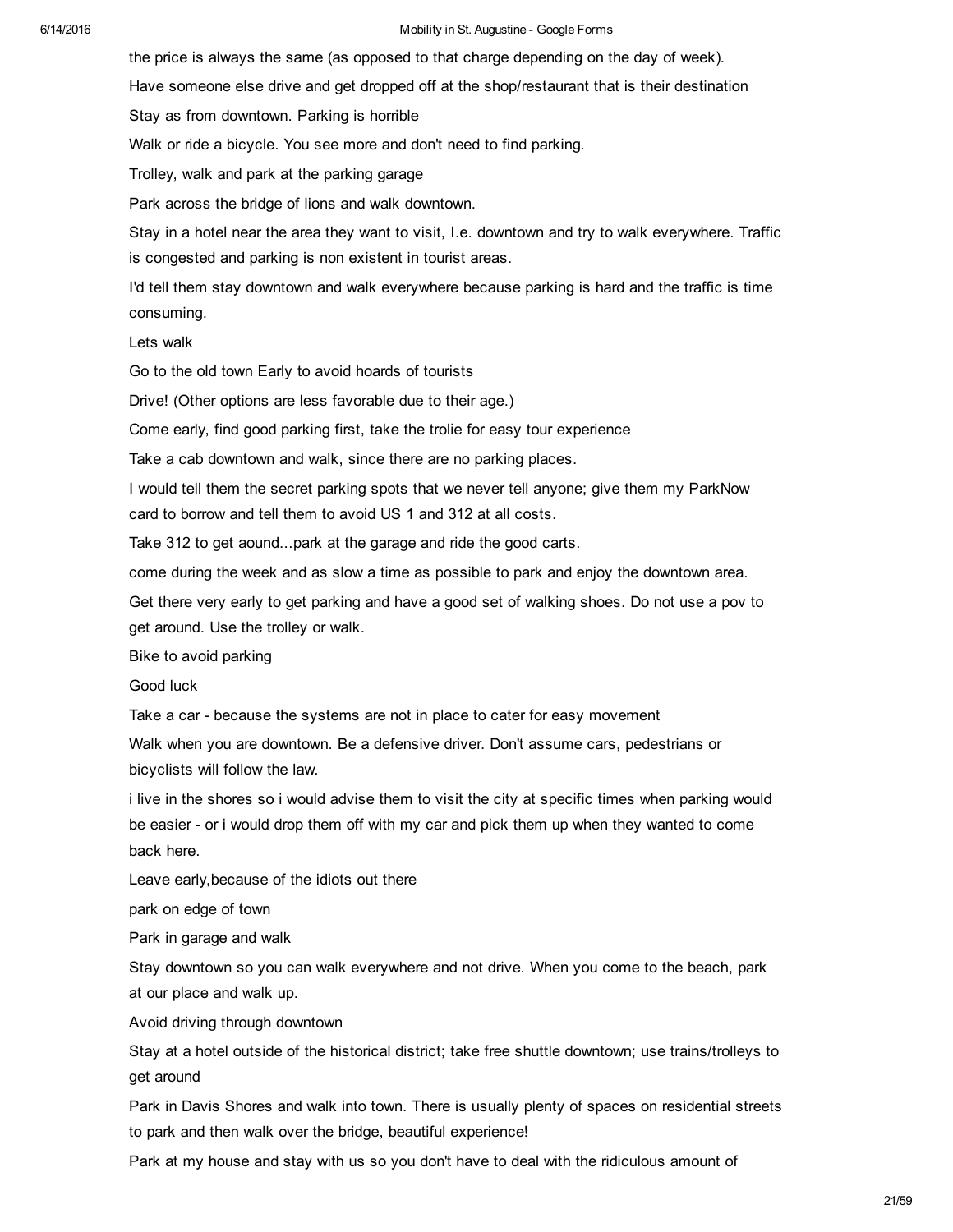traffic.

Park and take the trolley.

Use a tour train. Don't have to worry about parking or driving.

Use the trolleys, and walk.

Use parking garage and plan to walk a lot. It would be nice if there was a shuttle from parking garage to King Street running continually for older people that can't walk far.

To walk or bike.

Do not drive. We always drop and pick up. Encourage walking

Watch out for speeding cars, aggressive drivers, and unsafe bike lanes.

park in garage downtown and walk around

Come early to get a parking spot.

Park across the bridge and walk in

Get a hotel or Bed and Breakfast downtown. If that is not possible get a hotel that will offer shuttle service to the places you need to go.

We tell them they need a car if they are staying with us. Once they get into the city, they should park in the garage and take the trolley.

Walk if you can

Go downtown early if you want a place to park

Walk traffic is to bad

I would loan them my Park Now Card. Wear comfortable shoes and park in the garage.

We will drop you downtown.. call us to pick you up.

Be prepared to pay for parking and frustration with traffic.

Park on the island and walk over the bridge.

Park outside downtown and walk

Find parking early or take a cab. Not worth the hassle

Park at my house on the beach and use my bike. Don't bother driving downtown there's too many cars and parking is too expensive.

bike

Walk, be patient and avoid rush hour traffic. Park at Trolley station that allows you access back to your vehicle on their route and use Trolley like a boarding pass to get around town on your own time frame .

Lend them my bike. Tell them to watch for bad drivers who aren't aware of bicyclists.

Take a trolley, you can park at the company lot and get to all the sites.

I would tell them to rent a car or use the trolley downtown.

dont travel through downtown, avoid the 312 bridge during specific times a day

park at the garage and walk....then drive to things outside the core city

Get hotel shuttle

Don't drive because there are unbearable traffic jams and inconvenient places to park from which you will be walking anyway so you might as well walk in the 1st place.

Avoid downtown because of traffic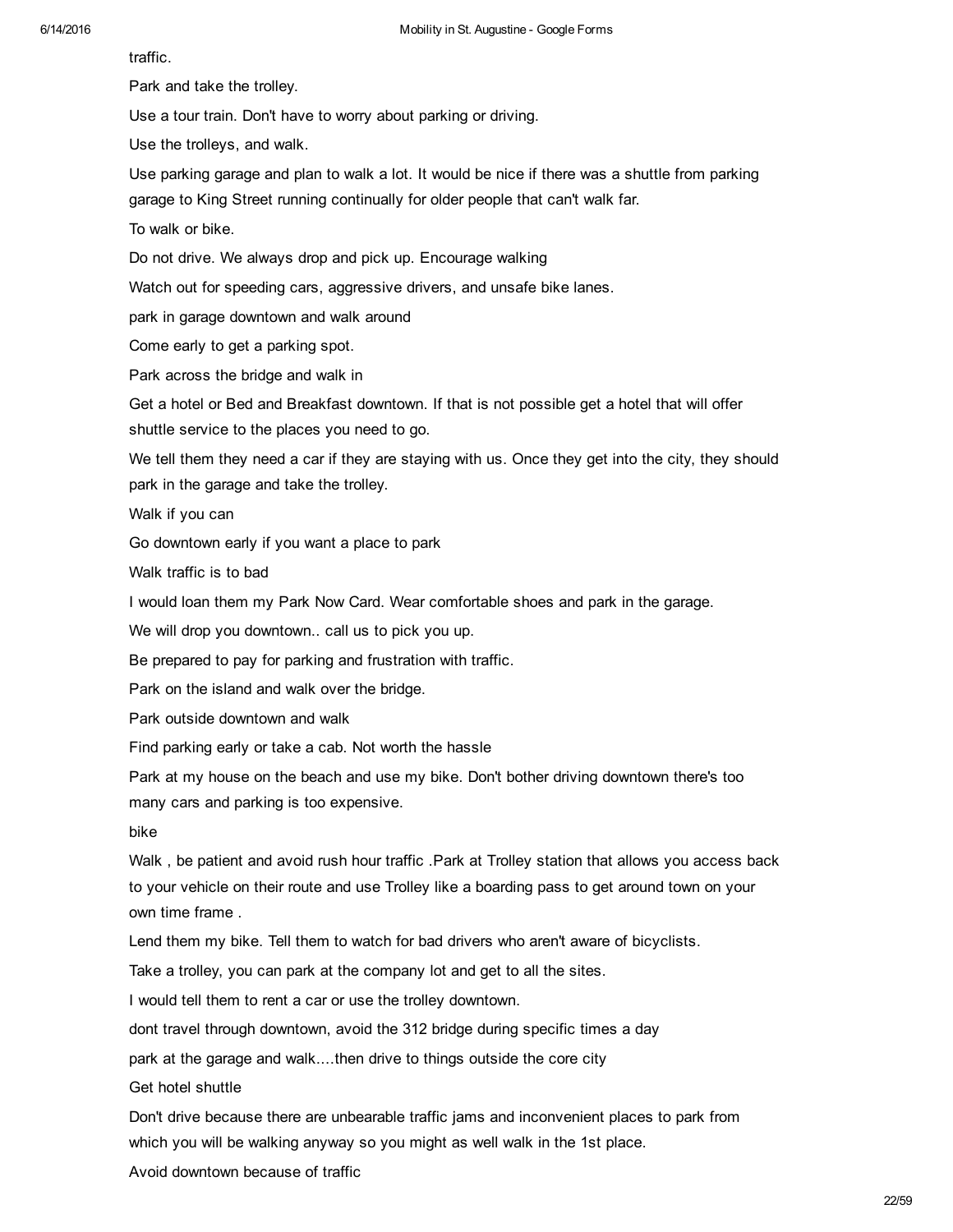Walk or use the trolley. There is no place to park an automobile.

Park in the parking garage and take a trolley.

Go out before 9am or after 9pm.

Taxi or pedicab. Taxis and pedicabs provide an affordable and convenient way to navigate downtown. When driving a personal vehicle, you become distracted with the sights of the city and the confusing roads. These things can cause you to hit a pedestrian, or collide with other moving or parked vehicles. Parking can often be a challenge, due to lack of spaces, cost, time limits and location relative to destination.

Drive your car to the city parking garage and either walk the distance or buy a train ticket and ride around and then get off and on at general stops not just attractions.

Park in the garage and be prepared to walk. If you want to spend the money on one of the tourist trolley trains, go for it.

Take a ride share service. Park on the island side of the Bridge of LIONS and walk over the bride at sunset.

Don't make plans during the festival season

Take the least amount of cars as possible if going downtown because there is little parking. And avoided the concerts at the St. Augustine Amp.

Use an Uber or taxi so you can safely enjoy the nightlife

Park at my house and we'll bike or I'll drive.

park at parking garage, there have been many events downtown where the parking garage gets full and people are turned away

Take the trolley tour.

Don't be in a rush to get anywhere.

Arrive early to the parking garage to get a spot and walk

Park at the garage and walk - town is perfect for getting around on foot.

Stay away from down town

park and then walk everywhere

Go slow., streets are narrow downtown. And many pedestrians

Try to park in the parking garage. Plan to walk or take the trolley from there.

Park in the parking garage.

Be very mindful of crossing streets even if you have a signal. And be somewhat aggressive in getting drivers to stop and yield or you'll be stuck on whatever corner you're on all day long

Get dropped off downtown, don't try to park there.

Go to town early and get out early before crowds build

At this point I tell them not to come. If they do avoid events, holidays and weekends. The crowds are offputting.

Park on the island and walk over the bridge

Stay in a downtown location and wear comfortable shoes.

Once you find a parking spot downtown, stay in it and walk the rest of the day.

Don't come on a weekend and get here early on weekdays.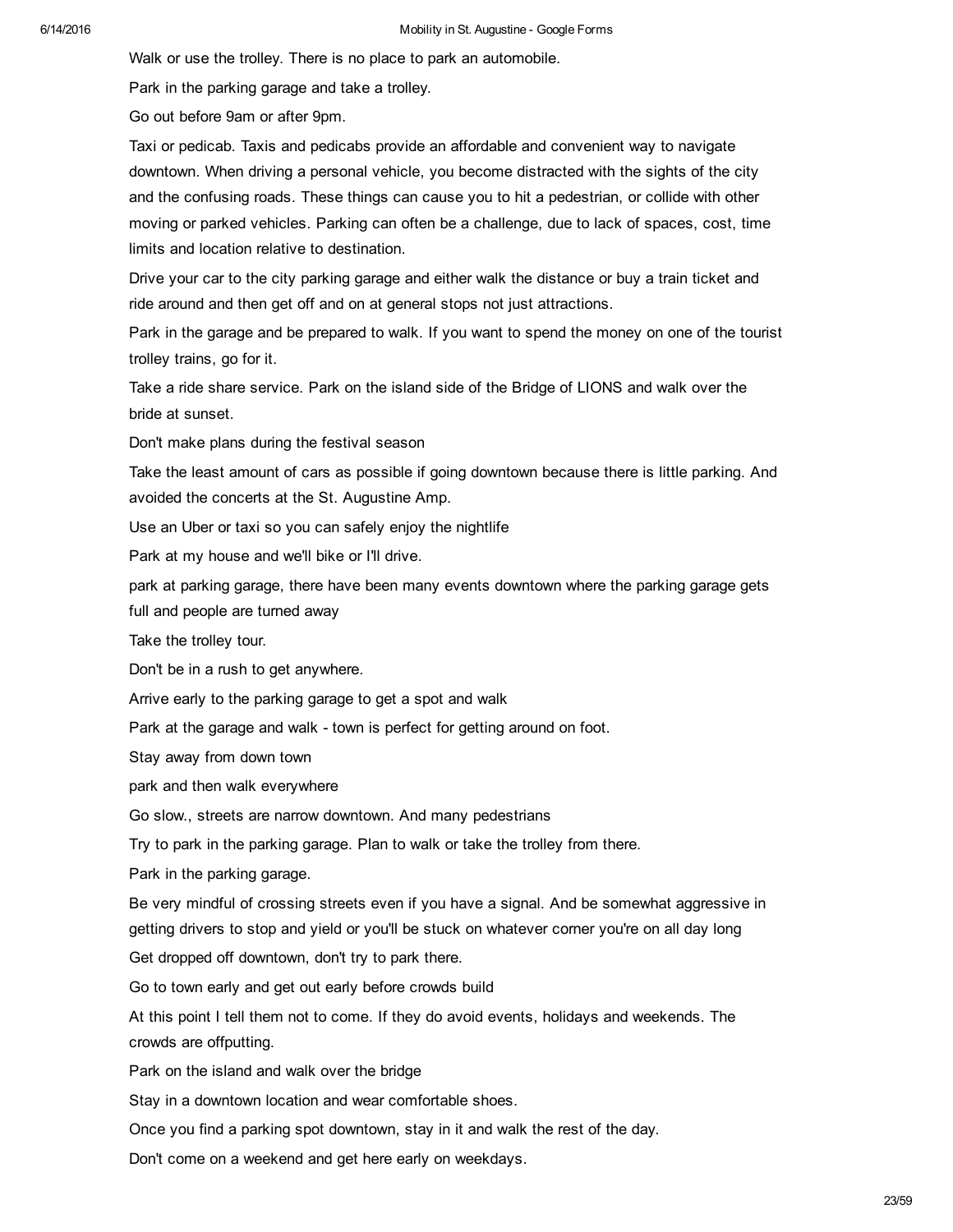If visiting down town, park and walk or bike

We'll drive you.

Get out extremely early to beat the others to parking spaces, and plan lots and lots of time for resting because you're going to be walking so far it's exhausting.

Stick to side streets

Get out to the downtown area early and spend your afternoons and evenings on Anastasia.

Stay close to downtown and walk or bike

don't use carriages and other transportation that slows the traffic

Purchase a trolley ticket if sightseeing. Free parking and good for 3 days.

Come early to find parking, after 5:00 street parking is free.

I always suggest buying a Trolley or Train pass to get an overview of the city and to get around easily, PLUS they get FREE and convenient parking all day. If guests are staying with me and/or don't want to buy passes, I use my Locals' Parking Pass either at metered parking or the garage.

Take a cab. Parking is problematic and downtown traffic is often congested to the point of frustration

Ride bikes cause traffic and parking downtown or beachside is impossible

Nothing really because I don't think it is as bad as people think.

On foot or use trolley

If you go anywhere, do it very early in the morning

Bicycle

Seriously, get a good pair of walking shoes, it's a great city to walk around. You can see it all walking.

To leave early n not get frustrated with the traffic

I would suggest they take a cab downtown and walk lest they pay exorbitant prices for parking. Don't drive into downtown, but be careful if walking or on bike because the city isn't well set up for it

Don't bother trying to get downtown in your car.

walk as much as possible

I would tell them where to find parking and get them a park now card just to make it easier.

Take the trolly.Park in one of their free lots.

park in the garage, walk if at all possible and be very careful.

To visit downtown and St. George St., park on the Island side of the Bridge of Lions and walk.

Walk, it's a walking city. You don't see much of the city trying to drive up Hypolita Street Downtown is impossible.

I suggest parking at the garage and then getting a trolley so they can see more of the city and decide where to spend more time

Try to avoid peak traffic time periods. Use other roads beside U.S. 1, San Marco Avenue, May Street. Try to leave the vehicle at their hotel/motel/bed and breakfast and walk or use the mass transportation available at hotels/motels, etc.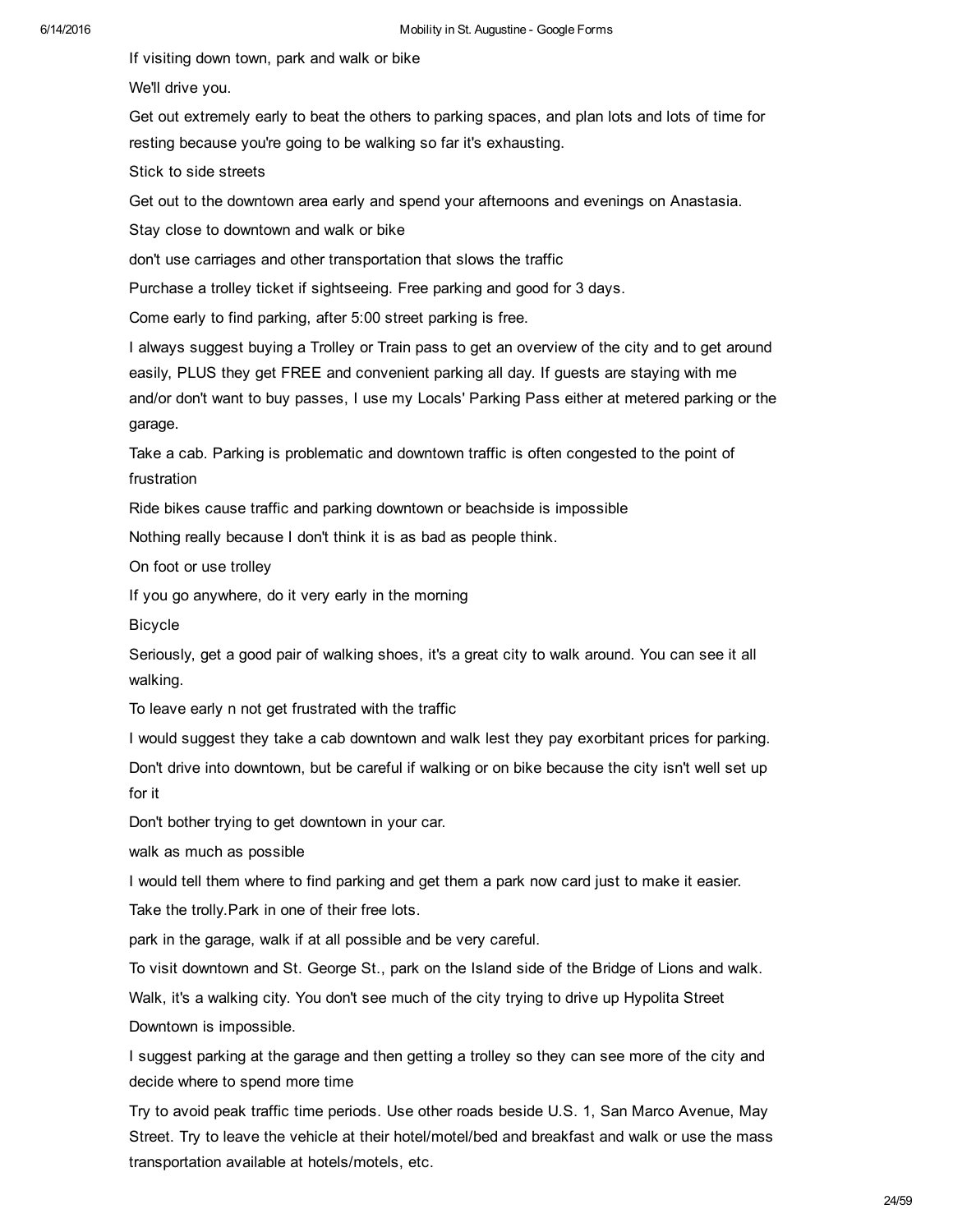Bring a bike! For fun and getting over the bridge and parking is very difficult. Park in the garage, pay for a three-day pass on the red trains, and avoid Vilano because you won't be able to get back to town from there. Can't park in downtown so park on residential streets. Hate to give that advice because we don't like others parking on our street but it's the only advice that usually works. Park your care and walk where you want to go otherwise you will be stuck. Pedi cab, walk , parking garage. Easiest way to enjoy our city. Park on flagler Ave and see the city by foot. Don't go downtown. No parking, and what parking is available, is expensive. I would advise them to have lots and lots of patience. For the Center City-- park your car at the garage and walk. Take a cab. Because parking is hard to find. park near dairy queen unless have money and walk Walk or bike when you can. Hard to find parking other than the deck. Park and walk when possible (downtown is small, and totally walkable for those who have mobility). Rent bikes. I wish there were more shuttle options to take visitors to points of interest (free is best!). Avoid downtown during peak hours, parking is a nightmare. Park you car and walk

Park at my house and walk downtown. Parking and traffic is an issue

Park in the parking garage then take a trolley or walk

## How have the Bridge of Lions openings affected your mobility, if at all?

No None Not at all N/A Yes no n/a none Not at all. Not N/a NA Na No yes not at all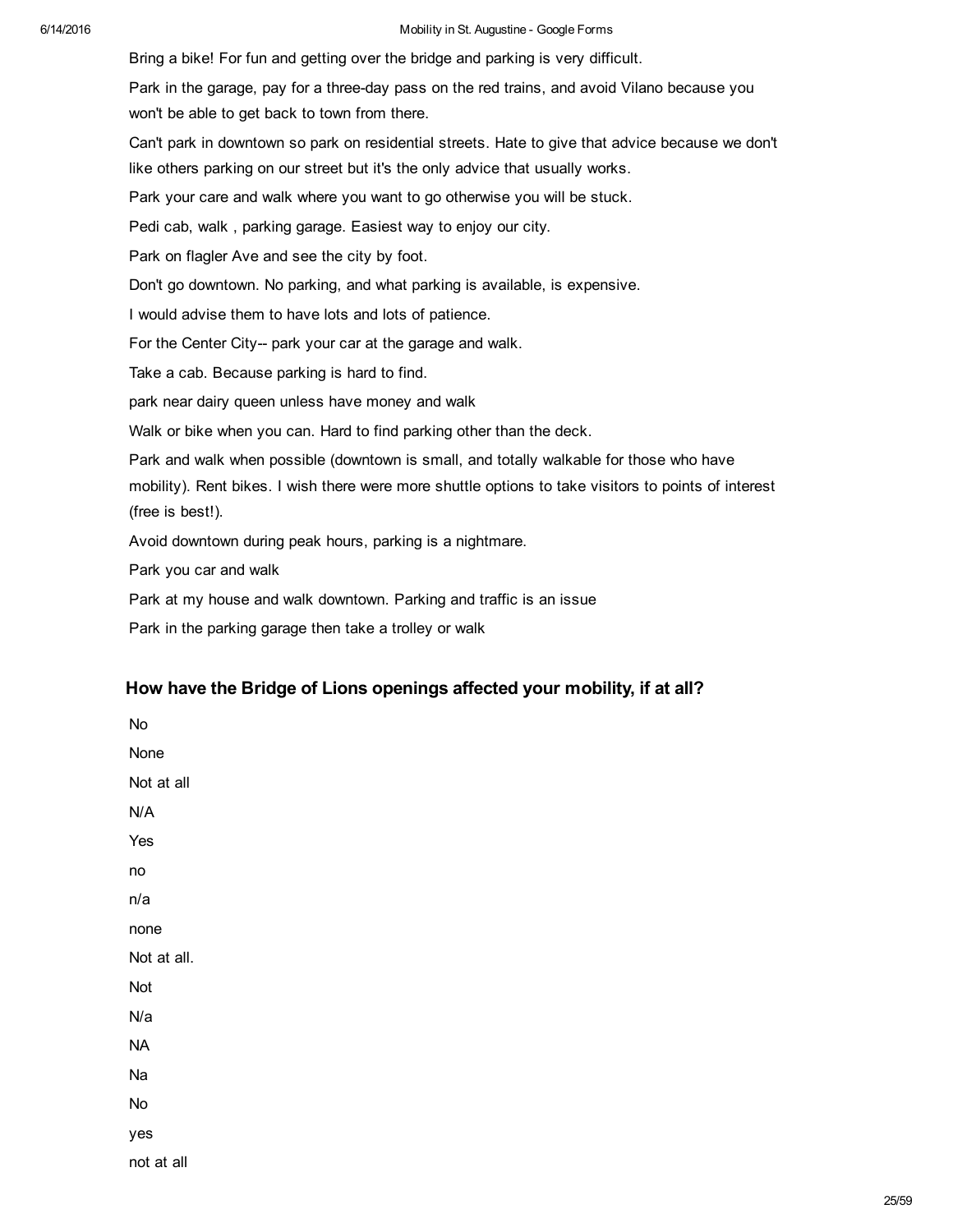Not really

Not really

No change

It hasnt

Not really.

I avoid the bridge between 5 and 6:30pm if I can. It seems to go up more than every 30 minutes to allow the tour ships through.

None.

No impact

They don't. I feel like the Bridge is part of the charm of living here and therefore don't get upset when I am stopped by it. If I don't want to risk a bridge opening, then I take US1 to 312 and around.

Yes, when I lived there it was always an issue. But it's part of living in st aug, you know to expect it.

No.

NONE

It's a problem. It's not just the openings, though; it's how traffic gets to and from the bridge. The eastbound accesses from town are confusing (especially coming from King Street) where you have, in essence three lanes of traffic getting to one bridge lane. Visitors have no real idea of how traffic flows, so the inevitable congestion comes along.

Try to avoid it minimally not really Hasn't Not at all. None no problem Negligible I come from the SR16, so not at all. No effect. Alot Yes getting kids to school on time Very little. I plan sround them. It is horrible makes me late, everyday. It should open at most three times a day Minimal impact It has not.

Yes

I live right at the bridge entrance beach side and it becomes problematic to get home when there is congestion caused by the bridge. It just backs up the whole process of driving downtown or to the beach and sometimes the bridge goes up earlier than on the half hour.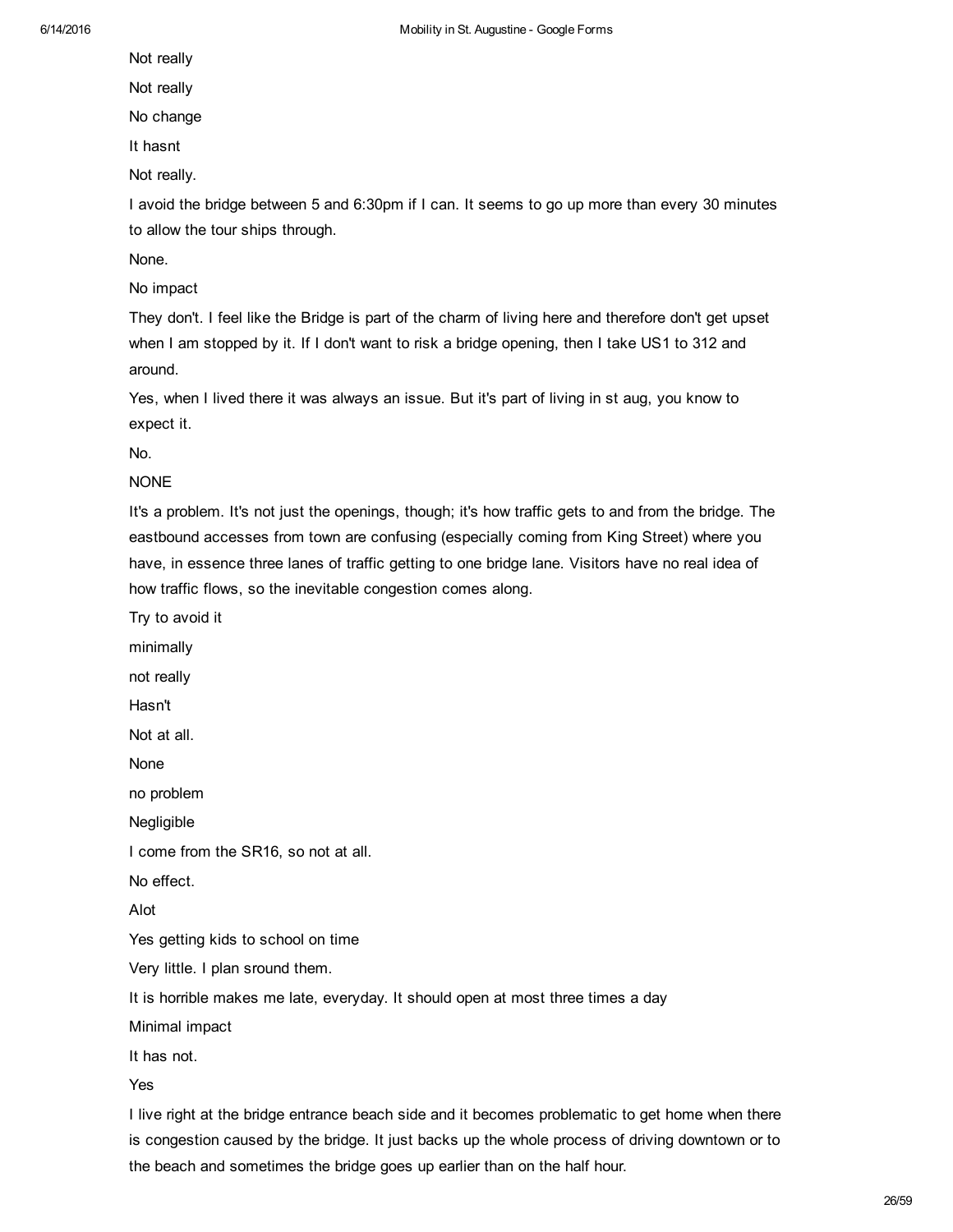it stops movement through town, causes a lot of delay

Too frequent openings on demand on the weekends, at 7:30am & 5:30pm weekdays

a

Not at all. Use 312. Didn't choose to live on an island.

Makes staff lose productivity

It certainly clogs up traffic when opening but it's unavoidable.

All of the time!!!!! I live on the island and I time my errands based on the bridge- It SHOULD NOT be opened every half an hour!!!!!!!!!!!!!!

Not much, usually easy to plan for. I usually take 312 bridge. Congestion at 312 and US1 is aggravating!

Backs up often

Traffic congestion

Backups cause frustration and road rage. Other cars cutting in ahead of you, the opening for tourist vessels at peak times are more frustrations

Completely effect as I live on Island just over BOL. My clock has to be synced to it. If it opens early or late I'm screwed! Last night 7:10pm opened for boat trying to dock at Marina...really? Traffic backs up both sides and takes 15 minutes or so to ease. AND...I can guess the bridge is open when I have traffic on my quiet street. The locals ALL shortcut through my neighborhood and disobey stop signs and speed limit.

I live very close to it and Im not bothered by it. Getting stuck on it means enjoying the views :) I don't mind its openings - it's part of the charm - and we know when it's to our advantage to come to town via the 312 and Rt. 1 and when to take the Bridge of Lions.

Yes, when it does not open on schedule

YES!! Opens too often for too long

Absolutely. Having the bridge up multiple times a day is a traffic nightmare, not to mention the suffering of my business which is just south of the bridge. I find residents do everything they can to avoid the bridge and therefore we have lost business. On the weekends when the bridge is up, traffic can be backed up all the way up San Marco and all the way down A1A. It's absolutely ridiculous.

Its an expected delay that I attempt to schedule my travel and appointments around or just avoid if it's between 9:30AM-6:30PM. It's a beautiful place to be stuck and if traveling west it doesn't really matter since it's slow through the city anyway.

Near-constantly other than when going to work at 5:10am. It keeps me spending my money in St Aug beach rather than downtown. I love downtown but the effort to get there is growing higher and higher.

only as a slow down experience, since it is not part of my commute

Yes many times. It breaks sometimes

Not bad when they only open the bridge on the schedule

It occasionally stops me but interval avoid downtown because it's such s hassle.

Definitely negatively impacts traffic on Avenida Menendez & around Plaza causes backups almost to US1 at times!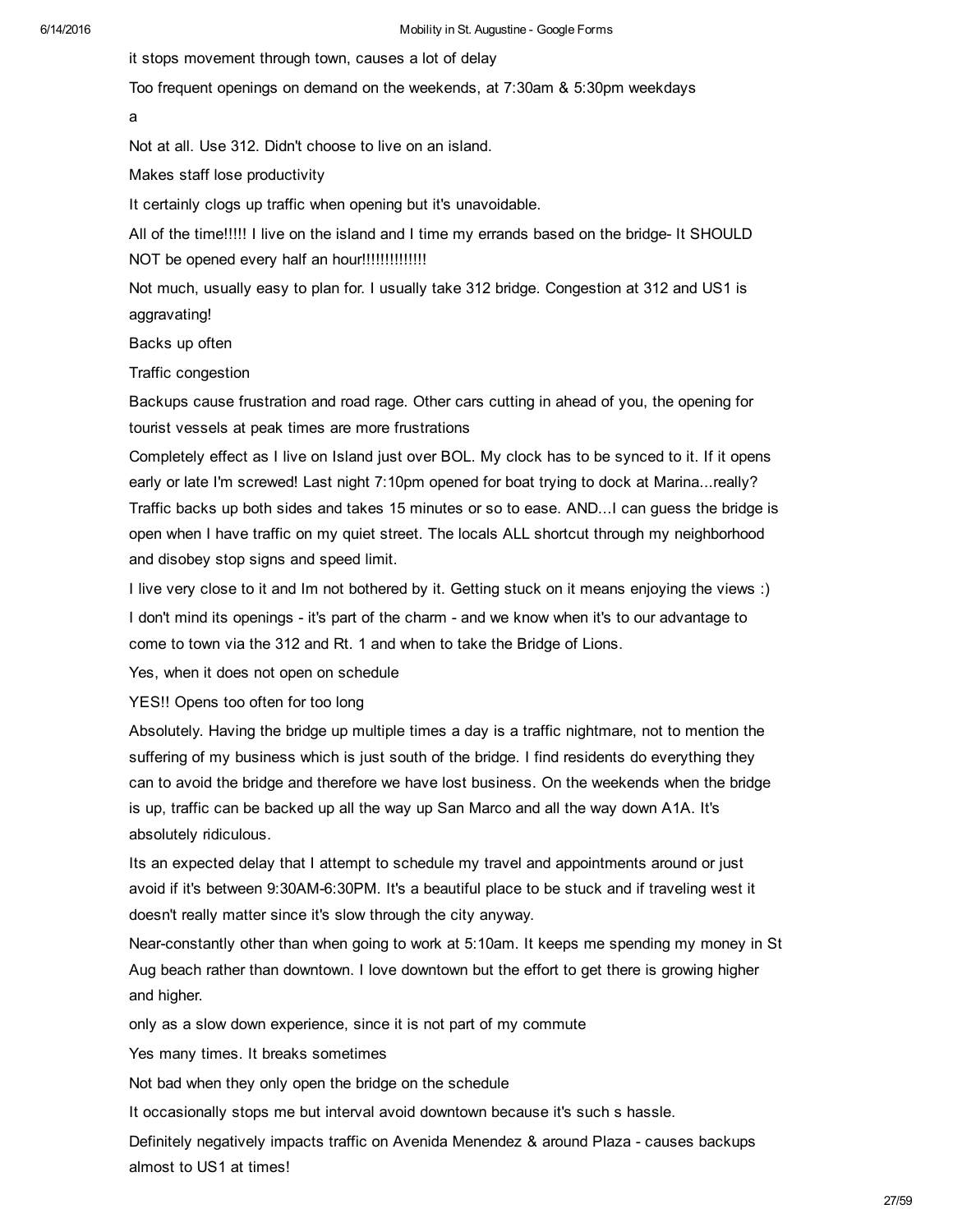Not a problem.

I avoid it when possible.

Learning the schedule for when the bridge is raised has caused me to alter my schedule in order to avoid the bridge being up.

it's just timing. and the bridge doesn't open ALL the time, only when there are boats! No. I accept the bridge openings as part of life in St. Augustine. I have lived and worked in other cities with bridges too. I accept it as part of living because I choose to live near the water.

It is negligible. But it is harder on non-motorized (bike and ped) commuters when the bridge is closed for repair, etc.

Every morning, I get the bridge up, however if I time it better than I normally do, I can slide through before.

Have recently noticed one of the Comercial sailing ships causing the bridge to open on the quarter hour. Things were ok (not great)when I could plan on the bridge being open on the hour and half hour. Now it seems like a 50/50 shot. This has totally changed my commute. Living in Davis shores it has recently become easier for me to plan on taking the 312 bridge instead of having to guess if the bridge will be open. Would love to see fewer openings during the evening high traffic "Rush hour"

It really is not an issue for me. I appreciate the appeal of the bridge and think and inconvenience is outweighed by the charm.

I avoid driving through downtown and take the 312 Bridge even if it's the long way

The bridge has its own peculiarities, however the open on demand for commercial sightseeing vessels during the evenings and weekends poses a problem. Those operations should be restricted to a time schedule that can be accomplished in the lease terms of the City Owned Marina and monitored and enforced by both the Harbormaster and the employees at the marina. I live in N Davis Shores and I try to time my crossing over with BOL openings. It's better not that the BOL does not open during rush hours.

Yes!!!!!! Stop the bridge openings between 46pm would be helpful. Making the bridge open at normal times (on the hour & half-hour only) & stop from opening it for the tourists boats at offtimes. That jams up the traffic and makes hundreds of cars wait & burn gas while a tourist boat goes thru not at normal times.

The traffic backup is worse than needed because the bridge operation is so slow. One arm closes, pause.....then the next.....pause.......then the gates.......pause, pause, pause, THEN the bridge starts to go up. Sometimes the down operation doesn't begin until the boat is 20-30 seconds clear, and when it is down we wait, and wait, and then the gates open....... It's ridiculous. I lived in the Keys & Miami for years and once the boat is through, the bridge is open in 3045 seconds, not 23 minutes.

The bridge openings are the single greatest issues with traffic. Poor city planning many years ago out the marina on the other side of the bridge...why not put another dock in the Northside of the bridge for the tour boats that come in and out multiple times.

BOL can definitely be managed better with Coast Guard input. Especially when town is busy bridge traffic backs up in all directions - creates major traffic, safety and QOL issues in all those directions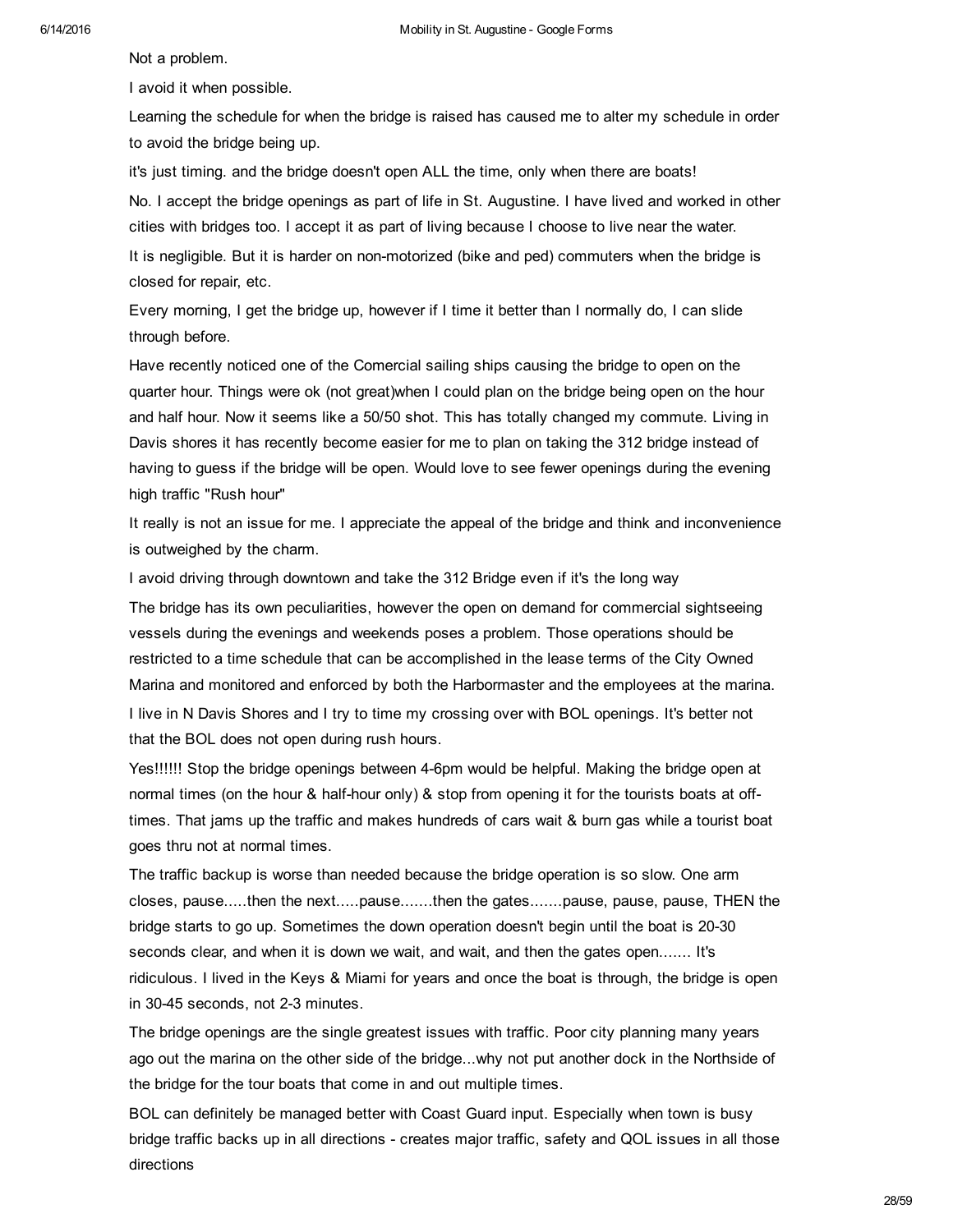Only when it is open.

Significant traffic back ups on island side during peak tourist periods.

It's always up

Its the negative side of a great landmark - its like complaining that Florida is too hot

i go to the city when i know it's not too busy, and waiting on the bridge is a pleasure.

None,i avoid downtown at all cost<sup>●●</sup>

not personally

You never know when it's going to open

I'm convinced someone is notified when I leave the house to raise the bridge of lions every time i try to cross it.  $:-)$ 

I use 312 due to bridge schedule not timely

It is difficult to time how long of a wait there will be at the bridge going in to town. The left turn light on the bay front going over the bridge needs to stay green longer as there is so much traffic going onto the island.

It makes it really difficult to get in and out of town.

I keep it in mind when taking that route. You have to be aware that it could be going up at and must plan accordingly.

Yes. They back up traffic not only for people trying to get across the bridge, but to get across San Marcos.

It creates traffic issues.

Not affected.

The bridge of lions is antiquated and the fact that the "new " lions bridge breaks down as much or worse than the old one is of zero aid to alleviate traffic congestion .

Of course! it is ridiculous that the stupid tourist pirate boats are allowed to open the bridge during rush hour only to wait for them to circle around and come back through again on the same opening!!! should be illegal, with a very heavy fine! These boats are ornamental only and should be required to be modified to not require a bridge opening. There should be at least 2 hours of no openings around peak traffic rush. If you want the bridge open to pass you should have to wait for the next hourly opening to pass back through, not make all the traffic back up while waiting for you to make a sightseeing loop and come back through!

not a problem

Yes. I avoid the bridge of lions.

Hardly

Not much. It is the tourists that do not understand the concept of a draw bridge that is the problem. If the LEO's would start ticketing the ones that disrupt the flow it would send a message that they should try and obey the basic traffic laws that are in place.

Very little unless we are late for appts - but, if so, we usually plan to take other routes. Having to stop near the bayfront or on the bridge is always a beautiful experience that teaches us to relax and enjoy living here.

It's a pain but I am a patient person. I have just learned to leave early to allow the time of the bridge is up.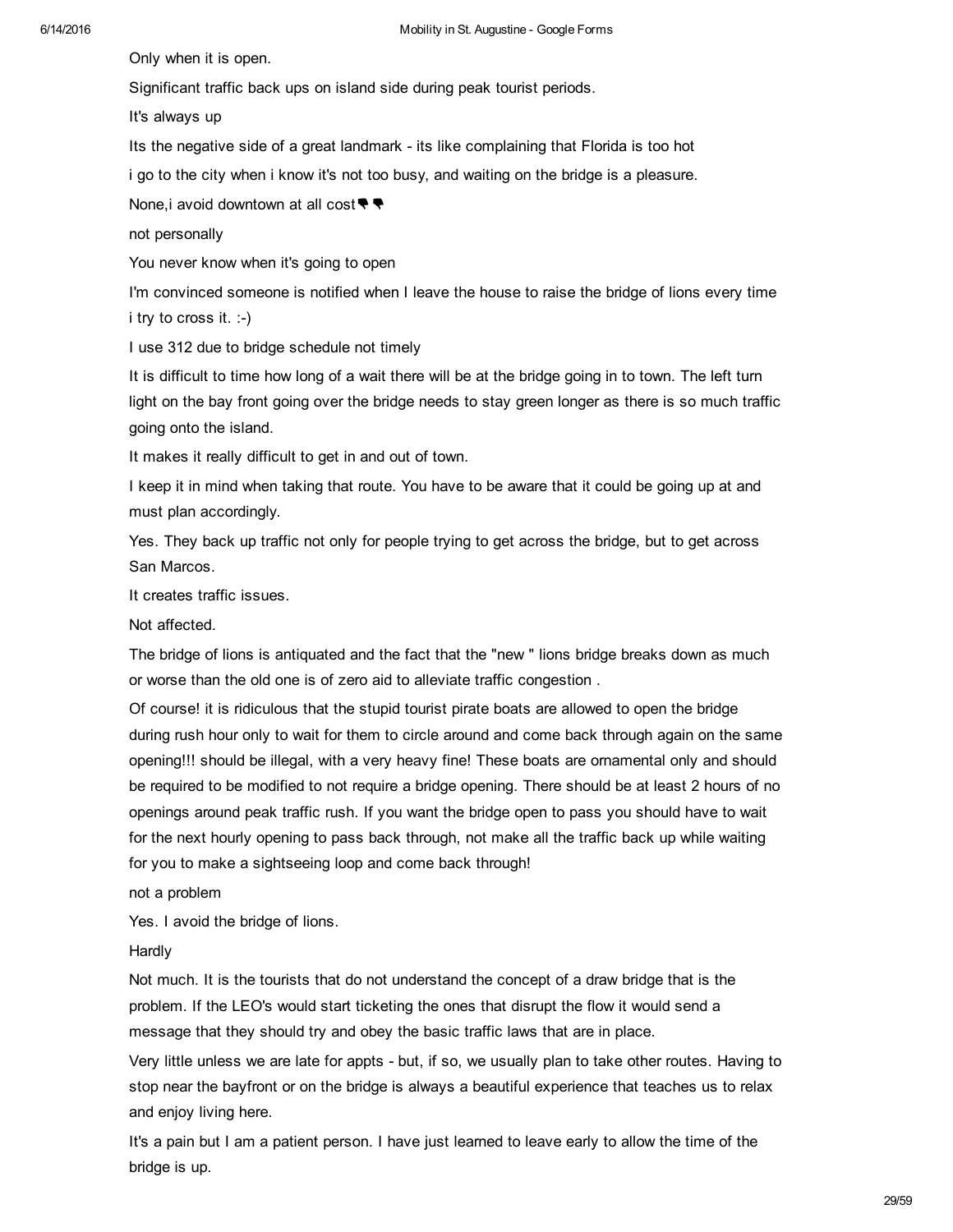I've traveled over the bridge Several times a week for over 25 years. It is a calculated route. If I plan for the regular opening I'm rarely inconvenienced.

The bridge doesnt bother me

A major cause of congestion. Too late to implement a proper design...oh well.

The bridge lift is a bit slow.

Only a huge issue if it gets stuck

Yes...I used to commute daily up and down A1A to my job in Mayport. I crossed the Bridge of Lions in the am and the pm. The pm was worse with traffic backing up past the fort to go left/south across the bridge. Or tourists not knowing they have to cross the bridge and blocking a lane of traffic because they moved over too late.

no, we know when it opens. we deal with it

openings are too frequent

It backs up traffic well into downtown on the west side.

Not at all.

nope--I'm one of those who appreciates the bridge openings! a chance to take a minute and enjoy the sights! if I'm in a hurry I use 312.

We live on Marine St and schedule leaving for appointments on the  $1/4$ ,  $3/4$  hour to avoid the bridge opening and back up which includes trains and horses.

A lot, daily commute to our business

You can't be in a hurry if you are using the BOL.

Not much. Usually avoid it and take 312.

Necessary evil.

Waiting on the bridge can be pretty annoying and frustrating. It also serves a a major traffic problem.

Absolutely. They are unpredictable as they are or those tenders clocks need to be adjusted to real time! It is true that the Bridge doesn't open on set hour and half hour marks any more on weekdays. If not, then the clocks need to be synchronized. And, bridge openings need to be regulated as far as what is the trigger point? I have sat through two at a time on some days because the traffic is so backed up on Anastasia that by the time you think you are moving, you are stopped again. Weekends are alwrays bad but weekdays are starting to rival the weekends. There just seems to be no set regulation. Taking that west bound traffic down to one lane is a continuing problem, too.

The traffic waiting to get onto the bridge from the west side really jams up, but I consider it to be a reasonable trade off to keep the bridge as it is. I just have to plan accordingly.

I think we should do openings every hour not every half to cut down on traffic at rush hours.

It's causes me to be late to events sometimes but not often

Not at all, though the bridge should have been expanded to four lanes.

does not affect me since I live in the NW part of county

Not much. I live on Vilano

Of course it stops the flow, but is a necessary interuption.

No, but I avoid going over it.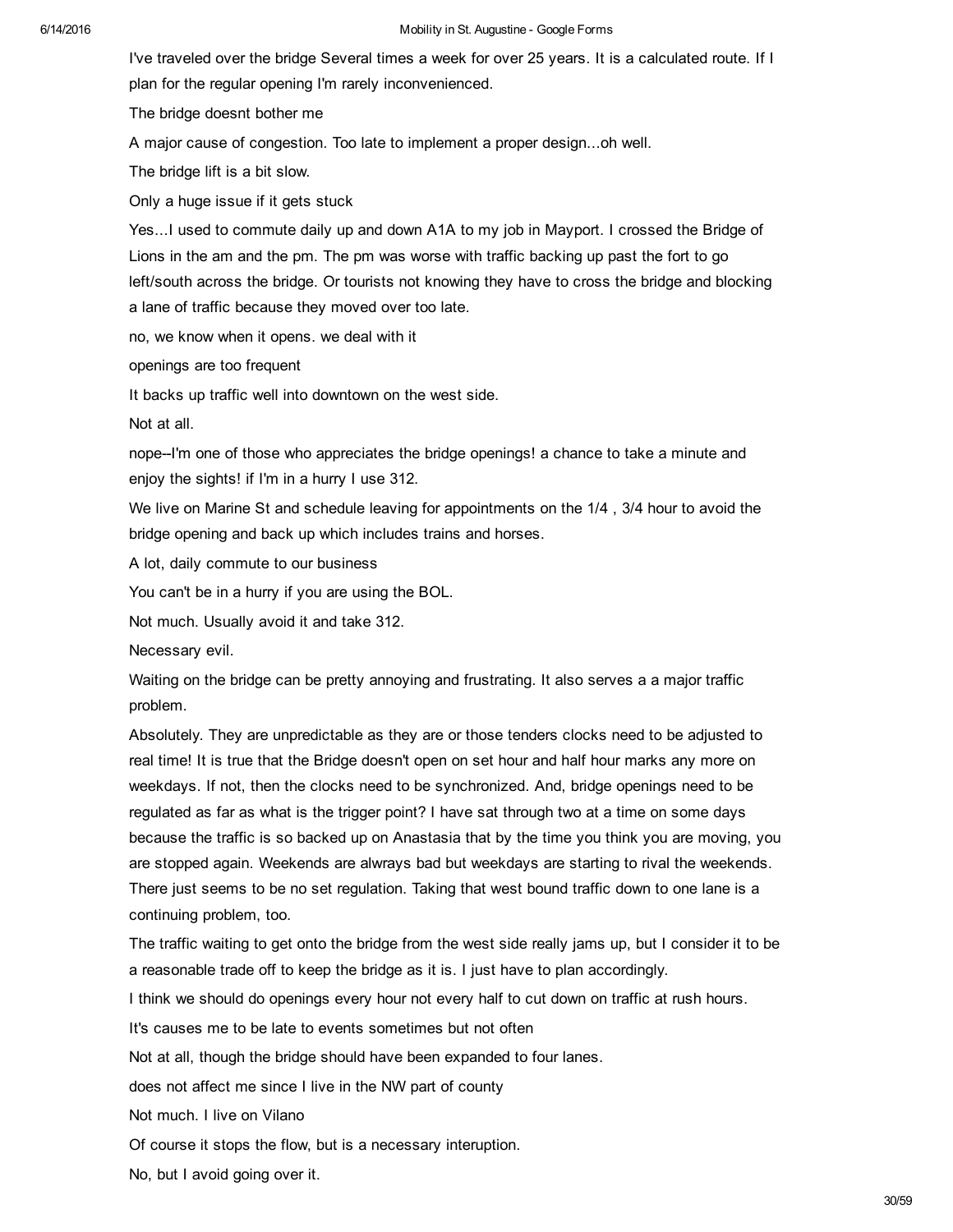Never go that way

absolutley! cannot plan on opening time/ takes too long to open and close (look at drawbridges in south florida- open and close in half the time) traffic congestion on both sides of bridgetrolleys or horses blocking right turn lane on south west side of bridge often

Yes. Delayed arrival times occasionally but worth it for the ambiance.

It's annoying and takes far too long coming from Anastasia island

I pay attention to the time and know when I may catch the bridge. That is not a problem for me but the traffic congestion and the constant cutting in line causes even a bigger problem and slows down the ability to get traffic moving at its more normal pace

I don't mind the delay. I do mind nearly having my front fender taken out by people speeding up to the front and cutting you off

Hard to get to and from the island during the day

really stupid to open as often as it does. Inconvenience several cars to help one boat. Seems really lame

Not opening at assigned times (early) and opening during heavy traffice is extremely frustrating. I understand wind power overrides motor power, but there have been many occasions where I've sat through 2-3 bridge openings at one time. At least wait to draw the bridge until the boat is closer rather than an 1/8 of a mile out.

I love the Bridge of Lions. It has no negative impact on my mobility. I plan to travel when it is open to traffic, and if I miscalculate I just turn the car off and enjoy the view.

I'm stopped at the bridge about 50% of the time I take that route, sometimes for very long periods, but I know I can take 312 instead. I do feel like cars should be given higher priority than boat traffic.

Big issue

Yes- too frequent

They are a part of life here, and at worst slow you down for only a short and usually pleasant period of time.

We've learned to navigate around the times if we do have to cross. Occasionally, it is still a problem but not too bad.

Downtown and Anastasia Blvd back up when bridge is up.

a lot. should only open on the hour. if it is going to open on the hour and half hour the schedule should be followed.

Avoid the bay front and use 312 bridge instead.

I commuted from Anastasia Island to downtown for 12 years. I knew it was supposed to go up on the half hour so I tried to avoid it at those times. I was lucky to go to work early in the morning with little traffic. If I have to go downtown on a busy afternoon I will often go over the 312 bridge to avoid the long hot backup on Anastasia Blvd.

Mainly congestion on both sides. It makes it difficult to drive into or out of Davis Shores and downtown even if you're not going over the bridge.

Hasn't really unless you get stuck at the bridge but that doesn't really bother me

Only bothers me when they don't stick to their hour/half hour opening policy. I do understand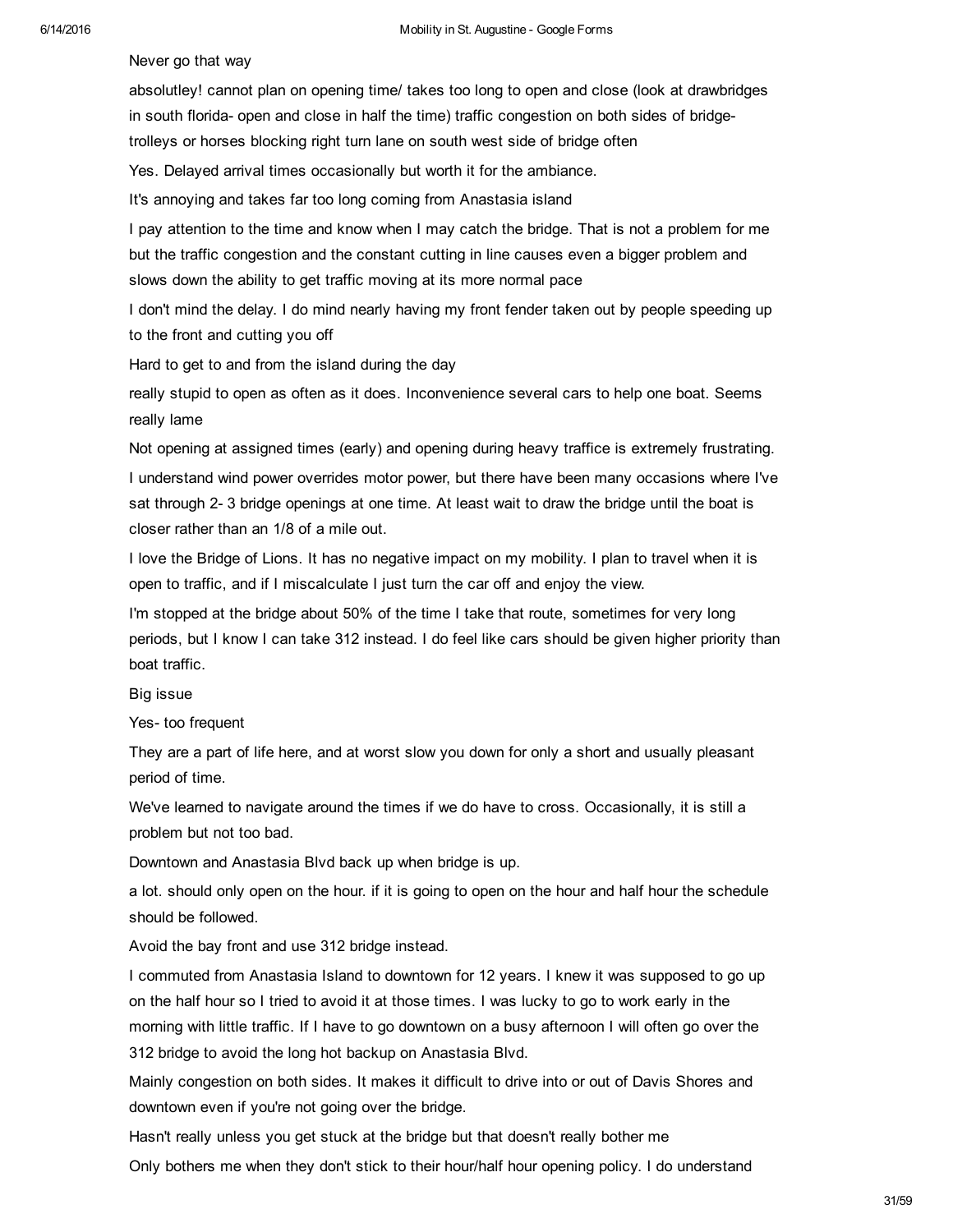barges are an exception.

Not at all, love to see it let boats pass thru.

Only in making me plan ahead

## Always

If you get stuck for the opening it can take sometimes up to 30 minutes to clear the area of traffic. Next opening, start all over again.

Significantly hindered it. The fact that it opens every half hour even for one boat is ridiculous.

Not really but I time my trips to avoid the openings

Not so much

yes, it slows down traffic....but the city made that decision years ago when it decided to keep a two lane bridge....so we have to deal with it. Encouraging commuters to use another route from Anastasia Island through downtown would help, as would slowing the east corridor traffic on A1A so that there is not a merging crisis trying to get in the lane.

No at all. I plan for it.

Don't usually go across it.

I try to avoid the bridge at the 1/2 hours but it seems as though the bridge opens at any time for some vessels. Rarely get across the bridge without an opening or the ensuing back-logged traffic.

I live on the Island and will choose 312 and US1 whenever possible to avoid the lines for the bridge. Plus, it is frustrating to take your place in line only to be cut off by 30 or 40 drivers who take advantage of the merge situation.

No problem leaving the city, but the backup on the island side of the bridge is irritating. Make the Boulevard one lane or sign it "use both lanes" and get a merge at the foot of the bridge. Traffic waits in the right lane except "cheaters" who zip down the left lane and squeeze in at the last minute. An orderly merge is possible, most cities achieve it (NYC in my experience) so I know it's possible.

I avoid downtown at all costs.

I wish the bridge was consistent. I try to leave my house on the quarter hour so that I will miss it. Unfortunately that doesn't always work

Try to avoid downtown and the Bridge of Lions during heavy comngestion, especially when I know the bridge will be raised.

## Dead stop, long waits

I live in North City and my elderly parents live on the island so I must take bridge openings into account on every trip. The worst part is the traffic backed up in both directions, idling on the bayfront and on Anastasia Blvd. People trying to cut in on both shores make a bad situation worse. I can't imagine what the DOT or the people who campaigned for keeping that bridge two lanes were thinking but I hope they enjoy the nightmare we have now. That bridge takes takes multiple lanes on both sides down to just two, and even one bridge opening can back up traffic until it's time for the next opening. The openings aren't the actual problem, it's the lack of capacity when the bridge is down. Colossal planning FAIL.

Don't mind openings but backups can be a problem. If you had fewer openings, the resulting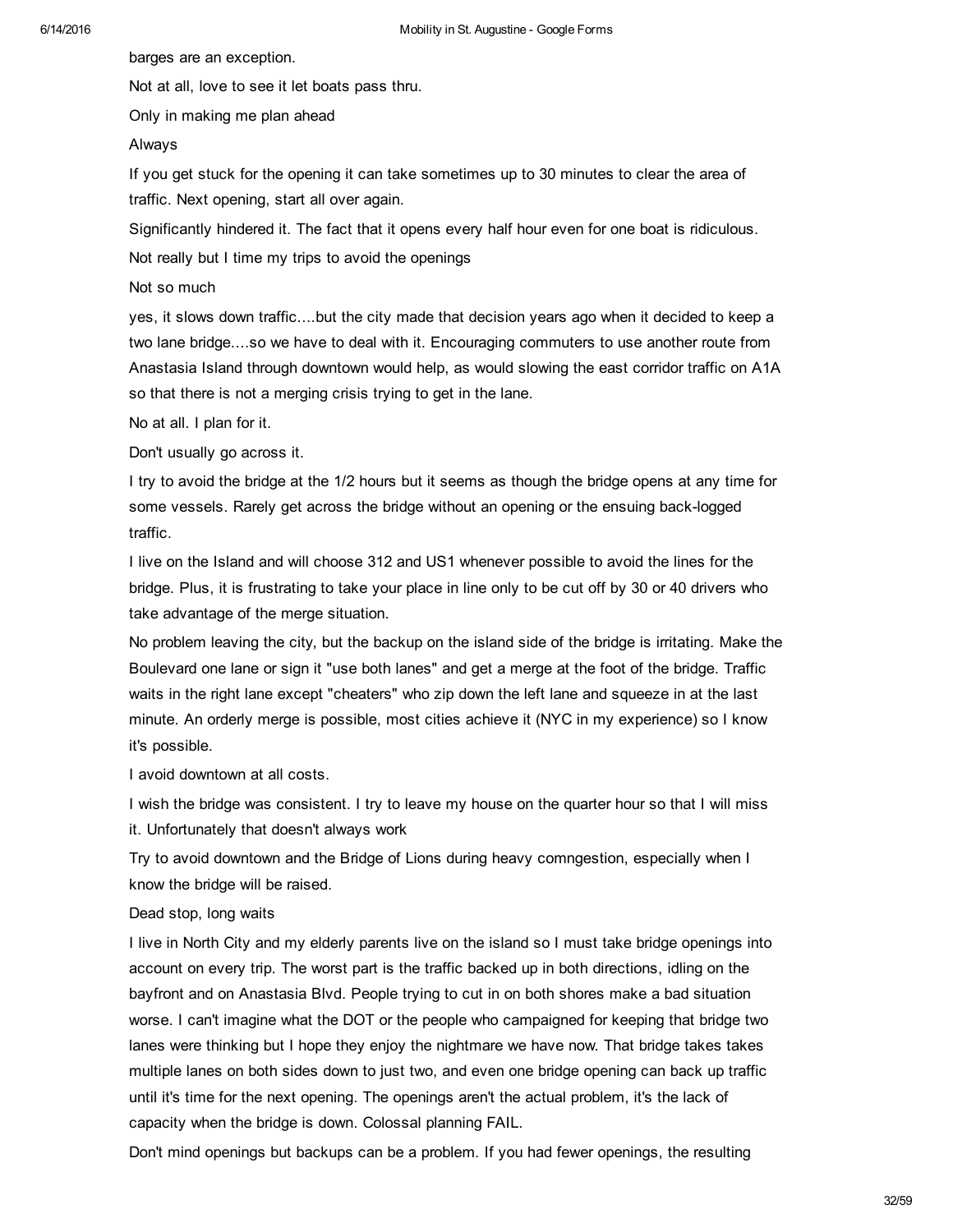openings and therefore backups would also be longer.

You get trapped a lot at the Bridge and it clogs traffic to past Ripley's at times. I'm not sure why the Bridge of Lions is opened so much, especially during peak travel times in the afternoon/evening.

Long waits to get back and forth to work. Maybe an hourly open instead of a 1/2 hr open.

The bridge opens way too often and does so on clockwork for the private enterprise of the scooner freedom and pirate theater

## Minor nuisance

They usually are pretty quick with them. Sometimes they open for boats too far away especially the Freedom.

The bridge should limit its opening to once and hour during peak traffic hours. I believe this is the practice in other cities having bridges over the Intracoastal.

I don't mind sitting for a few minutes-- what a view! (Compare that to the Holland Tunnel)

Slowed it down immensely

hasn't really

I have only been on it once when it was opened. Not a huge deal.

Yes. Yes. Yes. I think most residents would say it opens far too often and should not open during peak traffic times. Also, we have almost been run over multiple times by frustrated drivers who are attempting to beat the bridge traffic by cutting through Davis Shores. Not cool. When I was attending Flagler College, there would be days I would miss a class entirely because of bridge misfunctions and/or traffic.

almost daily. the tour boats should be required lo load customers on the north side of the bridge and only pass through the bridge at the beginning and end of the day. The city could build a new pier for this purpose.

have to plan my movements.

I try to bike when crossing the bridge so I can go to the front of the line

The bridge is not the problem. The parked cars around the square hinders traffic flow and mobility. People are jockeying for open spots and walk in between the cars to cross the street. It is an accident waiting to happen! The parked cars totally block the sight of our beautiful square and store fronts.

That hasn't generally been a problem for me.

Yes, I get caught on the bridge maybe 25% of my times crossing the bridge. It's Ok unless I'm in a hurry.

long wait in the car until bridge down and traffic cleared - worst case 30 minutes

Typically no impact. I live by St Augustine High School and so if I need to get onto the Island I usually go down and then take 312.

It is historic and worth the traffic issues it generates; I avoid it and use 312 on especially busy weekends

Yes, but we plan so as to avoid the openings.

## **Please describe your experience with parking in the city/neighborhoods:**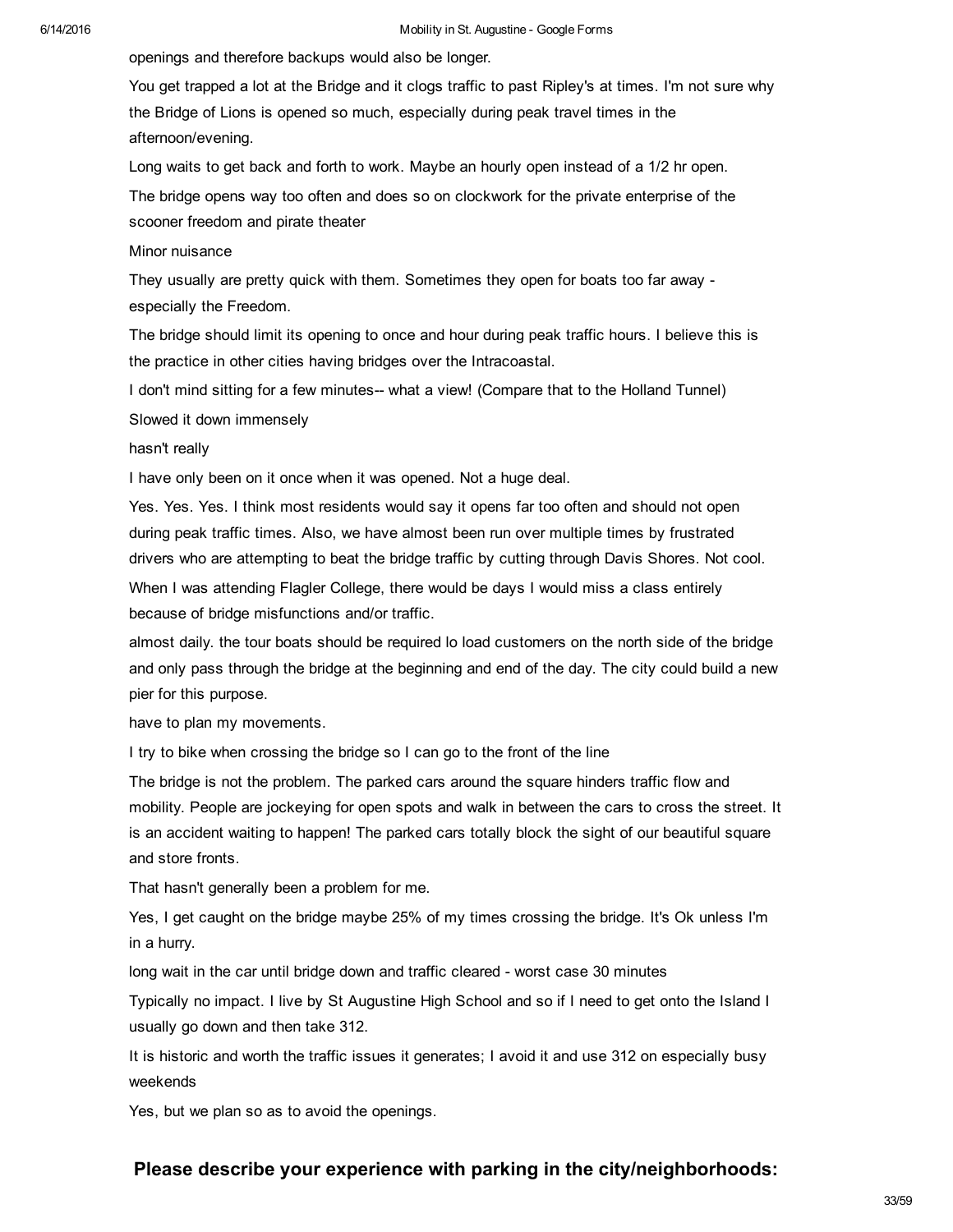Horrible

It sucks

**Difficult** 

difficult

**Terrible** 

bad

tough

Very difficult

Awful

Impossible

It is difficult other than the garage so if I have to go to the south end of town I have to budget extra time. But the resident card with the discount to park is great.

It's pretty easy on nonholiday weekends to park in the North City. However, I feel like it's always a chore to find a spot in city center.

It's hard to remember the rules and know where you can and cannot park. It always a guessing game

Basically impossible. As a priest, trying to visit homebound members in the downtown, San Marco, Lincolnville area is tough some many days.

Frustrating.

No problem

**Terrible** 

Aweful

Not enough

Not good

**Nightmare** 

Unhappy that city relinquished control to a private firm.

horrible

**Atrocious** 

I do not do this.

What parking?

Horrible

Very hard! Have tried many many times to eat downtown with family and got frustrated trying to park so went else where

I have a driveway. But parking Jn my neighborhood downtown is horrible. People often block our driveway.

**Difficult** 

I never can park on my street because tourists take the spots

N/a

No problem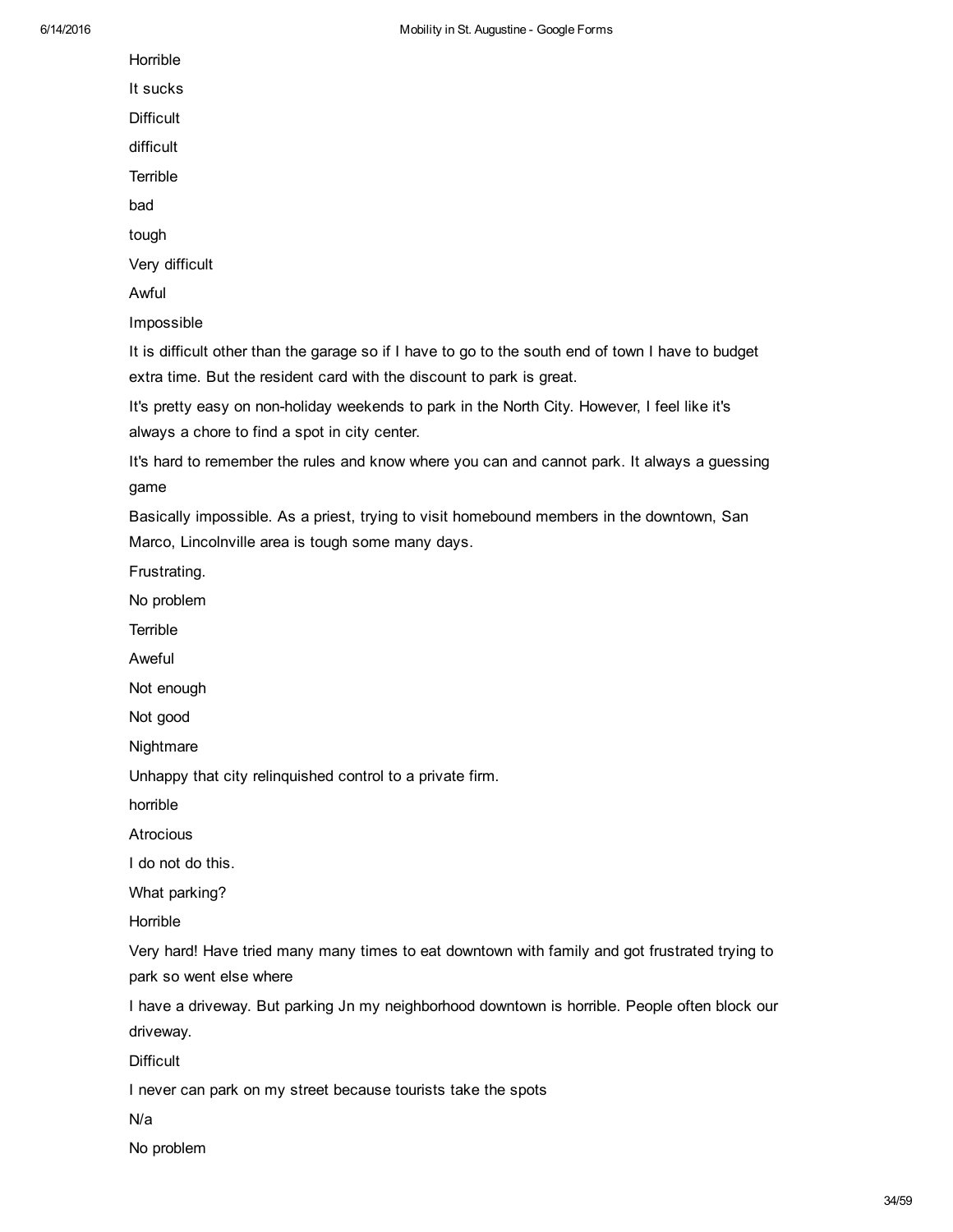Hit or miss.

Conjested

N/A

Difficult.

It's okay as long as you don't park in front of someone's drive way or make it a hassle for them to get out of their house

Parking lots are usually full, I don't use the parking garage, and many residential side streets are often full as well

The roads are too narrow to allow two way traffic and park, there are no parking requirements, so properties get developed, intensified without meeting parking demand, so there is a lot of spillover parking in the neighborhoods that impacts livability in the neighborhood

epends on the time of day and day of the week

a

Parking is a nightmare. Those in neighborhoods do not own our city streets. Blocking roads is a taking issue to all taxpayers in the city.

It is never a problem.

It's always unpredictable. I routine would be nice.

I rarely go into town on the weekends or holiday weeks at all because parking is so difficult and everything is overcrowded. I used to go in frequently as recent as 3 years ago.

I don't

I FEEL BAD FOR THE PEOPLE WHO LIVE THERE BUT IT IS A PUBLIC STREET PERIOD. NOT A GATED COMMUNITY. PERIOD.

It's getting much harder to come by and much more expensive. I thought the Park Now cards were a great idea, but now more parking lots are private and you can't use the cards there. And you can't tell they are private lots until you pull in and park and go to pay. IT REALLY MAKES ME GO DOWNTOWN FAR LESS! I choose to go to restaurants and shops that are in less congested areas.

Conch House needs to remove parking in the streets of the neighborhood. It's very unsafe.

Impossible to park

What parking? There isn't any!

Extremely limited.

I can say as a resident of St. George I'm a little bothered by tourists constantly clogging up the street, turning around in our driveways and running over flowers looking to park in front of our homes. Life in a tourist town I guess but i wish we had permit parking.

Nothing but wonderful.

very difficult, usually can't find a space, too many cars in city core and entering the peninsula south of plaza

Almost impossible to find a spot after 5 pm

On non peak times, parking is ok. But holidays and weekends it's a bear. I can usually find street parking west of downtown but it does involve a good walk.

I have no issue because I know the limitations. I also don't find it inconvenient to need to walk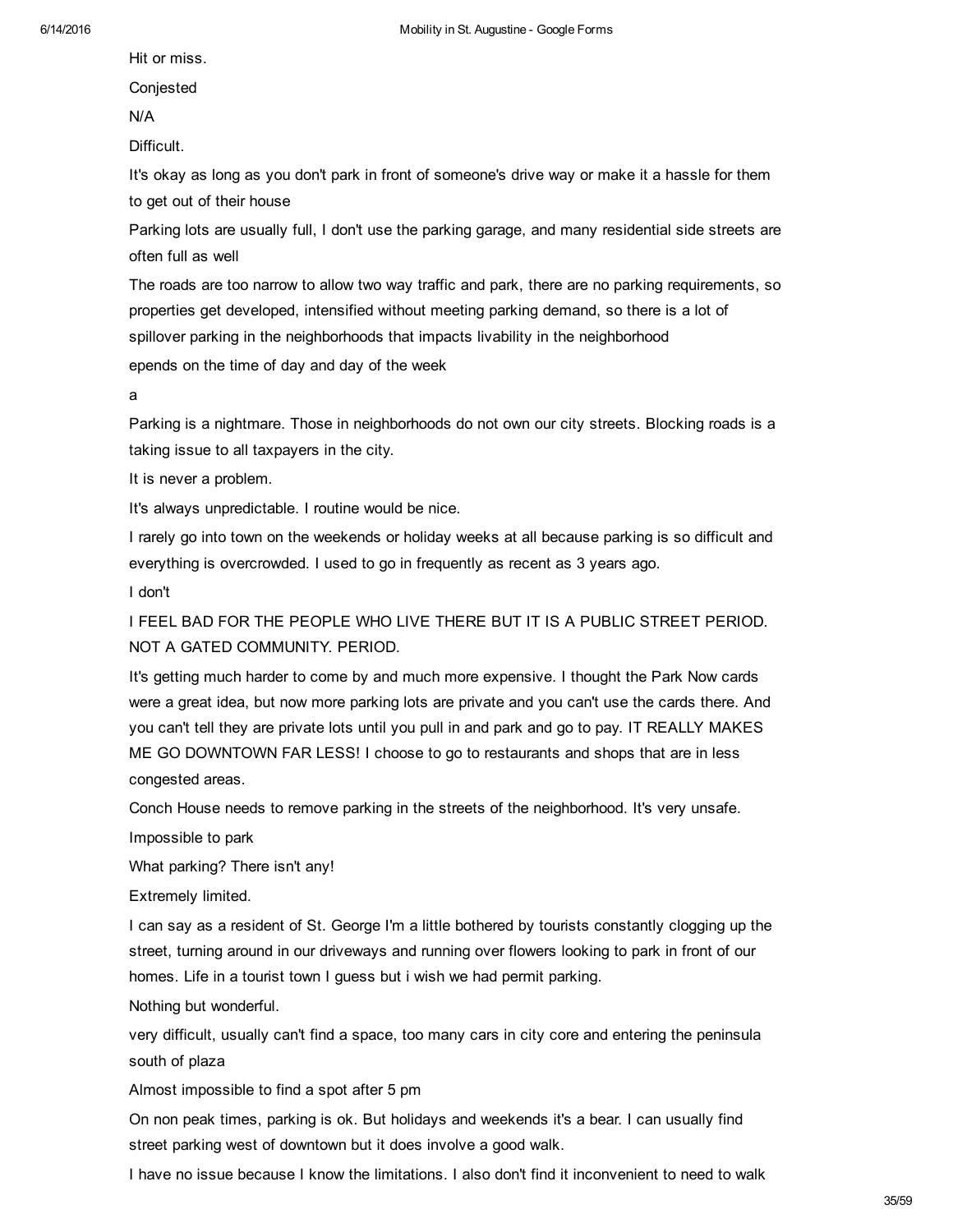57 blocks and park in neighborhoods.

Too few lots around town although I do use the deck when I can with my city pre-paid card limited options, even when you are willing to pay...

I live just over the bridge. Parking fi me is ok. Town is horrible.

It's terrible, especially during holidays when it is the most fun to be down there. I have searched for parking frequently for over an hour for any spot

Parking is ok in some areas and horrible in others.

Satisfactory as I go to friends w/ driveways etc.

Hard to find. You can search for an hour and all lots and meters are full. It is horrible.

I always find a spot. I may have to walk a ways.

Parking can be a pain, but I have learned about a few spots that I can usually rely on.

n/a

Parking is not a problem for me. I know what times of the day and year are challenging and I work around those times. I always find a way  $-$  including the options of leaving my car at home and walking or biking.

It's a challenge at best and a nightmare at worst.

There is none

We need more bicycle racks. Often they are full and I have to find a place to lock my bicycle. Since having attended college here and living in different areas, I tend to park in less popular spots and typically on the south side of town. I don't mind walking further to be able to get in and out easily! I think all of the little pop up lots have been great, I'm not sure if they are all the same cost but it would be good to know that every separate lot could have the same Cost vs ppl possibly driving around to find a "cheaper lot" Maybe even have lines for parallel parking to which cars have guidance on where to fit. That is probably one of the more irritating things are people not parking well. Again not a huge deal just thinking of something that may make a difference...??

As a local I feel left out of the parking situation. I understand tourism is what makes St. Augustine tick but it sucks when I have to pay \$10.00 to park and get my hair cut or visit any local business downtown.

Parking is such a nightmare that as a homeowner in Lincolnville my only place to park is by basically plopping our cars in the Lincolnville Museum Parking lot. I will volunteer there as a way to secure a good standing relationship since they don't object, but, the short message is ... To stay in the community as a honeowner my family and friends all have to deal with zero parking on our street. Moore street.

Parking is tough during peek times. A look at making both Orange Street and Castillo Drive one way streets could help with a moving flow. The entrance to the garage becomes a quagmire during really busy times with cars turning left in front of Northbound traffic and especially with people blocking the entire lane waiting to get into the garage to begin with. That entire plan should be looked at again and redesigned so that that situation is relieved. perhaps making that North end of cordova one way south bound only would be a quick and easy fix making people circle around via Avenida Menendez and US1 would be a better idea. In the afternoons when school is in the traffic trying to enter the pickup line for Ketterlinus adds to this congestion.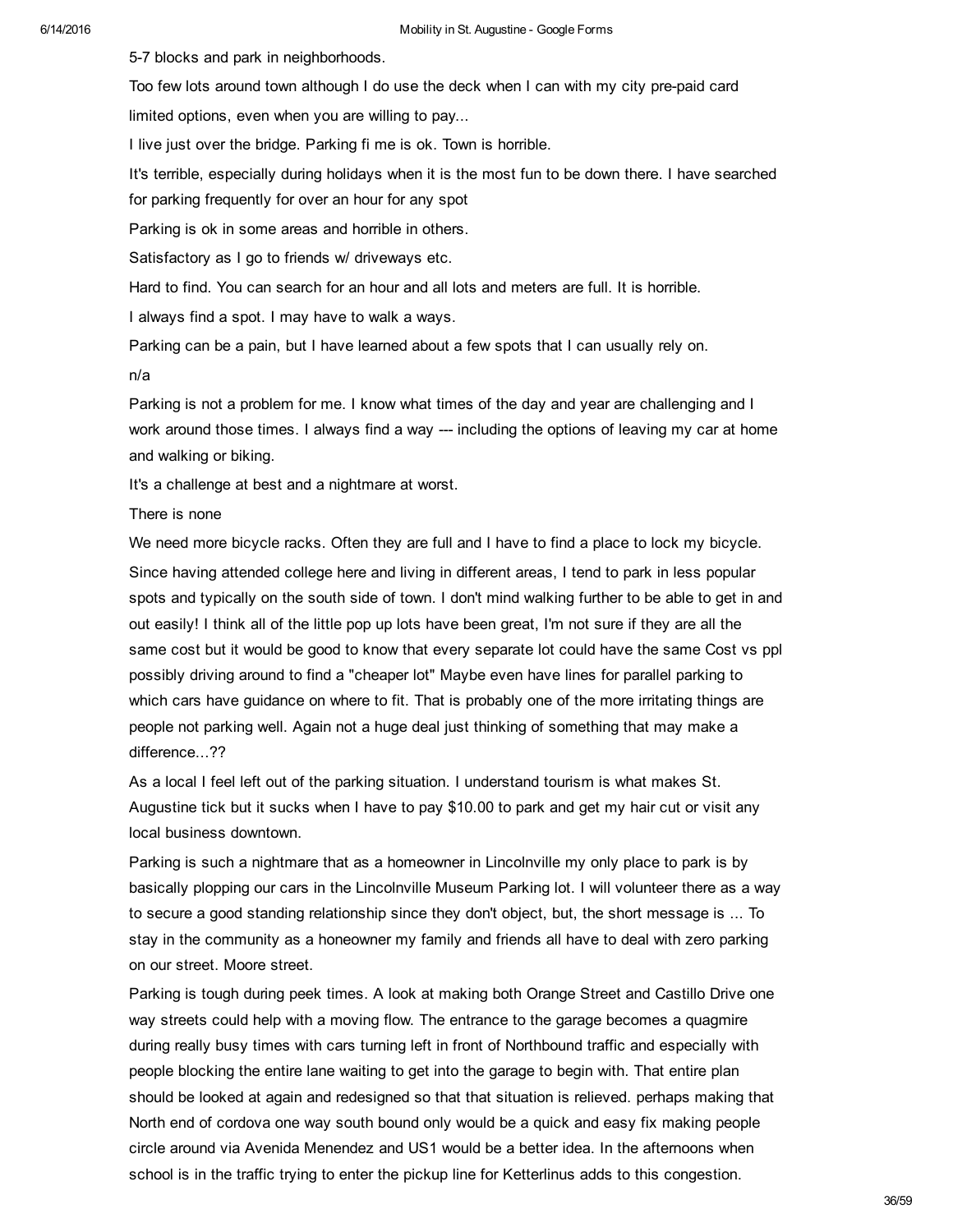Parking downtown (Plaza area) has continued to get worse.

Hard to find, some too expensive

Tourist parking in neighborhoods is not a good thing. It is a hindrance for neighborhood residents & is a danger to children & pets. Providing off-site parking is the answer.

I have a pass to my church's parking lot so I always have a backup; we use the ParkNow card for the garage as needed after we check the (free) metered spaces in the evening. In the daytime we usually head straight for the Garage.

I rarely have an issue parking but I avoid downtown on busy weekends.

I don't park in neighborhoods near town per se- but generally see more encroachment into neighborhoods. Certain times and events this is expected

Very confusing because it is clear if you can park without getting towed or ticketed.

Difficult especially during peak tourist periods.

Just fine

Very limited

Congested but extremely cheap

parking in the garage for \$3 is terrific - but never on the weekends. when i go to the city after 5 pm i usually find a spot near the plaza.

Bad,very bad

people build big houses on small lots and then park in street causing danger

Only park in garage

We live walking distance to the beach so no troubles there. We rarely go downtown b/c of traffic and parking but when we do we drive around for 30minutes looking for one which can make people grumpy.

Parking is a luck of the draw situation. You have to be willing to walk a bit if you're wanting to do something downtown.

Never enough parking close to town. Usually park behind city hall or south & walk to destinations

I don't usually drive downtown because it is too congested. There are too many trolleys, horse carriages, and segways slowing down traffic.

Not much parking in the neighborhoods. Impossible to park there.

It usually takes forever to find an empty parking spot. I have the best luck in the metered lot that runs parallel with St George St.

We use the scooter if going downtown during peak traffic times. We can always find a spot to park when we use it. We often avoid going downtown at all when we know it is going to be congested. I used to attend many more events, but when it's crowded in the streets we find ourselves either staying home or going out of town on the weekends.

Terrible. Limited. Unsafe.

I hear so many complaints from tourist that St Augustine is quaint any more. Traffic issues make their trip not as great as the last time they came.

I try not to park in town, but if I do, I have a pass for being a customer at TB.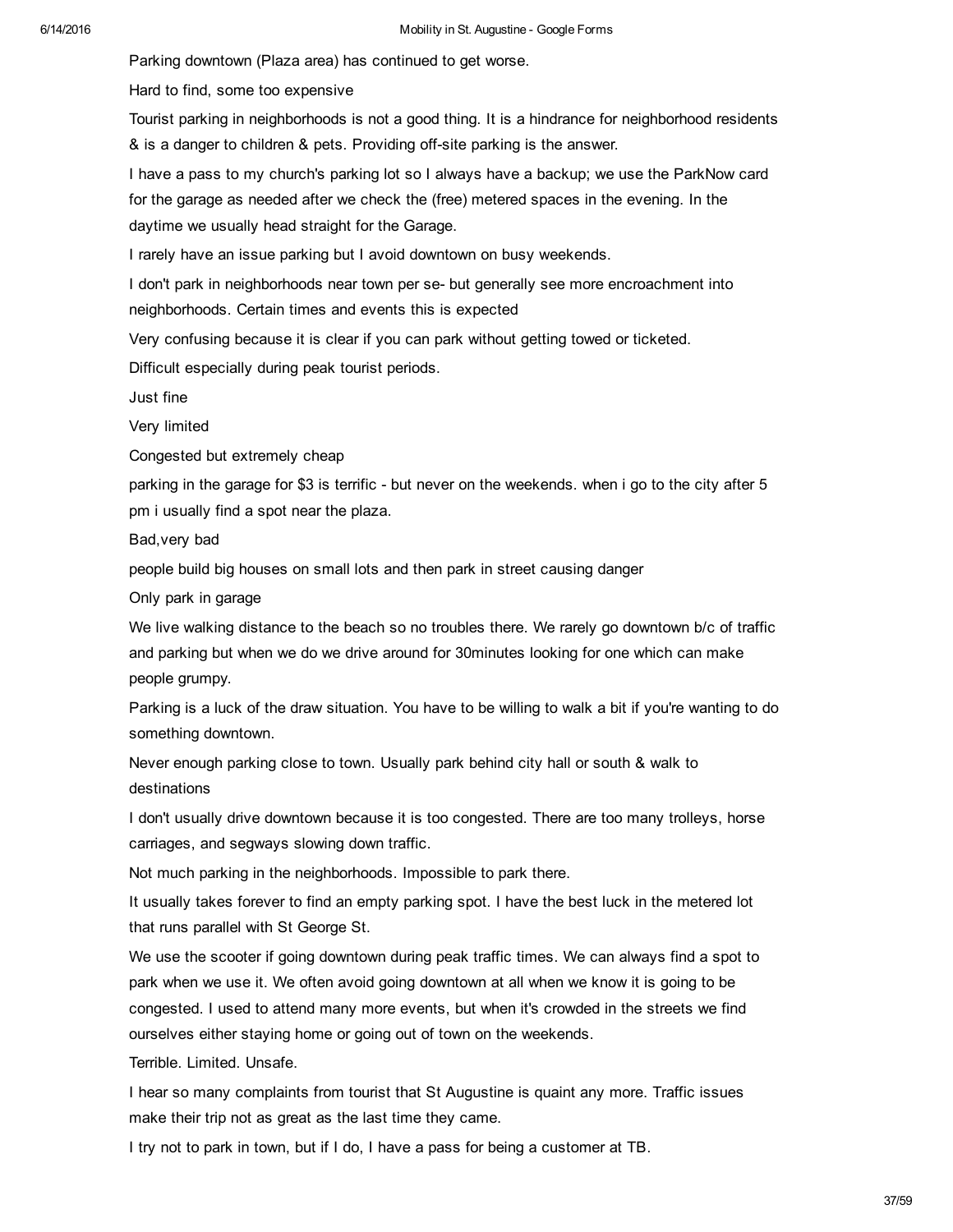Lack of!! The parking garage should of been bigger. I guess the city thought we hit our growth spurt and we were done

The streets in Davis Shores are too narrow to allow parking. It should be for residents in front of their own homes only, and only on one side of the street at a time.

Most spots are reserved now.

I do my best not too park downtown if possible. There needs too be more options. If that means the city needs too buy some lots on the outside of the city and provide a shuttle service that would be a good thing.

If we are staying all day and it's busy, we use our discounted parking pass and park in the garage. But sometimes we just need to run into a shop briefly and want to park nearby. That's when it becomes difficult.

My neighborhood isn't an issue but downtown is always a crapshoot.

There isn't much without a permit

I live in Lincolnville and appreciate the city addressing parking around Lake Maria Sanchez. Visitors were starting to pile up and make it difficult. We have always had problems with narrow streets and curbside parking on both sides. Hopefully One Way pairings and yellow curbing will help.

Hard to do most of the time.

Usually fine

There isn't enough and roads are congested due to parked cars on both sides in neighborhoods Impossible on most weekends

I park where it's free...the city charges too much money for local's to regularly park downtown. They only care about tourists paying to park for their one weekend/trip a year.

no problems. we are local and we know where to look

City parking..you've got to know magic ! Neighborhoods ok

need more reliance on the parking garage.

I sometimes park south of the historic district and walk up, that has to drive the residents nuts when there's multiple events and many people are doing that as it narrows the streets and limits access for them.

I only park in my own neighborhood. It was once possible to park in neighborhoods downtown, but it's impossible now. I can't even enjoy the city in which I grew up.

This is quite frustrating, there is a need for parking closer to the sites by the college and residential street parking is often seen as overflow for tourists.

Living in Model Land is tough....but when the students leave there is noticeable relief. Another big concern is the late closing of the bars....and the patrons ambling down our Model Land streets after 2 a.m. Can't we just go back to midnight closing? The drunks are obnoxious and then they get in their cars and drive!!!!

Mostly we walk downtown and if it is a dressy event and walking shoes are not appropriate, we always find parking close to the event because we know where to go.

It was so much easier to park downtown 10 years ago, plus it was free. I no longer patronize any establishments downtown and that is sad.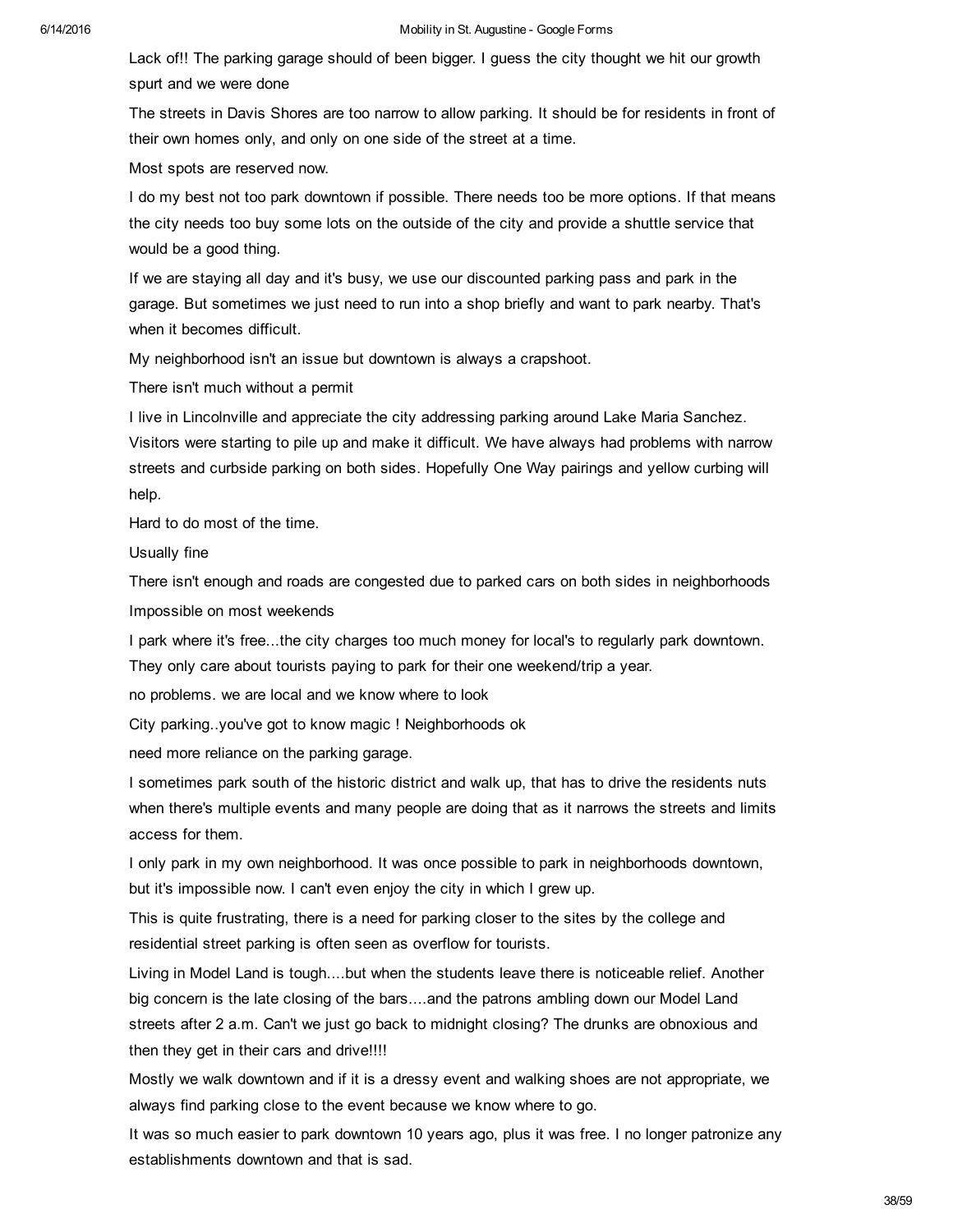A challenge. Fortunately, because we're members, we can park at Memorial Presbyterian.

Challenging.

Don't take my car to go downtown

Parking is the most convenient and accessible after 6pm.

Fourth of July is a mess on my street with all the traffic coming and going looking for parking and then at the end, cutting through at much higher speeds to beat the crush of Anastasia. We need more of those "event parking prohibited" signs for all streets north and south of Anastasia Boulevard from Old Quarry up to Dolphin Drive and from Nroth St. Augustine BLVD to Comares Ave.

Parking around town is a royal pain, so I generally don't even bother. I use the ParkNow card and head straight for the garage.

I don't park inside downtown

Not too bad.

Parking is always very narrow and limited

it seems like even the city garage is full when I want to park downtown. Bad experience.

No prob.

Very difficult, I often have to visit job sites and clients and parking is always a problem, don't feel I should have to pay to park just to get work done

Impossible I no longer go into the city of St, Augustine except to the Cathedral for services.

it can be a challenge to find spaces

I stay away from the neighborhoods as a rule.

Tend to use the garage, so no real experience with it.

Terrible.. Only go downtown very early in the morning

we live in lincolnville so we park at home and walk most places- else if we have to park downtown we use parking card

Some street are too narrow for cars to park on.

Next to impossible. Rarely can I locate a spot and even then there is fear of being ticketed.

Parking downtown is an absolute joke. Way to go on that parking garage!

Parking on Water Street is usually where I try to park but that has become more of a challenge recently.

I rarely go downtown since the oneman band and other artists were banned so I can't answer that one.

Horrible. Places for locals to park do not exist anymore. I don't want to pay \$5-\$10 to go to a restaurant or business downtown as a resident.

It's tough, but not impossible. You have to know what you are doing

n/a I avoid it

Virtually impossible

As I have family in the Davis Shores and Lincolnville neighborhoods, I can speak to this issue somewhat. Davis Shores parking is terrible during special events and during the Conch House Reggae Sunday events. Parking is not regulated, it seems, as people park on both sides of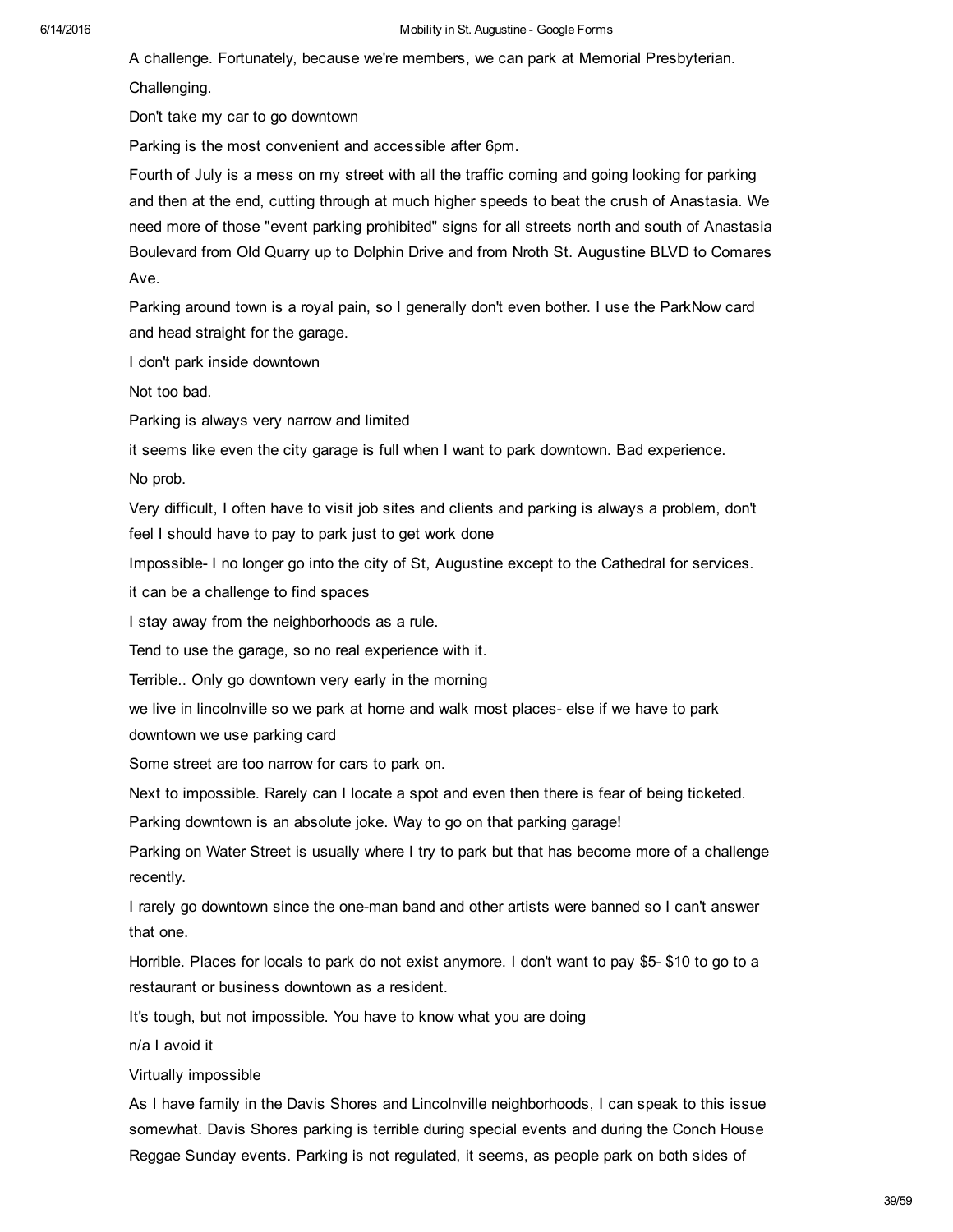Oglethorpe Blvd. and the side streets I can't imagine a fire engine or ambulance needing to respond in the area when this happens. Lincolnville doesn't seem to be as big a problem, since people don't seem to park off-street south of King Street, but I am not there every day.

I can usually find a decent spot if I'm patient enough and I go at the right time.

Don't even try

When we go downtown we either meter or park in the garage (thank you Park Now card).

It's frustrating, I can never get a spot near where I want to be, and it's so confusing where you can park and where you can't park.

Hard to find street parking, usually do the public lot and walk

Spotty at best - we try to avoid it if we can because there are rarely spaces and if there are, they are usually not convenient to where we are going.

## Congested

My daughter lives in the downtown area off of San Marco and its always possible to park when visiting. I think we have some peak weekends when parking is always going to be a challenge but that is not the majority. Most days parking and driving are fine

Parking violations are not enforced, emergency vehicles could not get through at some streets.

As a local I know the places to look and I usually find something. I can totally understand visitors' frustrations at the \$10 parking per day fee at the garage - and maybe they wanted to visit somewhere on the southside of the city, so that is a hike. And parking can be hard to find in the evenings when you just want a dinner at a restaurant - all the pay lots are either full or expensive - and you have to hunt.

Downtown, bad, but not horrible except when Flagler is in session and it overlaps with tourists trying to park near the fort.

Downtown Parking is very limited for how many people visit our town. Too congested. My neighborhood is fine

It can be trying but eventually there will be an available location.

Good handicap parking around plaza. Can usually find regular parking if I allow myself enough time and don't mind walking

The city is awful for parking, unless you get there very early

Tourist park on curb outside my house and now park on magnolia as well. I bike downtown.

I really do not try to park in town driving my personal car. We do have issues. I have no real answer that would help, but I WILL support your plan, whatever it may be. There is right answer or magic wand.

Not a problem for me

Nearly impossible, frustrating to say the least. One of hour of each shift worked goes to pay for parking.

Awful, I either pay which seems unneccesary for just running into a shop for coffee or park towards lincolnville and walk in

Horrendous downtown - drove around for 30 minutes looking for a spot. Couldn't find a spot - left and went elsewhere for dinner

I think there is apply parking in the neighborhoods. People who choose to live in a downtown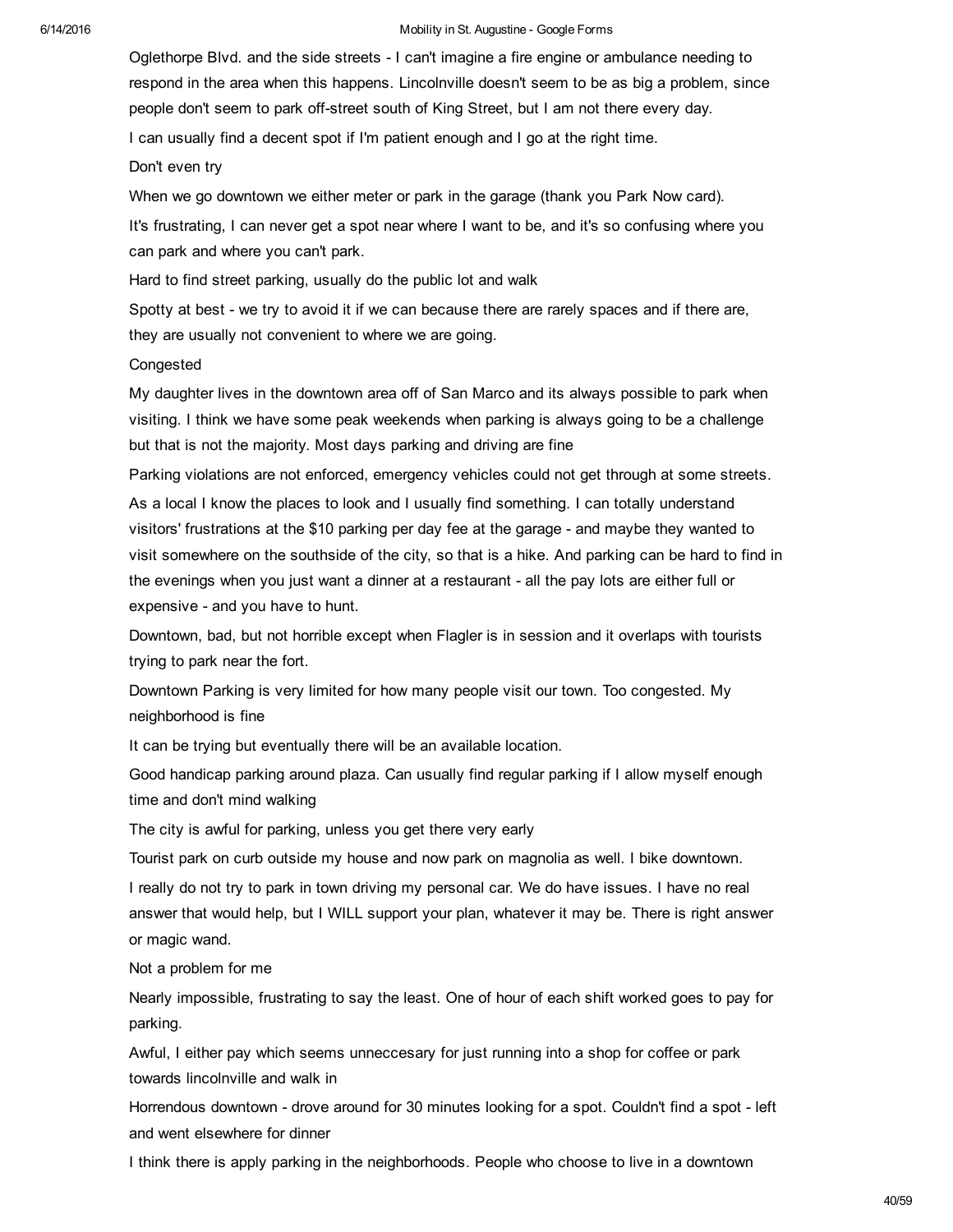neighborhood have to know that parking is going to be tight with the narrow streets etc. No complaints.

Usually not a problem as I plan for it.

Horrible! Living in Davis Shores where some rental houses have bands that practice there with 67 cars daily and the weekends living next to the Conch House and the drunks parking anywhere is putting me on the verge of moving.

Impossible and the parking garage is too expensive

There is insufficient parking space downtown. There's no way to make more parking available because of the historic layout of the city. To provide additional parking you'd have to demolish most of the buildings. Additional parking garages need to be built outside of the core of downtown and shuttle buses to bring people in. Think of St Augustine as a theme park, because that's what it is. It's like Disney with much better food and lots of bars.

Downtown? All of the local friendly spots are gone. It's impossible to park without spending an arm and a leg. Consequently, I rarely, if ever, go downtown anymore.

I am extremely upset that the city let some outsider come in and buy some of our parking lots! As a local I have a park now cardand I'm pissed that I can't use it in those lots if I just want to pop in and grab something quick. Or go somewhere at nite! They charge 24 hours! Which I feel encourages people to drive drunk because they can't safely leave their car overnight

Do not look forward to parking downtown even though I know more than most about where to park. In my neighborhood North City), parking seems to be fine

## Not easy

As a resident, I have a Park Now card as well as knowledge of possible free spots. I am also able to walk a good distance, although I have friends and family who can't, and a lack of closeby parking is a factor when socializing downtown with them.

We live on a narrow street that people working downtown use to park for the entire day. It's a pain and there are no spaces left when we need to park by our own home.

I have only ever parked at my house, I don't even try to park anywhere else in teh city.

I just make it work. No difference than Savannah, jax beach, south fl, Miami etc....

I have had people parked in my front lawn with the entire vehicle facing my house during the chowder debate. I was in New York at the time and the SAPD would do nothing to help me.

## Sparse availability

It's fine. I used to know all the spots to go but now every parking lot has an attendant after hours. Extra money for them. I just avoid downtown when it's busy.

I live in a downtown neighborhood and parking is not a problem here. The city has been sensitive to and helpful with the problems created by event parking in residential areas near downtown. Routine access and egress to main thoroughfares, even on non-event week-ends, are a growing nightmare, however. All necessary travel by vehicle must be planned in advance, giving extra time and re-routing as dictated by the volume of traffic, a situation which distracts considerably from the quality of life and the right to peaceful enjoyment which has been disappearing at an alarming rate.

hard to park downtown unless ye have money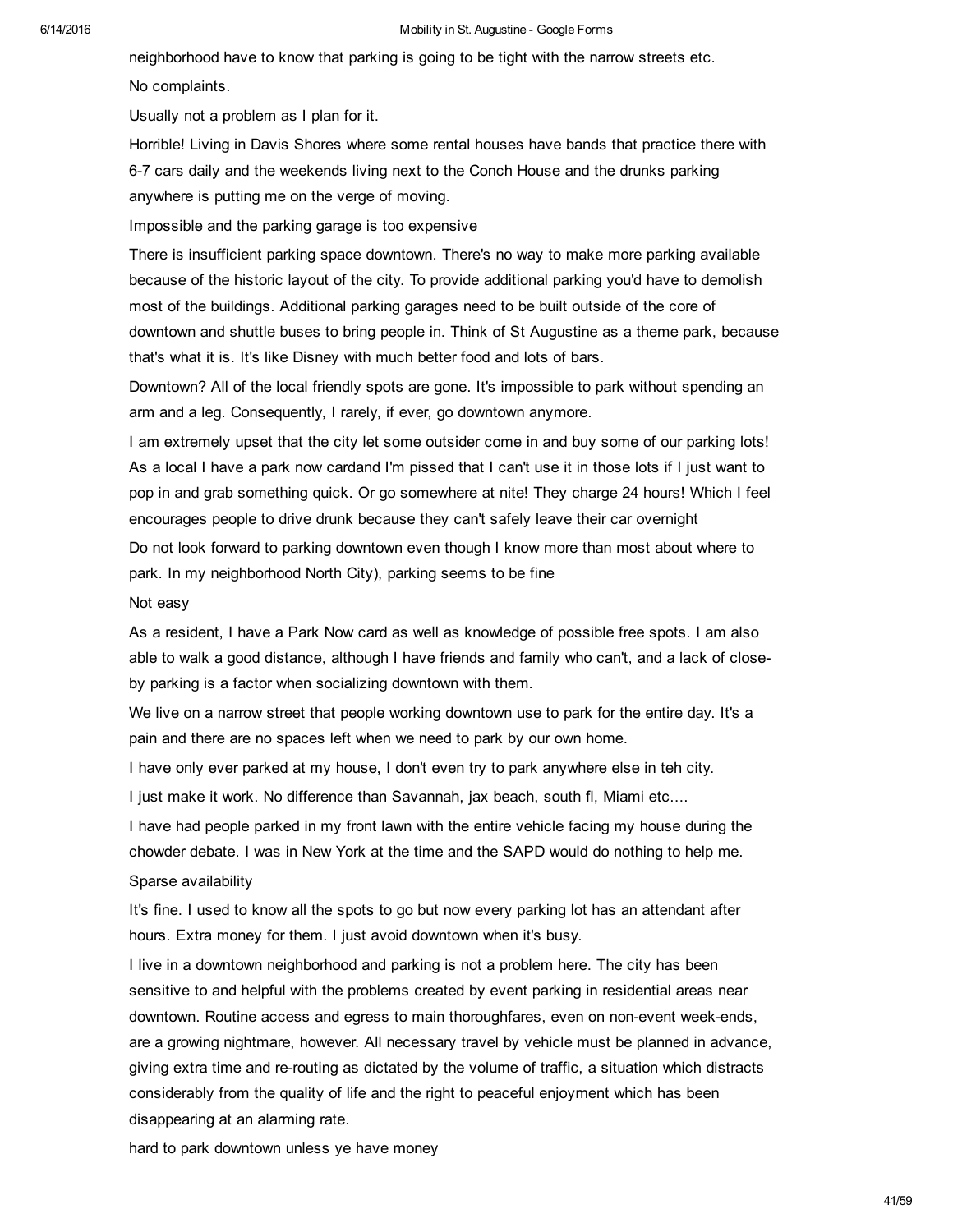Stressful. If you don't feel like paying \$12 for the deck you're going to have a difficult time.

We live here, so we have secret parking areas that are pretty reliable. I am not too frustrated by the parking situation.

Parking is becoming a major problem not just for downtown but for the beach as well. Tourists are literally lining the streets around my home just to access restaurants and the beach. Parking downtown is horrendous- even when I paid for Student Parking at Flagler, I still would not get a spot consistently because there simply isn't enough room.

as a resident we have learned to adjust when we drive and where we park. we would frequent more local merchants if residents had allocated short term parking throughout the city. horrible.

City is tough. My neighborhood is ok

I live on the island side and there is no continuity in the neighborhoods, only random yellow no parking lines.

The best tip is arrive early! I do research at the St. Augustine Historical Society library (I'm a historian specializing in Spanish colonial Florida), and I get there early to get a good parking place as close as I can. I can't walk very far.

Nowadays I avoid downtown completely, e d specially on weekends. If I can't avoid, I try to find street parking near my destination. The parking garage helps but fills up quickly for events

## Any further comments or questions?

No

no

Nope

N/A

Thanks for putting this survey out for us to take part in the discussion.

I may be prejudiced on this, but I think the City lost a golden opportunity by not having a clergy member from any of the downtown churches/synagogues on the Mobility Commission. The presence of so many houses of worship in St. Augustine is a critical piece to finding solutions. Na

I love this town!

St. Augustine needs to expand its tourist area. There are toi many tourist in one tiny area. Please develop, brand, and market the other jewels of St. Augustine including uptown San Marco, Lincolnville, riberian point, West Augustine commercial district, davis shores commercial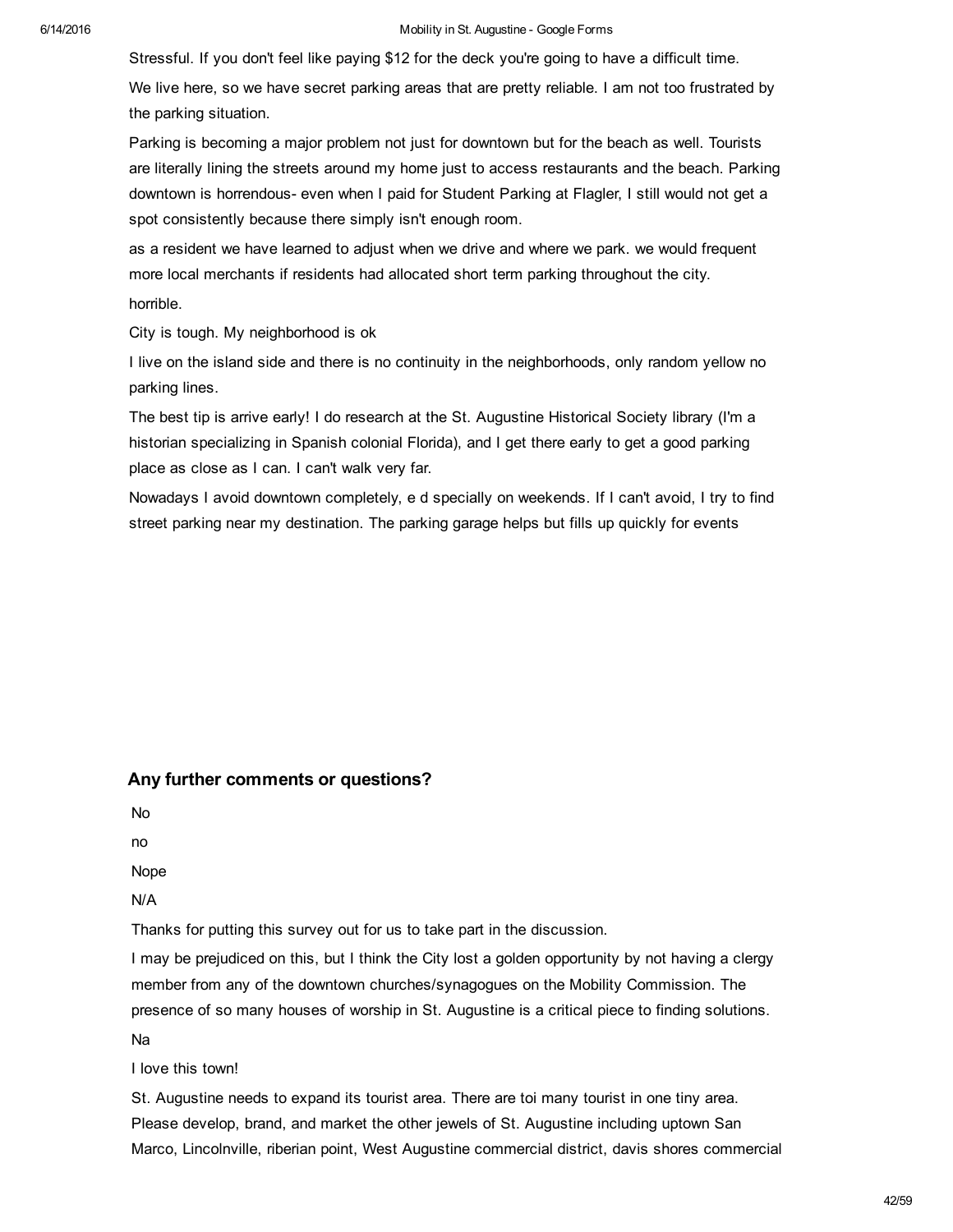#### 6/14/2016 **Mobility in St. Augustine - Google Forms** Mobility in St. Augustine - Google Forms

district. This allows more people to visit without the loss of quality with overcrowding and welcomes tourists with different interest.

Love the city, just get frustrated at times with the backup.

NA

aa

Who decided on these questions? Why ask for initials and age? Surveys are not reliable to base outcomes.

Do the citizens justice in driving- get rid of the lights and put in roundabouts

NO MORE WASTEFUL SPENDING ON STUDIES. COSA KNOWS THE PROBLEMS GET TO WORK PLEASE.

We need a bus, a real bus. If I could park on SR16 and take a bus into downtown, I would go MUCH more often than I do now, for dinner, shopping, festivals, etc. Parking would be good, new roads would be good, but the BEST thing would be to get more cars off the road by having public transportation. Like Savannah--make most/all of the historic district pedestrian only with trolleys to help people get around downtown at little to no cost.

Conch House parking is terrible in the neighborhood.

Do something urgently to relieve congestion

We live Davis Shores, both spouses commute to work over BOL. Husband downtown business owner. So many other mobility issues. Not just BOL and downtown parking! Trying to attend meetings, but on a staycation family reunion and graduation 6/9, extremely short notice on super vital topic.

The city's parking issues are now firmly implated into the city's reputation. Improvements won't be appreciated initially because you've taken too so to address them publicly. Reputations aren't made overnight and it takes twice as long to recover from them (and if I'm wrong, then you are experiencing the negative repercussions of perceptions).

Please avoid bringing more cars south of King St. It is a peninsula with limited access in and out.

The parking in the city gets worse every day.

I hope the scope of mobility will reach beyond the historical studies of the historic district. THe city neighborhoods south of 312 are not connected other then if you are in a motor vehicle and it is dangerous and scary. As someone who has lived and worked in St. Augustine for 10 years I also hope this will address the needs of various groups including residents, businesses, employees, tourists, and transit operators.

Fix the maritime law on the bridge, limit to one opening per hour and you'll be amazed at how vibrant downtown will be!

Please avoid the placement of additional parking garages downtown.

Not really sure if this is even a fixable problem, city should control,all lots so prices are set to be the the same and reasonably priced

Pls explore satellite parking w/ shuttle service into town - maybe park at former mall or at county office complex w/ shuttles into town?

More parking needed in South end of town.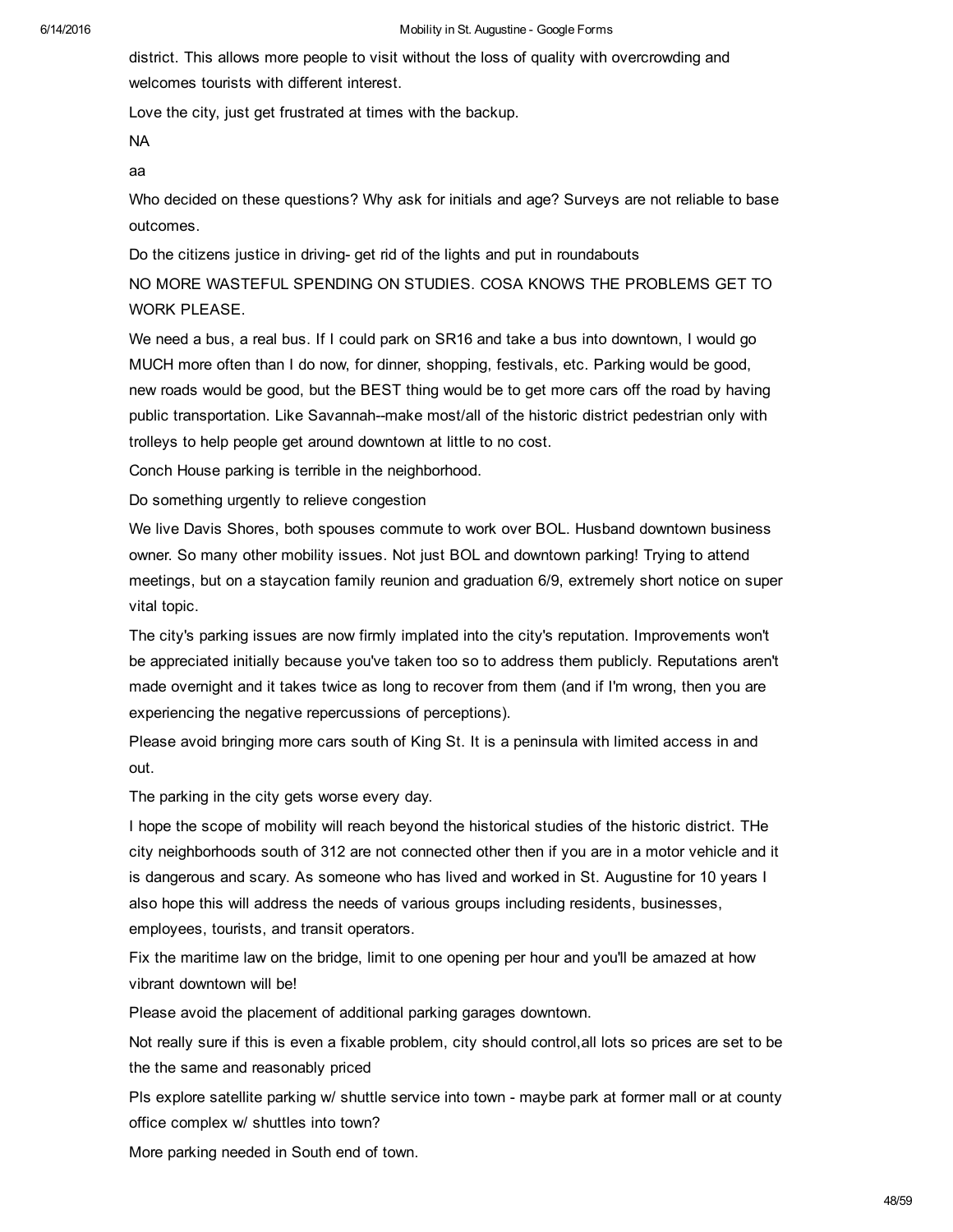St. Augustine was/is home to many, many generations of my family. It's my birthplace. Even though I moved away 30plus years ago, I am back several times a year and own a second home here. It is a part of me

looking for solutions to keep vehicles from the downtown area. If you tell people "here's how it works", they will adapt. It may take time getting used to it, but the way it works now, DOESN'T Thank you for asking. I love living in this town!

Changing loading zones to 24 hours removed additional and valuable night time parking (although I suspect the revenue from tickets was positively received by the city)

Availability of housing/rentals within walking or bicycling range of places of employment such as the historic district is a larger issue that has a big effect on traffic/parking issues.

Thank you for using FB to post this

Good Luck, Lets really take the low hanging fruit that can be fixed easily first and start a momentum to really accomplish something this time and move on to larger projects based on proven success's.

Yes. Get rid of street parking on San Marco Ave north of May St. Then consider getting rid of street parking on San Marco Ave south of May St.

Closing 2 lanes on Anastasia Blvd is a bad idea in so many ways. It will add to the already bad congestion and will ned up being a nightmare trying to go west across the BOL. Having 40% of your mobility group not neighborhood residents is also not a good idea.....please include some of us that actually LIVE in the Davis Shores and May St/Nelmar area.

We need increased safety for pedestrians and bicyclists

We live in Oslo, Norway. Get this done.....There will be outrage, but it has to be done or the town will drown in pollution, engine noise and endless miles of asphalt.

Thank you for taking the time to review these. I'm hopeful for positive change!

access to this beautiful city by retirees, because our time is flexible, is no problem, as far as the way i roll.

## Quit building here

saint augustine looks like a parking lot at wall mart

Would a floating/portable barge used for parking be a viable option? Drive on, park, one on the downtown side (near Vilano and ferry over) and one on the island side (maybe near the lighthouse and ferry over). This keeps the driving back and forth to a minimum, at least the locals would use it to reduce the normal tourist traffic.

Pedestrian traffic lights crossing Anastasia Blvd. need to be installed before someone else gets hurt. The area by Mojo's Tacos is very dangerous.

Why don't we work with the tour trains to create a resident pass? I'd pay to have one. Also, now is the time to buy up property on the fringes of the city for use as park and ride spots before they get overpriced. How can we get the Sunshine Bus more usable? Look at changing traffic patterns downtown during peak times, especially Nights of Lights. Patrol the neighborhoods that are being used as cut throughs, but don't block them from use.

The crosswalks downtown are not safe. As a driver, you cannot see when a pedestrian is crossing. Lights flashing on the roadway would be helpful.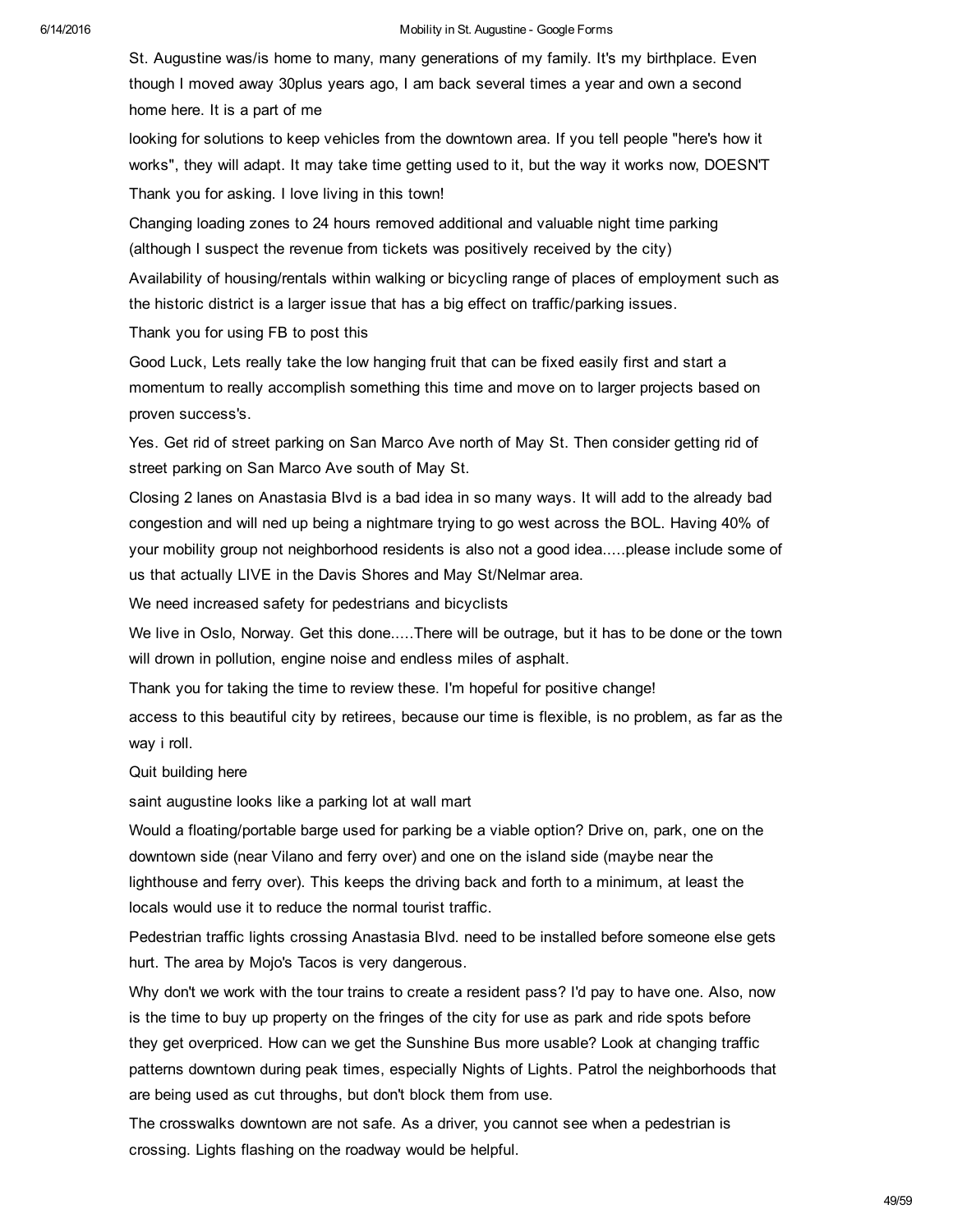We should make use of our trolleys. Have them pick up an drop off tourist. Have them run from 10-9 on weekdays and 10-10 on weekends. They could pick up at hotels campgrounds and bring downtown or to the pier even . Have a set fee for daily and weekly passes at a discount. The new sidewalks are dangerous. People walk right in the road and usu aren't paying attention. The city needs too cater more too the residents than the tourists.

We need to stop over population

Concerning managing visitor traffic and parking, I would suggest a rethink to optimize existing lanes and vehicles. Using the concept of park & ride, perhaps create a phase 1 surface parking lot at the old DMV site on north US1 and have visitors park there. Revamp the trolley/train franchise agreements (aggressively but legally) to create special "express" routes for use by residents and daytrippers. A large number of visitors don't need a full tour, so these trains would follow the same routes, but make only a few strategic stops. Discounted, year-round passes could be purchased. Passes and visitors stickers could all use the same trains, but "tour" trains/trolleys would make all stops and "express" would get you around quickly. The franchises would be required to dedicate a certain percentage of current vehicles for this purpose. The parking site could be further developed to accommodate more cars if this works.

We need another parking garage

Stop studying, take action. We are suffering from analysis-paralysis.

I love coming to visit my parents on St. Augustine( especially for the Celtic Festival) keep up the good work! Side note: the Colonial section of St. George doesn't always come off as authentic, especially with the choice of music.

Close off all roads around St George St to vehicles build more parking decks outside the city Your open house is on a workday during working hours???? Do you really want the opinions of the locals who work Monday to Friday so they can live here or not? This city, with its Neverending festivals has tilted entirely toward suckling on tourist dollars at the expense of local's quality of life. I fear that in another ten years we'll be just another tourist trap....our beachfront will look the same as any other towns with a cookie cutter beach front. Youre approving sprawl all the way out past 95, why not use St johns county fairgrounds for all your needless festivals (burgerfest...really???) It's bigger and would draw business to an undeveloped area rather than congesting downtown.

The San Sebastian Harbor Project was planned for St Augustine as it was 12 years ago. The conditions here have dramatically changed for the worse and the scale of that project no longer works for our current conditions. I suggest that the city require by any means necessary (Imminent domain) that the developer allow for dedicated right turn lane for east bound traffic and no entry from West bound traffic. A direct oneway turn lane and road into the project should begin immediately east of the bridge and that the new entry road have no left turns until well into the project to mitigate traffic back up on King St. Traffic out of the project should exit onto Malaga St and not King St or Riberia St. San Sebastian St should become 4 lanes to allow entry and exit dedicated to the project. The developer turned down the suggestion to complete a traffic study so the City must add this to the current study and solve this issue on what has become a severely traffic congested street into and out of St Augustine.

Satellite parking and more public transportation is needed.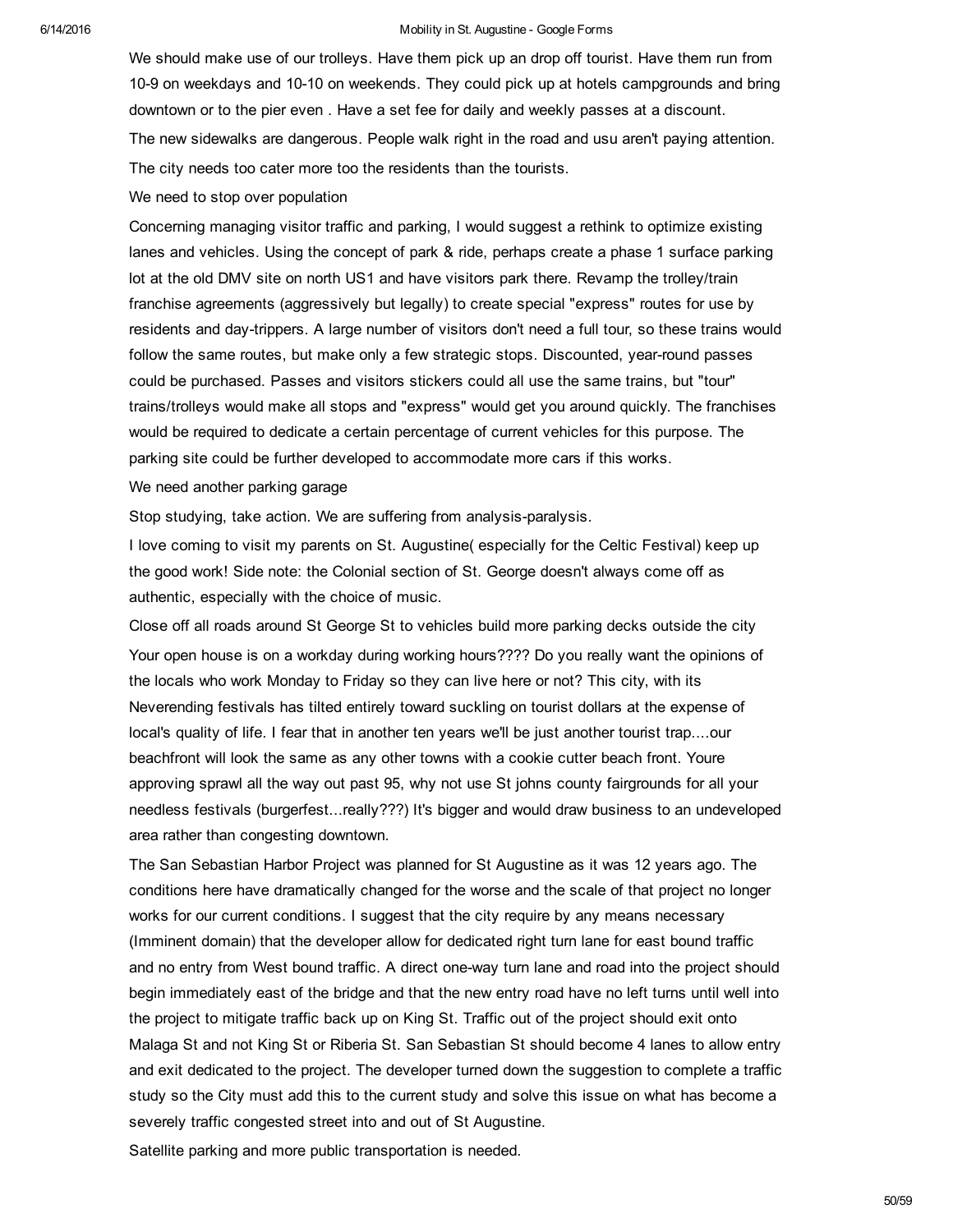Hopefully, the round about at San Marco and May will relieve backup on both. Until then, a traffic cop needs to be positioned at the intersection during such events as Nights of Lights. There should be a second Bridge of Lions for better traffic control and flow. Said it all at this point.

As much as I'd like to be at the open house, I cannot. I will be out of town.

Why don't you have a larger facility for this type of very important issues?

full time residents should have an easier more affordable park-to-pay system or get free parking if you pay property taxes in the city.

Could possibly stop by on Thursday.

I use to love my town.. Now it is just tourists!

trolleys and horse carriages are a big issue getting around downtown-

I love St Augustine

I think the city needs an additional parking garage and that the perfect location would be in Francis Field. The events normally taking place there could be moved to further out of town allowing ample parking for visitors and residents alike to the historic district.

The idea that this discussion should only include City residents is ridiculous and insulting to all of us that live, work and contribute to this beautiful city. Be inclusive of all residents!

A1A from the bridge of lions to surf station should be 25 miles per hour and the speed actually enforced. I'm sure I'm a minority for thinking this way.

Need to lower speed limits and re stripe lanes and enforce traffic laws.

Consider the citizens FIRST.

Please consider City residents - and those of us who frequent the City - over and above the tourists when developing a plan. We have to live here year round, and while smooth traffic flow is necessary to accommodate tourism, it should not be to the detriment of locals. It appears, especially during Nights of Lights, that we have reached max capacity for tourists. At what point do we ease up on the promotion of our city and focus on the details of meeting the current needs of those who live and work here.

Growth management and the Bed Tax monies spent on attracting more tourists are important considerations

Congestion is an issue - (may street-down town - & BOL)

This study needs to also focus on the employers/employees needs in the downtown, students and tourists. Strike any discussion on "landscape/streetscape" issues. This pig needs more than lipstick!

We love visiting St. Augustine and may eventually move there, but the traffic is a concern and probably the biggest reason we wouldn't.

Have my doubts that any recommendations will be implemented.

Making Anastasia Blvd a single lane will hurt the downtown traffic further. For safety consideration maybe do 'flag' crossings like St. Aug Beach.

I work for the City, 3rd generation employee. I was born and raised here, I have seen it all for many many years. At no point did I feel the City was going down the wrong road. If I did, I should ask for an explanation and not throw sarcasm and stir the pot that is breeding hate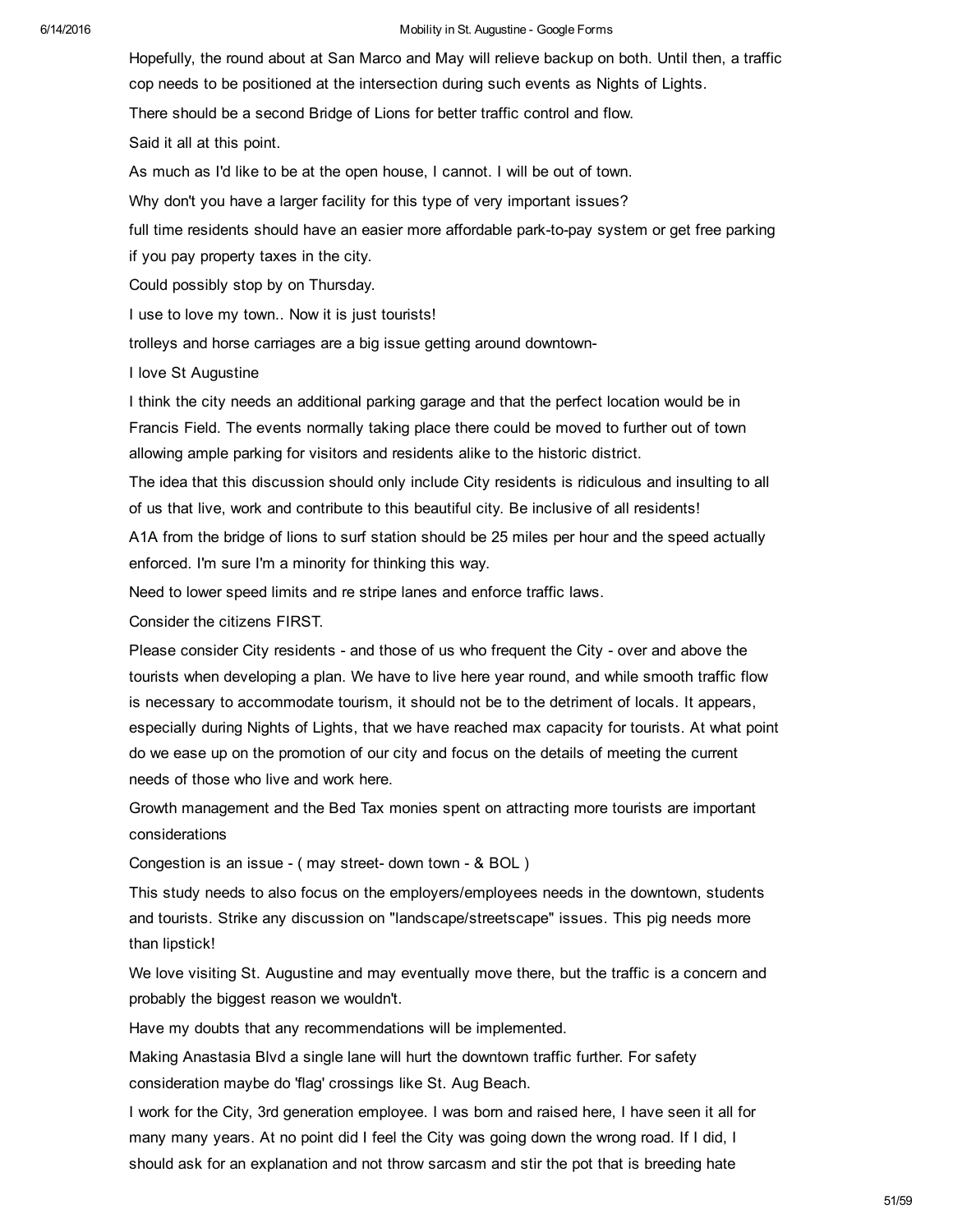because someone is not getting their way. Thank you for the fine job the management of this city has done. I have full confidence that all of you will continue to do the right thing, even with naysayers nipping at your heels.

Maybe try offering council/commission meetings at times when others besides the town's retirees/good ol' boys/majority property owners (read the only voices that seem to matter) may attend.

We are in desperate need of sides walks in the west part of the city (oyster creek)... It's impossible to walk or ride my bike and feel safe.

I believe traffic could be improved by moving special events away from the old city. It just adds to the congestion.I really don't feel these things bring more people into the other places because once they get to the event they are so overwhelmed and frustrated they just want to stay put until it's time to fight the traffic to get home.

It's a shame the city commissioners focused on tourism instead of taking care of its' residents. Not many are happy living here anymore!

Thank you for making this survey available. Mobility issues are becoming critical and input from residents could be valuable. Your interest and concern regarding this is appreciated.

I've lived here all 35 years of my life, so I have a good base to my opinions.

I am tired of paying for parking studies. This has been done many times with noyt a lot of success. I am willing to predict Pedro Menendez had a traffic study. I hope this study is a great one and will last us for many years.

I am offended that people from the Vilano area are serving on the mobility committee because they come with an agenda, and that is to reject the very legitimate feeling of Nelmar residents that they would like to consider making some of their streets oneway. I'm further offended that this is characterized as "closing off streets." Such hyperbole doesn't help us arrive at answers, and I have no doubt that if these same folks were asked to host speeding traffic flying down their residential streets, the hew and cry would be heard in the next county. I am also offended by their "solution," of more enforcement by city cops. So they want to have both the ability to use neighborhoods as high-speed cut-throughs and for city residents, which they themselves are not, to foot the bill for this ramping up of law enforcement resources. We 13,000 city residents are already providing enough services to the county residents now. The county needs to start helping us pay for all this.

Would like to see better mass transit along with residential parking permits.

Love St A. Love all the growth and potential for local improvements. If your not moving forward your going backwRds.

I hope we keep making the town more friendly for biking and encourage people to park and walk. Also I hope we get rid of horse and carriages completely and the trolley drivers could be more respectful for people actually trying to get from A to B instead of driving too slowly or even stopping on roads and streets.

One if not several earlier traffic and parking studies, beginning in the late 90's, recommended satellite parking and shuttle service in addition to building garage/s, recognizing the constricted roads through the city and the fragile infrastructure herein needing protection. There has been none or very little attention paid to these recommendations, aside from the building of the main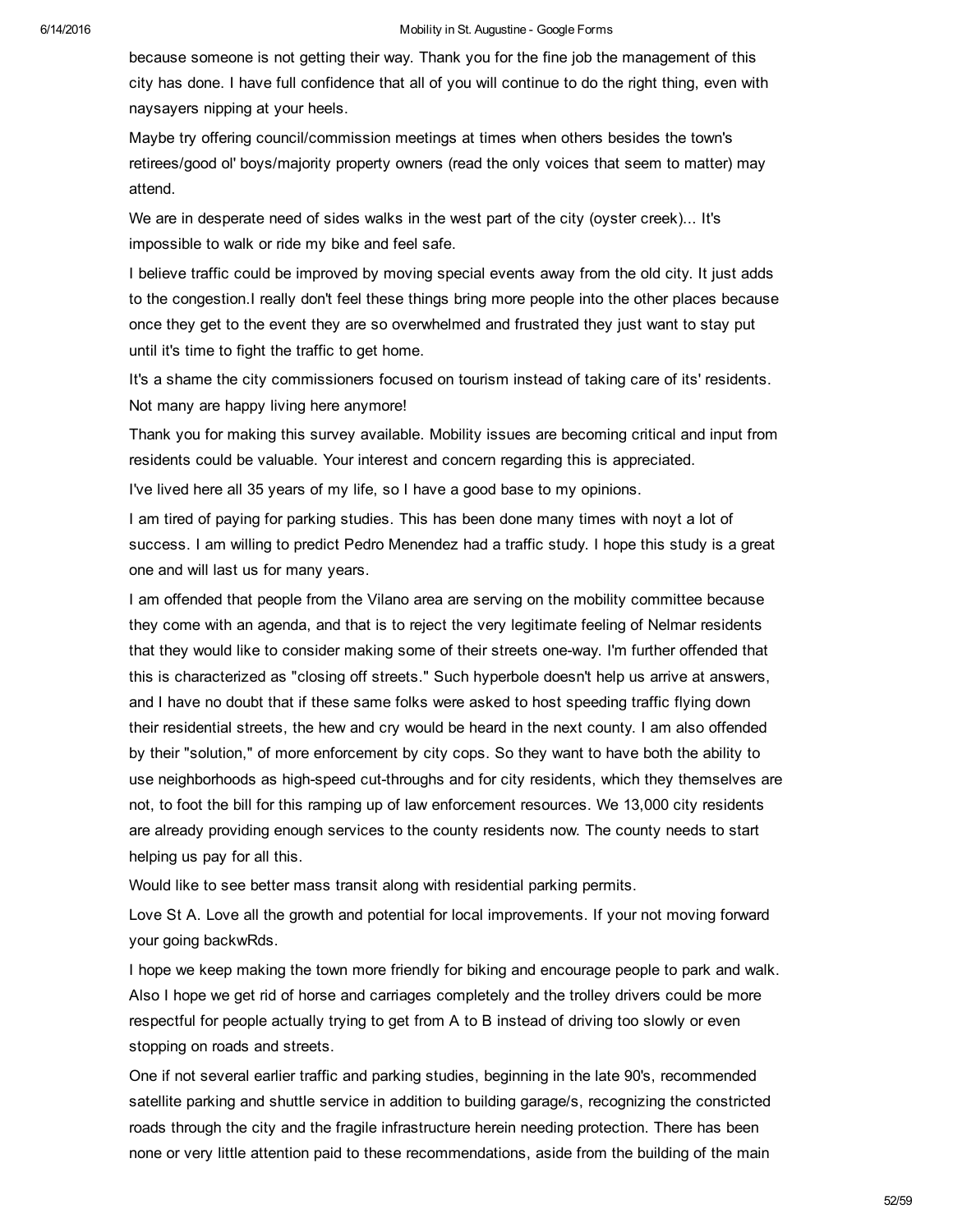garage, many of which were quite valuable. Intelligent Advance Planning has been nonexistent in the face of unconstrained residential growth in the county which was/is absolutely certain to have a direct NEGATIVE impact this small historic city itself. This observation does not even take into account the monumental increase in tourism which only exacerbates the growing problem, all of which should have been and WERE anticipated by professional planners. City needs more pedestrian only zones in the Center City--and more parking (remote and/or parking garages)

need more lights and sidewalks throughout st augustine

I would love to see Anastasia Blvd become more of a promenade with 1 lane leading up to the bridge for a mile. I would be happy to see diagonal spots as long as the speed limit is slow enough for people to safely back out. Also, we need more cross walks. As it is now, there is only 1 light to cross at for over a mile, and it would be helpful to have some axial lady crosswalks where you press a button that lights up a flashing lite to earn drivers of your crossing. Traffic is usually formed in 1 lane anyway, so I think this would cut down on erratic driving. Also, please get rid of the tall vegetation planted in the medians, as it hurts visibility. Build smarter- utilize the design concepts that prove to work in similar cities and stop denying the fact that growth is inevitable. Embrace it and strive for a solution that works.

More benches would be a good idea, for those of us who cannot walk far at a time to rest and get relief from aching joints, enough to get up and continue on!

Appreciate attention to these issues.

The mobility team is an excellent idea and great team selected. Can't wait to get their input. Anastasia Blvd is in desperate need of a new plan to make it pedestrian friendly - my suggestion would be to take it down to 1 lane where gypsy cab starts - widen the sidewalk to a generous width for bikers and walkers. The parking can be on a diagonal...this a very successful soluation all over the US in much bigger cities with more traffic. There also needs to be more stop lights and cross walks at the alligator farm / Anastasia park and amphitheater.

Whether the Bridge of Lions openings are reduced or not, the number of intersections and crosswalks need to be managed. I understand there needs to be a balance of auto traffic vs. walking traffic but a complete re-think of the intersections needs to occur.

## JUST DO IT, stop studying!!!

Do not 1 lane Anastasia Blvd and create angled parking

Simple solutions always work best!!!!! KING ST becomes one way , turn left on San Marco making it a one way too ,turn left onto W castillo making it a one way!!! A big square travelling one way , that would improve flow without using great amounts of money or disrupting businesses !!!!!! But you people love to spend money without results.

Downtown residents should be able to have friends park in front of their homes. Hang tags should be colored for different areas and only those living in those areas should be able to purchase them. This program should not be a license for people to just park anywhere. I'd like to know what level of control there is on this program to prevent misuse.

I would love to stop by your upcoming open house, and will try to do so, although I live in a nearby town and there might be a scheduling conflict.

I am a native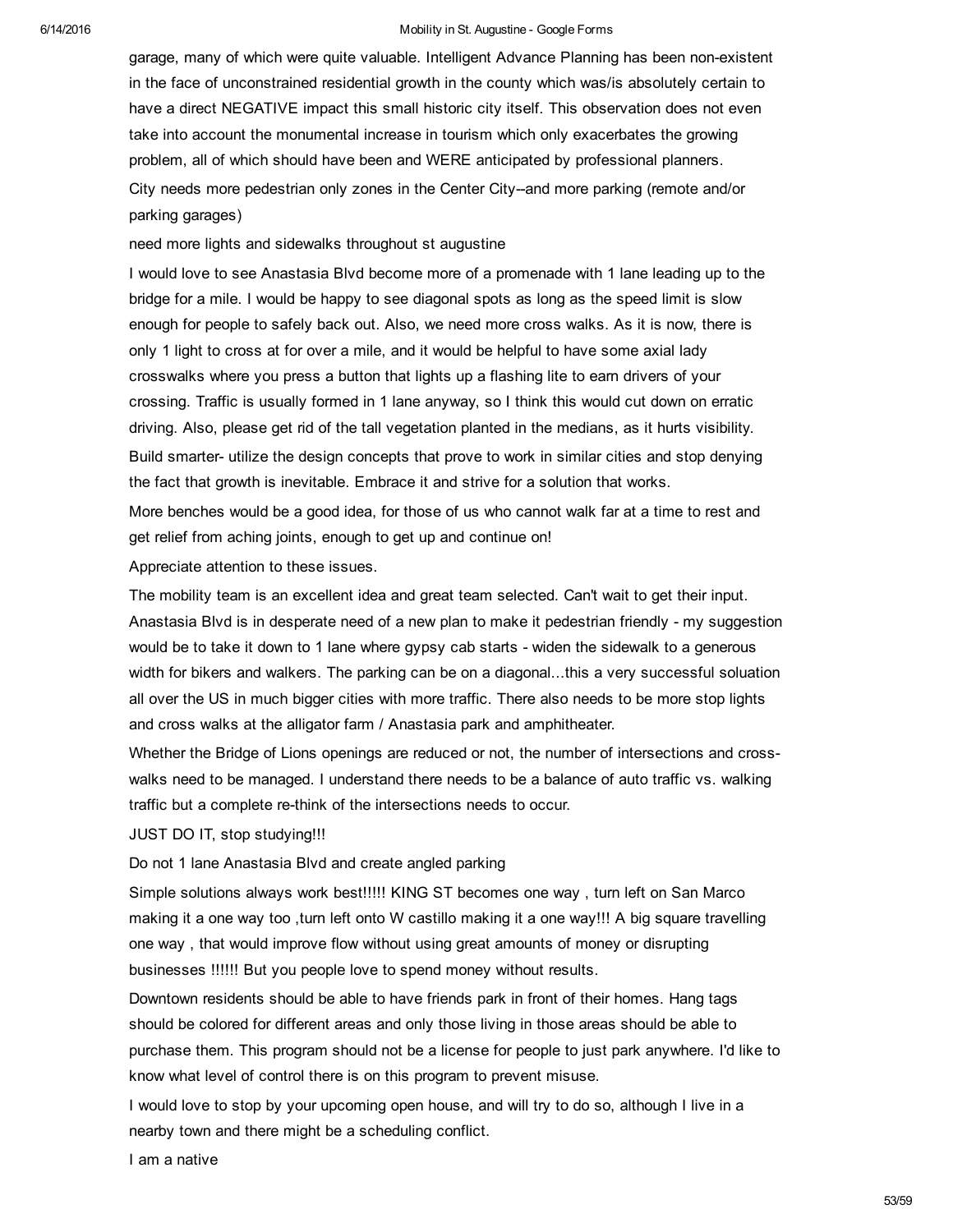Feel free to call me at 828-458-1318 or email me at jfirth9797@gmail.com. There are so many simple solutions to many of the mobility issues.

Looking forward to meeting the folks whom are working to resolve our mobility issues. I am disappointed with the way the Task Force was chosen and then presented a fait accomplait to the City Residents. The City Manager, City Staff & City Commissioners did a poor job with their responsibilities & given the cost of this exercise I feel strongly the poor launch of this project needs to be addressed.

I look forward to the mobility study with an open mind & a spirit of cooperation

Having a city trolley that went up and down San Marco with regular stops would be great for those that want to use the downtown but not get on a tour trolley. Also for festival weekends, encouraging people to park at the airport or other location and take a shuttle instead of clogging US1 and Castillo making it impossible for North City or Vilano residents to just run Saturday errands to the 312 area would be great. I also deal with the May Street/San Marco problem which I hope will be fixed with the new corner plan but I have my doubts.

Mobility in SA is a disaster. City planners had no prescience. Efficient infrastructure was never created since this was a dirt poor town of ignorant rednecks, in comparison to other southern cities. Start taxing the churches downtown, and apply these funds to improving traffic safety and mobility!

First: stop building places for more people to move here. Second stop allowing people to drive in the old and small roads.

I love living here

With no parking available up town, why can't these mobility open houses be held at various libraries?

Build several parking garages but especially one behind the city building. There is no more "tweeking" for the parking problem. It's going to take a major change of mindset to solve the downtown issues. Ban cars in the historic district! Build a garage on Anastasia island. Develop the corridors into destinations so that they attract their own visitors and therefore relieve some of the congestion in the historic district. Think big guys, hire planners from Disney and then listen to what they tell you. You can't just fix little bits around town, it's too late for that, you need to buy property and start over. Have fun!

I live in Lincolnville and I'd really like to see a trial of the oneway street program, although a lot of the elderly residents - as well as some recently arrived ones - are very resistant to change. But I think it could help and would ultimately have the effect of unblocking some streets and actually slowing traffic because drivers won't be racing to get through a street that is really too narrow to be two-way traffic.

I believe some sort of satellite parking with shuttle service would be the quickest way to solve the problem

Many of my friends are senior citizens who cannot walk far, and they have stopped coming into the city to shop because of the lack of parking close to their destinations. Also, some of them have mobility problems and cannot find handicapped parking. It would be nice to having a large parking facility, like the city parking garage, on the south end of the historic area, near the Lightner Museum.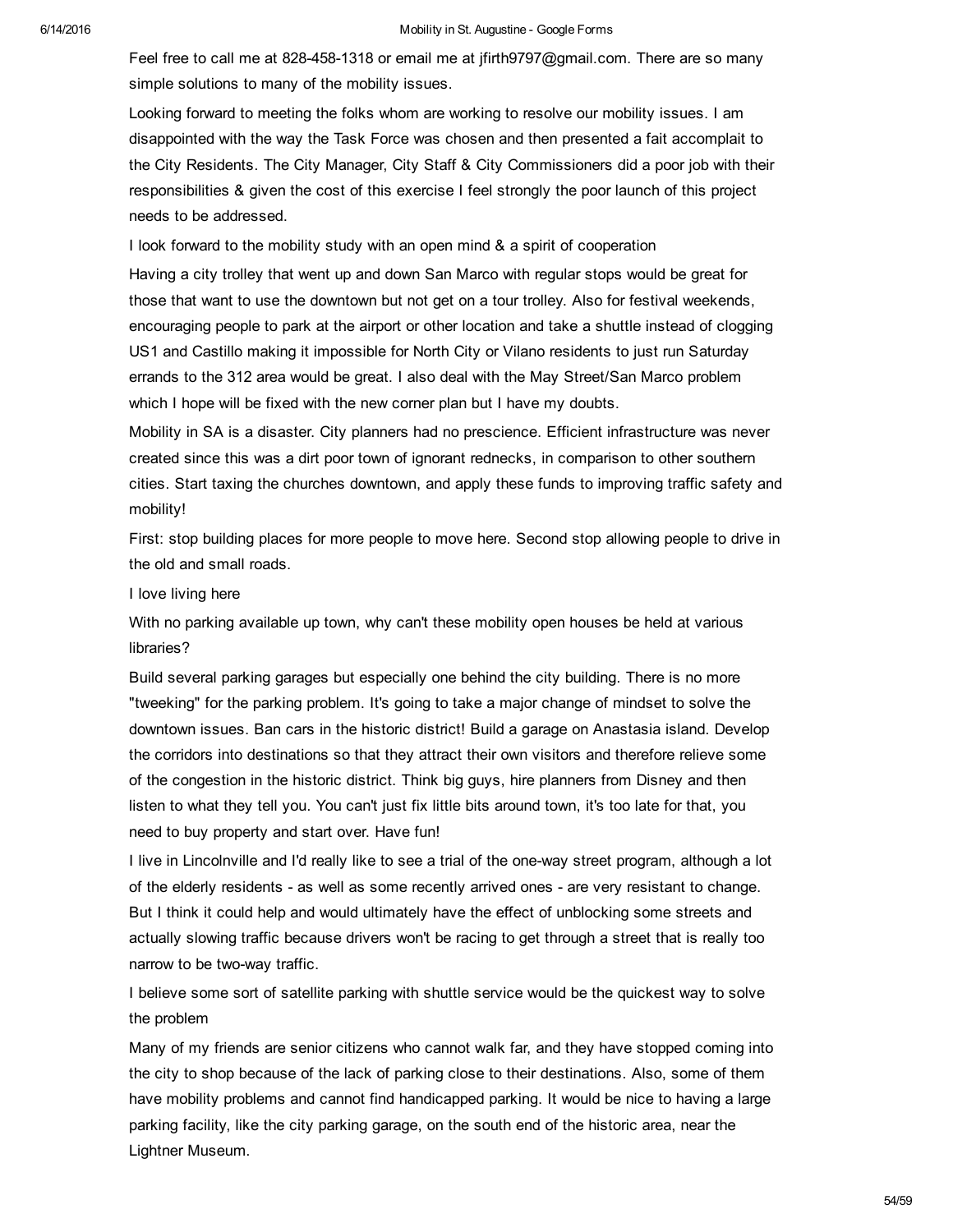Good luck! Think about using shuttle services as used during the 450th.

Regulate the bridge openings and we will all see improvements in traffic flow. Parking is another matter. But most of the Americans I see visiting town could use a good walk.

no more hotels get rode of horse and buggies pedi cabs. Need dedicated bicycle paths. I'm really surprised we haven't had more visitors run over. Stop the TDC we have too many visitors now and enough downtown merchants.

I believe outlying park lots with shuttle in is an important tool. Look at the airports ! It works ! Offer private companies incentives to make this happen. Have decals for local residents and ticket autos parked in residential areas without them.

Build the other 2 garages that were proposed years ago and elimate parking around the plaza. LOVE ST. AUGUSTINE !!!!!

I appreciate the work being done to make St. Aug a more cycle-friendly city!

Why are golf carts allowed to drive on the streets now? That is a big safety issue.

As a native, I'm well aware that this is nothing new. However the growth of the County has really multiplied. I think the City and County governments should be sharing responsibility for the traffic and parking issues we face. Also, those of us who work 85 daily can't participate in the open house. Can't you extend the hours or have a second day with later hours for working folks to be able to come by and weigh in?

Bike week is a joke and I do not understand why we turn this city over to them. It's unlikely the roi is worth the major inconveniences they create.

Cordova should b one way. I moved over to let someone go by and jagged curb slashed a hole in sidewall of my tire so curbs need help too.

I am having house guests and must miss all the mobility meetings during the second week in June. I would have liked to attend

New Committee

Set up satellite parking

South of King long-term parking is very limited. My patrons complain about no parking.

I wonder how many European cities have adopted smaller emergency vehicles--fire trucks, police cars, ambulances--that are smaller in size and fit readily within their smaller historic districts. I applaud our police force that's on bicycles. An officer in an SUV with the windows rolled up is nicely insulated from his work.

Traffic congestion is a huge problem in St. Augustine. If you don't fix it and provide better alternatives, it will only get worse.

The city is a wonderful place to live, however the roads are nearly third world, in particular the Davis Shores and downtown ares.

I think a system of greenbelt trails would be awesome.

Need to move larger events out of town to fairgrounds. Give locals priority as much as possible.

Parking laws should be better enforced in the neighborhoods too

Curb tourism. Enough is enough!

Please fix it.

We need help....can the ADA give suggestions?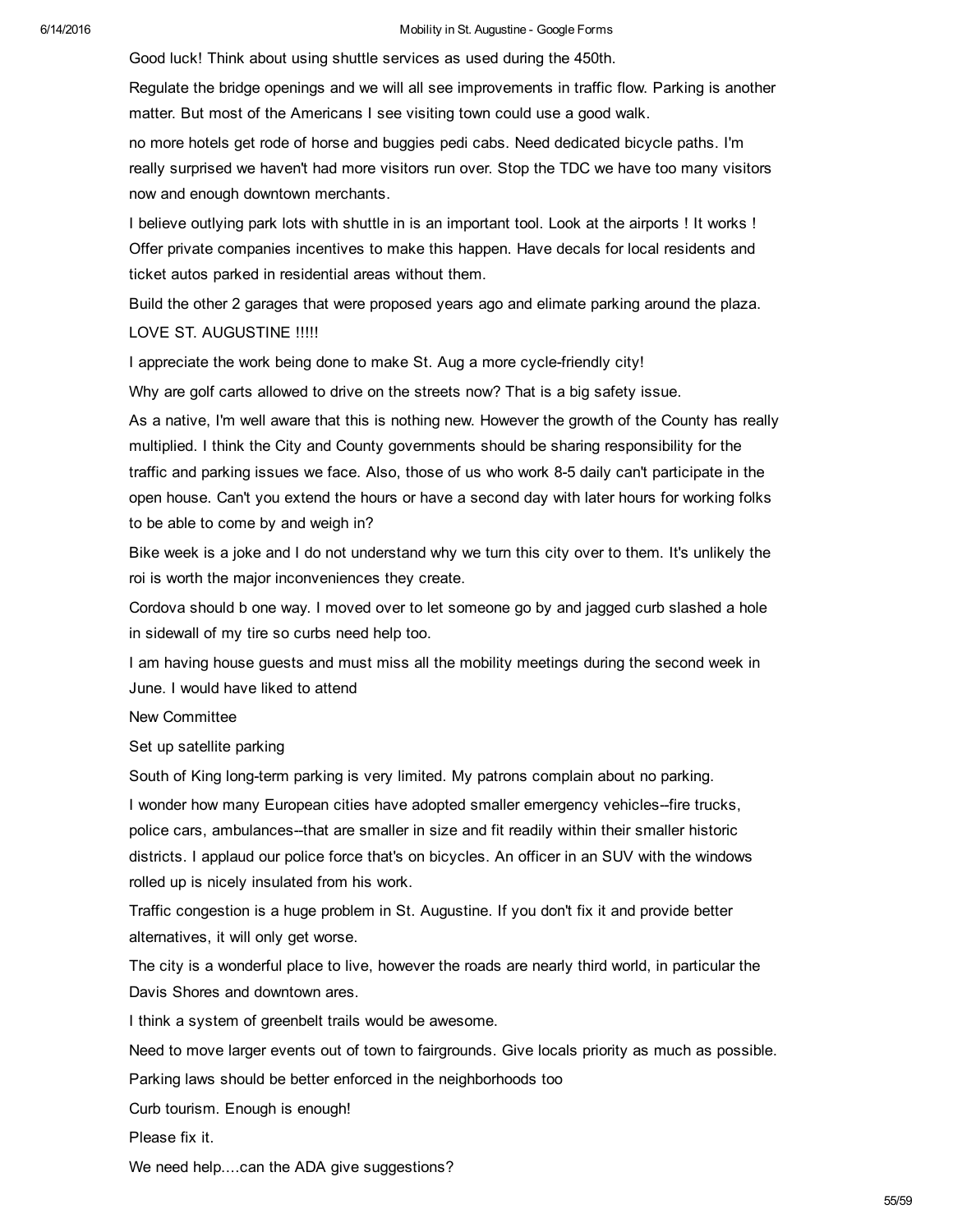One of our Sunrise Rotary members (Samantha Fairlie) had an idea that has merit. On weekends and during the summer when SAHS is presumably empty, use the parking lots there for people to park and bus them in to downtown. The parking fees or trolley fees could be used to help the schools after expenses.

more handicapped parking

I am very concerned about the high speed cut through traffic on Williams to avoid May. Far too many tour busses using this street daily in addition to non stop trolleys. One or the other but not both! Hold open house when most people are not working please.

Consider severely limiting special events on Francis Field and restrict to nonprofit organizational sponsors only.

There needs to be more satellite parking, especially for big events. The 450th shuttle service was great! Nights of lights on the week-ends is horriblr!

Yes! No one will like this idea. BUT I think once a year there should be a secret locals-only day for the downtown. For one day, block out all the hotel and motel rooms and don't let any tourists into town. Let the locals relax and enjoy their town for one sweet, blessed night.

Please, locals don't come to town because if this, everyone complain, Do something, add parking lots!!!

There should be a pedestrian crosswalk light by the amphitheater. The police are t always there to cross people.

## No

Buy parking lots on Anastasia Blvd NOW

Actions speak louder than words. It is time to act.

Walkways at Bridge of Lion have a weird layout. No wonder that many people cross the street where they should not (but it makes more sense instead of zigzagging )

The local discount for parking permits is appreciated. Could here be reduced price for short term parking in the garage? Hourly rate? I'd i need to do a quick stop to make a purchase, like gift certificates, I don't want to spend \$12 for parking or drive around for 30 minutes looking for a spot.

I love St. Augustine.

I think that there's no easy solution to the issues we have. Adding parking on the sides of roads and increasing crossings for pedestrians isn't the solution to better driving just like increasing drive-ability doesn't help pedestrian safety.

Traffic is paralyzing such a wonderful, quaint city. The noise and exhaust is unplanted. This will remove the desire to visit or live here for many people.

North Side from Ponte Vedra is increasing. RT 1 is increasing and coming in San Marcus. Making May st light a horrific back up. Please Help. Dangerous for emergencies and bystanders.

Huge events should be moved to SR 207 Fairgrounds with local food trucks for foodservice. When there are large events downtown implement trolley system to move people into downtown. Parking garage at amphitheater with shuttles if no countywide free shuttle service.

Hoping congestion & parking can be improved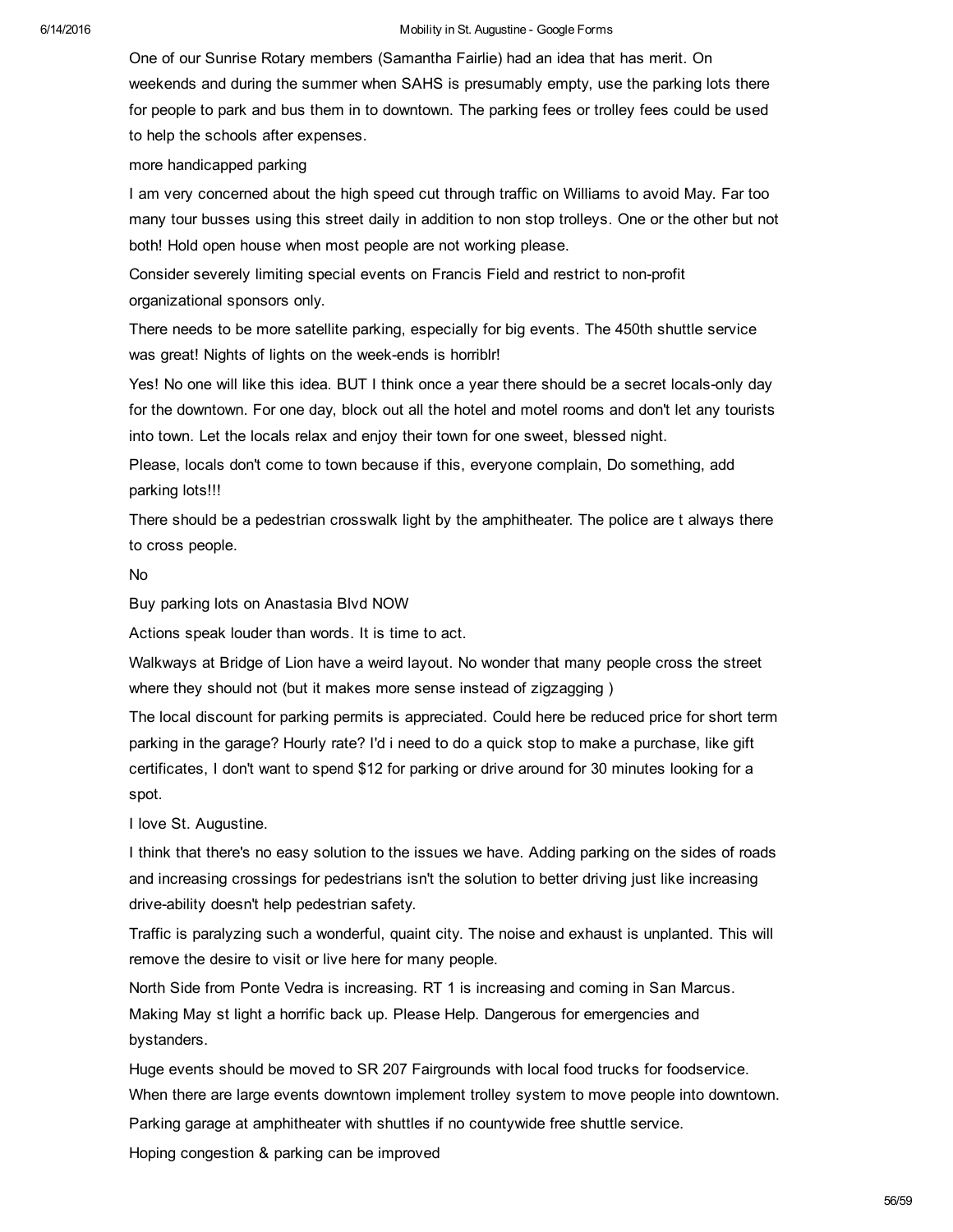Flagler County has found grants to support the extremely well done parks, bike/walking path, serval beach parking facilities an boat ramps. The few at the top of my head are: Old Salt Park Jungle Hut Hammock Park Brings Landing (amazing) Mala Compra (bike trail ) Varn Park Betty Steflik Park A boat ramp under a bridge, out of the way of traffic, what a concept. 312 east side, crescent east side? Fix Butler so that at low tide it could actually be used by more than a paddle board. ( perfect facility but can't use it ) you didn't fix the problem during the year+ shut down. And Douglas Crane ramp could use a total make over. The residents don't own the land on the water side, county does. You need to act like it. Stop letting those residents block the entrance to the parking areas. Vilano is for big boats, Moultrie is for tiny boats, Butler is broke. The average 15-22 foot inshore boat has limited options. Green Road... ? Yeah those folks think they own that ramp also. 3 trailers and its full. I will not trailer my boat through town to get to Usina nor Lighthouse. Flagler county has created many places for their folks to go outside and enjoy all this area has to offer. They are using synthetic wood on boardwalks. The very wide bike/walk/roller blading etc. path that is set back far from the roads and seems to be on US1 South, AIA Hammock Area, European Village, have folks safely outside whether for exercise, pleasure or commute, they are not being ran over. You should take a trip south and enjoy. I love St. Augustine and I like be showing it off to all my family and friends when they visit. The city needs to start focusing on more long term projects and stop being so short sighted. In ten minutes walking from Flagler college and down to St. George st., I was approached by a homeless man begging for food and money, and a drunk. Please get more police presence. None.

this city's traffic and parking conditions are out of control along with the wreckless pedestrians and homeless on bikes!

I don't care what anybody says or what study you come up with a roundabout is not the answer. I live in the southern end of St Aug and commute up/ down route 1 to get to/from work in downtown St Augustine. My route home doesn't involve king street anymore because of the traffic leaving the city, so I now cut through neighborhoods. Also, as a commuter in a tourist cry, I find my patience level dwindling as I'm constantly in a hury in a city that is built around leisure and tourism. I avoid frustrations by trying to pick routes not highly trafficked by tourists. I love this city. I've lived here for 30 years. I understand growth is important but we are not able to keep up with influx of traffic.

We need our roads and parking options to grow with our population. We need at least two more multi level parking garages downtown. There are areas that could be utilized.

I have a parking map from our latest trip to York that I'd be glad to donate.

Residents should know about park now cards! There should be more places to get one, more promotion of them. We desperately need another parking deck. There is so much land between the distillery and the winery can't any of that be purchased for a deck?

We love living here!! There does need to be some resolutions to the traffic and parking though as with all the construction it's only going to get worse. If something isn't done now before all these homes are filled with multiple vehicles that will be traveling around in our city.

The city needs to think beyond always promoting tourism & focus more on the quality of life of locals.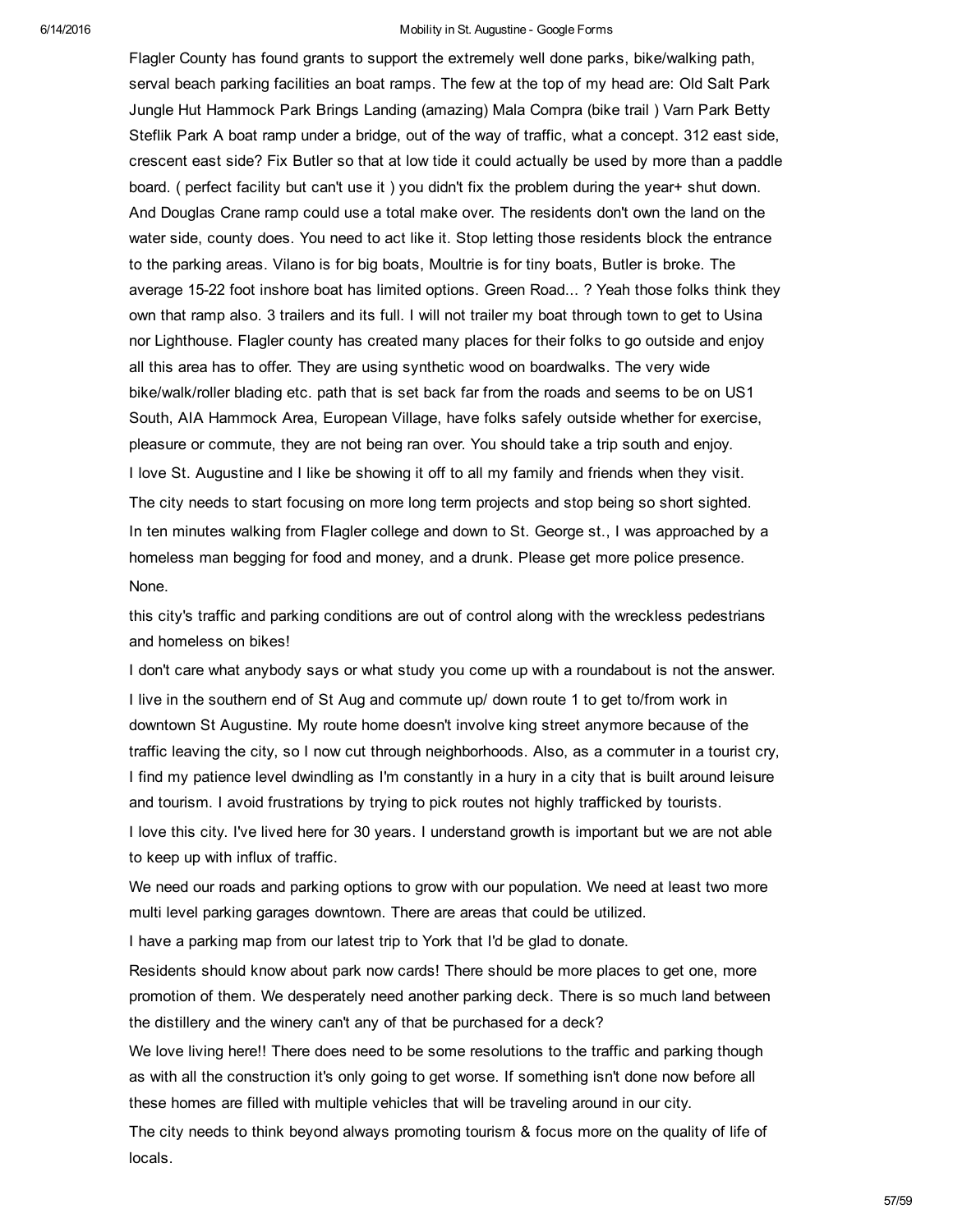The city is doing a good job, the county needs a lot of work.

Satellite parking is my only real suggestion as far as easing congestion into downtown. I would use that service as a local to participate in more events downtown. As of now, I usually avoid the area, including the restaurants and the like because parking is awful and it's sometimes too hot to maneuver around from one end where you find to park to where you're actually going. We do not frequent downtown unless we have friends or family visiting due to the issues of traffic and parking.

There's no doubt that Saint Augustine is understandably a popular destination for tourists and growing more popular by the year. There is no stopping the city's growth and as residents I believe we should embrace this but embrace it in a sensible way. Tourism has it's challenges but the benefits far out weigh the challenges.

I love our city, there needs to be more signage about turning onto the bridge of lions, more parking.

St. Augustine is a great city. If anything. limit parking and slow the traffic down downtown to make it safer for walkers.

Four of July/Festival nightmare with little hands on to the minute problem solving. Barriers up way to long causing more issues.. Festival traffic support should have to be paid for by the entity not the city or shared costs.

Please limit the festivals! We residents have lost "our city" to countless people, packed intersections, overcrowded restaurants, rude tourist groups, litter, large and cumbersome strollers. In fact, after living in one of the large river homes on Camachee Island for three years, we're moving to the St. Johns River on State Road 13. I can't get out of the congestion and the failed May Street intersection fast enough. Sorry, St. Augustine - your once cute and historical identity has been overshadowed by the masses - too many of them.

Build a garage restrict street parking to only one side of each street.

Traffic by carousel is the worst

Reducing the lanes on Anastasia Blvd is the most ridiculous thing I have ever heard of We have empty lots surrounding the city. Where Hardee's was, where Foodway was, etc. when the shuttle was available for the 450th and brought people into the city, it was the best thing since sliced bread. It would save on car traffic in actual downtown, and you may get more locals down there year round. Instead us local avoid downtown because of the parking nightmare. We love this city and are thankful for this opportunity to provide input into making it an even better/safer place to live.

If you focus on one industry for generations, it will begin to own you. It is time to diversify our focus, stop subsidizing tourism, and focus on quality of life. The world knows we are here and the tourism related businesses will do just fine without continued government promotion. I feel there is a delicate balance between the encouragement of tourism and concern for livability for residents. Tourism is the economic engine that allows us as a community to thrive, but we must protect what gives our city a sense of community. If locals increasingly avoid downtown activities and events due to congestion and mobility challenges, then the very charm that draws so many visitors will diminish. Some say we have already crossed this tipping point, that there are simply too many cars, carriages, bike taxis and people downtown for it to be enjoyable. I